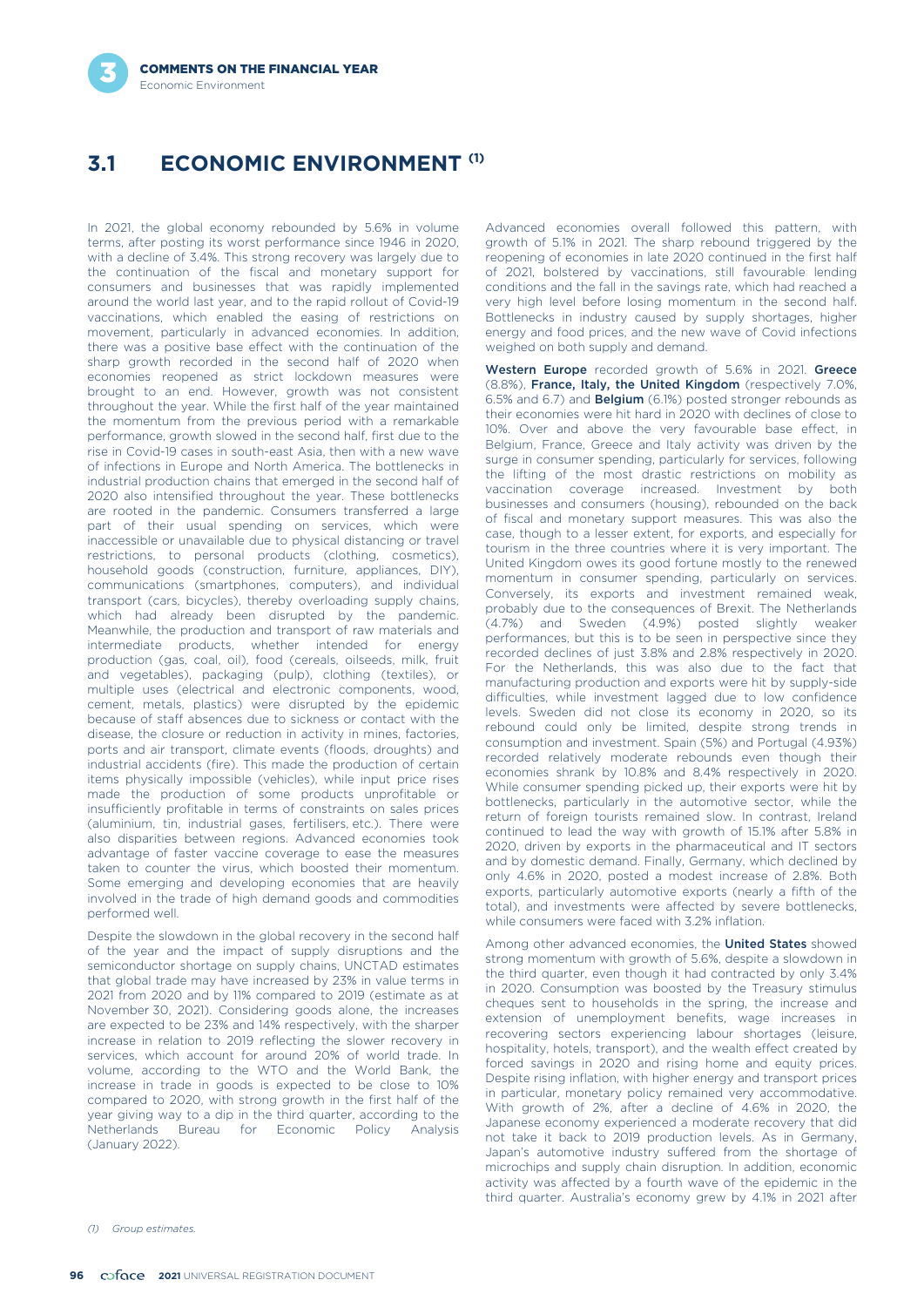

declining by 2.4% in 2020. However, it fell back in the third quarter as strict measures were taken to combat a Covid outbreak in the south east of the country, which accounts for most economic activity. Continued accommodative monetary policy and fiscal support for consumers and businesses helped mitigate the shock. Higher prices for mineral exports played a positive role, while the partial and delayed reopening of international borders weighed on tourism revenues and immigration. South Korea (+4%) and Taiwan (+5.6%), which suffered relatively little in 2020, once again benefited from their excellent handling of the epidemic, the strong performance of their exports of electronic components and high-tech products, very loose economic policies, and, for Taiwan, the trade war between China and the United States, which led to the repatriation of manufacturing activities from mainland China.

Emerging and developing economies expanded by 6.3% in 2021 after contracting by 1.7% in 2020. However, there were wide disparities between regions and countries.

Latin America saw its economy rebound with growth of 6.3% in 2021, after an equivalent contraction of 6.4% in 2020. Argentina recorded a strong recovery (+9%), in line with its 2020 decline (-9.9%). Consumption benefited from more accommodative fiscal policies, as did investment, though to a lesser extent due to continued capital controls and import restrictions. Meanwhile, exports gained from improved terms of trade with higher prices for mineral and agricultural commodities. The recovery was also strong in Peru in 2021 (+12.5%) after an equally sharp slump (-11.1%). Domestic demand was underpinned by loose economic policy, while mineral exports largely benefited from high prices. The Chilean economy rebounded by 11.2% in 2021 after a -5.8% decline. Its mineral exports were also buoyed by high prices. Accommodative fiscal policy drove domestic demand, with consumption also benefiting from a relaxation of rules on pension fund withdrawals as well as the lifting of restrictions following the rapid vaccination rollout. The Colombian economy grew by 9.5% after falling by 6.8%. This growth was due to the rebound in consumer spending, which was little affected by the social unrest in April and May, strong public investment and the high prices of exported minerals and agricultural products. The recovery was less pronounced in Mexico (+5%), even though the economy had declined by 8.3% in 2020. While exports benefited from the ever-stronger recovery in the United States, domestic demand was held back by fiscal prudence and scepticism regarding President Obrador's policy. Brazil experienced smaller swings in its economy, with growth of 4.7% in 2021 after a 3.9% decline. While exports benefited from a favourable exchange rate and high commodity prices, consumer spending was dragged down by a slow vaccine campaign, tighter fiscal policy, a rapid rise in interest rates and the erosion of purchasing power due to inflation.

The Middle East and North Africa saw their economies grow by 4% in 2021 after a 4.2% decline in 2020. Unsurprisingly, oil-producing countries benefited from higher oil prices and a gradual increase in production under the OPEC+ agreement: Algeria (+3.5% after -5.1%), Saudi Arabia (+3% after -4.1%), United Arab Emirates (+3.7% after -6.1%), Iraq (+3.6% after -15.7%), Oman (+2.5% after -2.8%). Iran recorded modest growth for the second year in a row (2.5%), despite international sanctions. Israel's economy expanded by 7% in 2021 (following a 2.2% decline), driven by a rapid vaccination campaign, high-tech exports, and support for households and

businesses. In 2021, Egypt posted similar growth to 2020 (3.3%, compared with 3.6%), but the main impact of Covid was spread over both years. The second half of the 2021 fiscal year, corresponding to the first half of the calendar year, saw a rebound in tourism with the resumption of flights from Russia, a surge in activity on the Suez Canal, continued public investment and an increase in mining (gas, gold) and manufacturing. Finally, Morocco (+5.7% in 2021, after -6.3% in 2020) rebounded much stronger than Tunisia (+3% after -9.2%). In Morocco, the substantial fiscal and monetary support for households and businesses, good management of the health crisis, an exceptional harvest, and the recovery of exports to Europe in most sectors played a role. In Tunisia, although expatriate remittances were solid and tourism resumed with some difficulty, political and social difficulties and a very weak fiscal situation prevented a strong recovery.

Central European economies overall rebounded by 5.5% in 2021 after contracting by 4% in 2020. However, there were also considerable disparities. Hungary (6.8% after -4.7%), the Czech Republic (3.4% after -5.8%), Romania (7% after -3.9%) and Slovakia (3.9% after -4.4%) owe to their rebound to consumer spending as real disposable incomes rose on the back of wage increases in a tight labour market and accommodative fiscal policies. However, their exports, particularly of vehicles, which initially benefited from strong European demand, soon faced problems with the supply of parts (especially semiconductors), which impacted their industrial output. In Poland and Serbia, the recovery was also strong (5.5% and 6.8% respectively), even though they were little affected in 2020 (-2.5% and -0.9%). In Poland, consumption was boosted by accommodative fiscal policy and positive trends in employment and wages. Its exports were less affected than those of neighbouring countries owing to its broad sector diversification. The same was true in Serbia, which also benefited from strong public and foreign investment (Chinese investments in mining and the steel industry). Croatia's economy surged by 8% after recording a similar plunge in 2020, in line with trends in its dominant tourism sector and the influence this has on consumption. Inflation accelerated in all these countries. Inflation was also observed in Turkey, but at much higher levels (19.6%) due to the drastic cut in key interest rates, which led to a sharp depreciation in the lira through capital outflows and the dollarisation of savings. This inflation has slashed household purchasing power, particularly for poorer families who spend a larger part of their income on imported energy and food. In contrast, manufacturing exports benefited from an increase in European demand thanks to supply problems with distant countries and favourable exchange rates, at least for products with limited imported components. Along with the partial recovery in tourism, this enabled growth of 9.8% in 2021 after the sharp slowdown in 2020 (1.8%). Eastern Europe and Central Asia saw growth of 4.2% in 2021 after a decline of 2.9% in 2020. This overall performance matched that seen in the regions' main economies: Russia (4.3% after -3%), Ukraine (3.7% after -4%) and Kazakhstan (3.3% after -2.6%). In Russia, additional revenues from energy exports and the transfer of tourism spending to the domestic economy spread to the economy as a whole, and particularly consumption, which also benefited from favourable employment and wage trends. In Ukraine, strong exports of grains, oilseeds, iron and steel benefited the budget, which was able to support the economy, while expatriate remittances bolstered household finances. In Kazakhstan, high oil and gas and metal ore prices allowed the government to boost investment.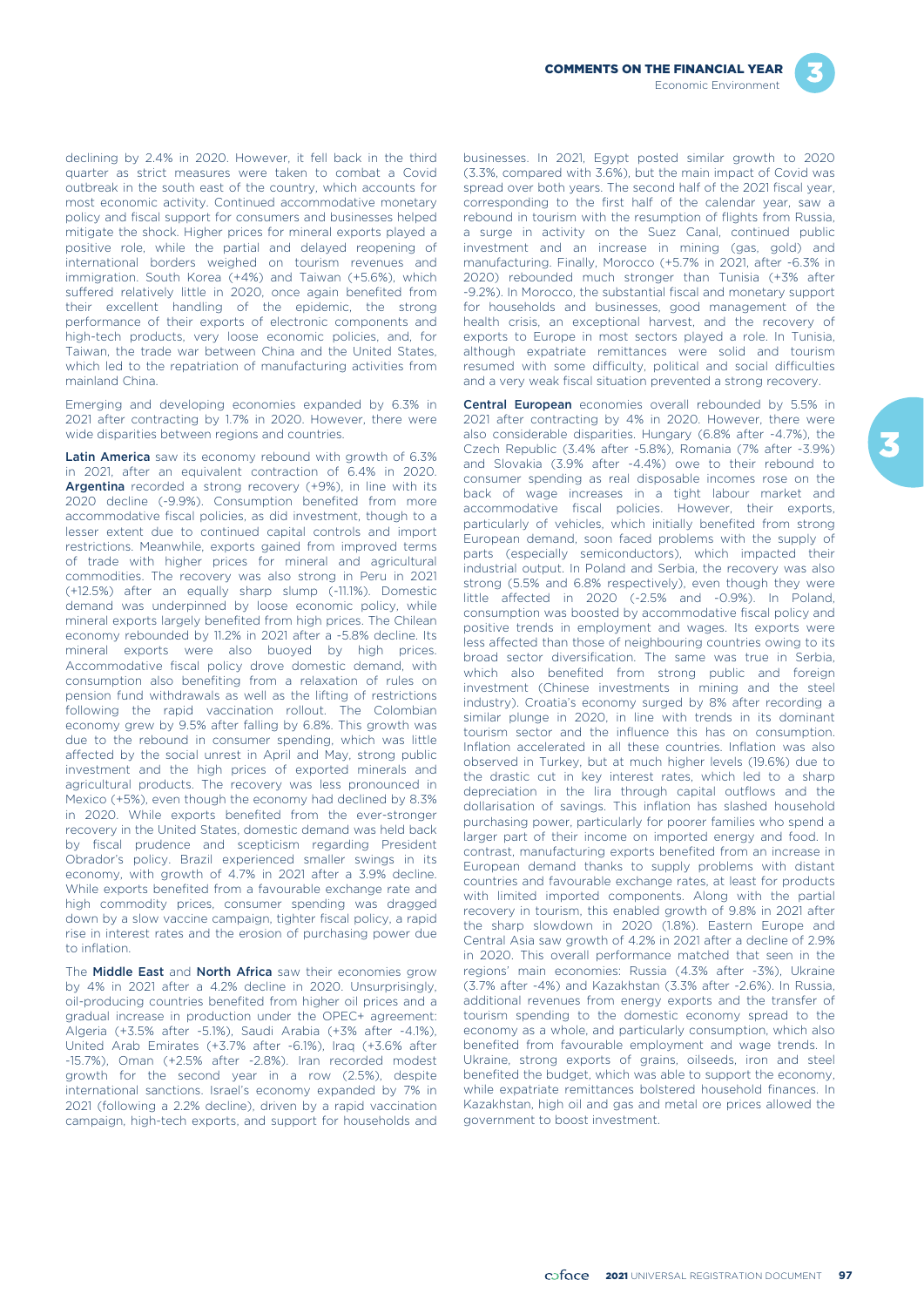Of all the world's regions, Sub-Saharan Africa recorded the weakest economic recovery: +3.8% after -2.1% in 2020. High oil prices enabled Nigeria to return to its modest pre-pandemic level of growth (+2.5% in 2020 after -1.8% in 2020) and Angola to end the recession it has been in for several years (0.2% after -5.4%). Côte d'Ivoire, Ghana and Kenya, whose economies held up relatively better in 2020 (with 2%, 0.4% and -0.3% respectively) thanks to the dominance of their agricultural sector, plus gold and oil for Ghana, rebounded sharply in 2021, with 6.2%, 4.8% and 7.7% respectively. Kenya's performance was relatively weaker due to the very partial recovery of tourism. This also affected South Africa, although this country did gain significantly from the strength of its exports of precious metals and other products (+4.9% after -6.4%). In contrast, domestic demand was sluggish as incomes were hit by very high unemployment and poor investor confidence due to power cuts, riots in July, and doubts about the President's ability to carry out reforms.

Finally, **emerging Asia**, which was the least affected region in  $2020$  respectively. Thailand's weaker performance was due to<br>
2020, with soft growth, posted the strongest recovery in 2021,<br>
with +6.5%. This performance continued in the first half of 2021 thanks to the boom in

exports and investment, it faded sharply in the second half of the year due to the slowdown in real estate activity, power cuts and production stoppages in industry caused by the diligent implementation of climate and security objectives by regional and local authorities. Vietnam, which was largely spared by Covid-19 in 2020, with growth of 2.9%, finally succumbed to the Delta variant and its corresponding restrictions, which were particularly harsh due to low vaccine coverage, in the third quarter of 2021. The manufacturing industry and its exports (smartphones, computers, clothing, furniture) suffered from labour shortages as workers returned to their regions of origin and the disruption of production chains caused by input shortages and higher prices. In the end, the Vietnamese economy grew by 2.5% in 2021. In 2021, the Philippines and Thailand ebbed and flowed in line with the epidemic and the resulting restrictions, which weighed on domestic demand and prevented the return of tourists. Their economies grew by 5.3% (-9.6% in 2020) and 1% (-6.1% in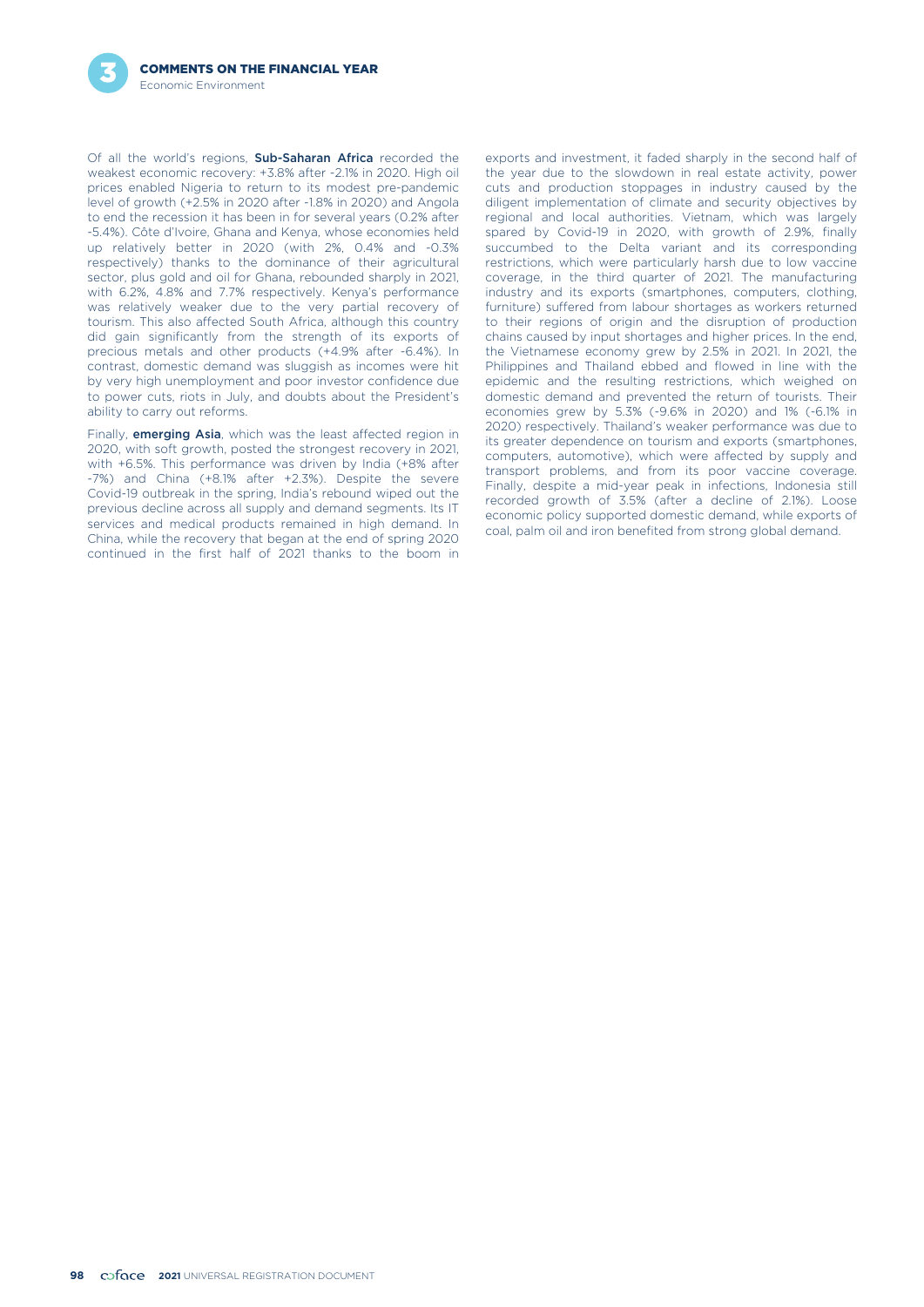COMMENTS ON THE FINANCIAL YEAR Significant events of 2021





#### **CHANGE IN GDP GROWTH BY COUNTRY(1):**

# **3.2 SIGNIFICANT EVENTS OF 2021**

### **3.2.1 Governance evolution**

### In the Board of Directors

On February 10, 2021, Natixis and Arch Capital announced that the sale of a 29.5% stake in Coface capital had received all the necessary approvals for its closing. In line with the announcements made in February 2020, all the directors representing Natixis have resigned. The Board then co-opted four directors presented by Arch as well as Bernardo Sanchez Incera, who was then appointed Chairman of the Board. As of today, Coface's Board of Directors has therefore 10 members, four women and six men, the majority (6) of whom are independent directors.

On July 28, 2021, the Board of Directors of COFACE SA co-opted David Gansberg, Chief Executive Officer, Global Mortgage Group at Arch, as a non-independent director at the Board of Directors taking the place of Benoît Lapointe de Vaudreuil who leaves the Board to focus on his other professional responsibilities.

#### In the Executive Committee

In 2021, several appointments were made to strengthen Coface's leadership team:

- on March 24, 2021, Declan Daly has been appointed Chief Operating Officer of the Coface Group, effective as of April 1, 2021;
- on September 1, 2021, several appointments were made:
	- Antonio Marchitelli, CEO of Coface Western Europe region, was appointed as CEO, Global Specialties, and effective January 2022,
	- Carine Pichon, chief financial and risks officer, will replace Antonio as CEO of Coface Western Europe region,
	- Phalla Gervais will replace Carine Pichon in her role of CFO, in charge of finance and risks as of September 6,
	- Jaroslaw Jaworski has been confirmed in the role of CEO of Coface Central and Eastern Europe region, effective on September 1;
- on September 10, 2021, Marcele Lemos was appointed as the new CEO, Latin America region, effective on Monday, Sentember 13.

*(1) Group estimates and forecasts for 2021 and 2022, OECD and World Bank 2020.*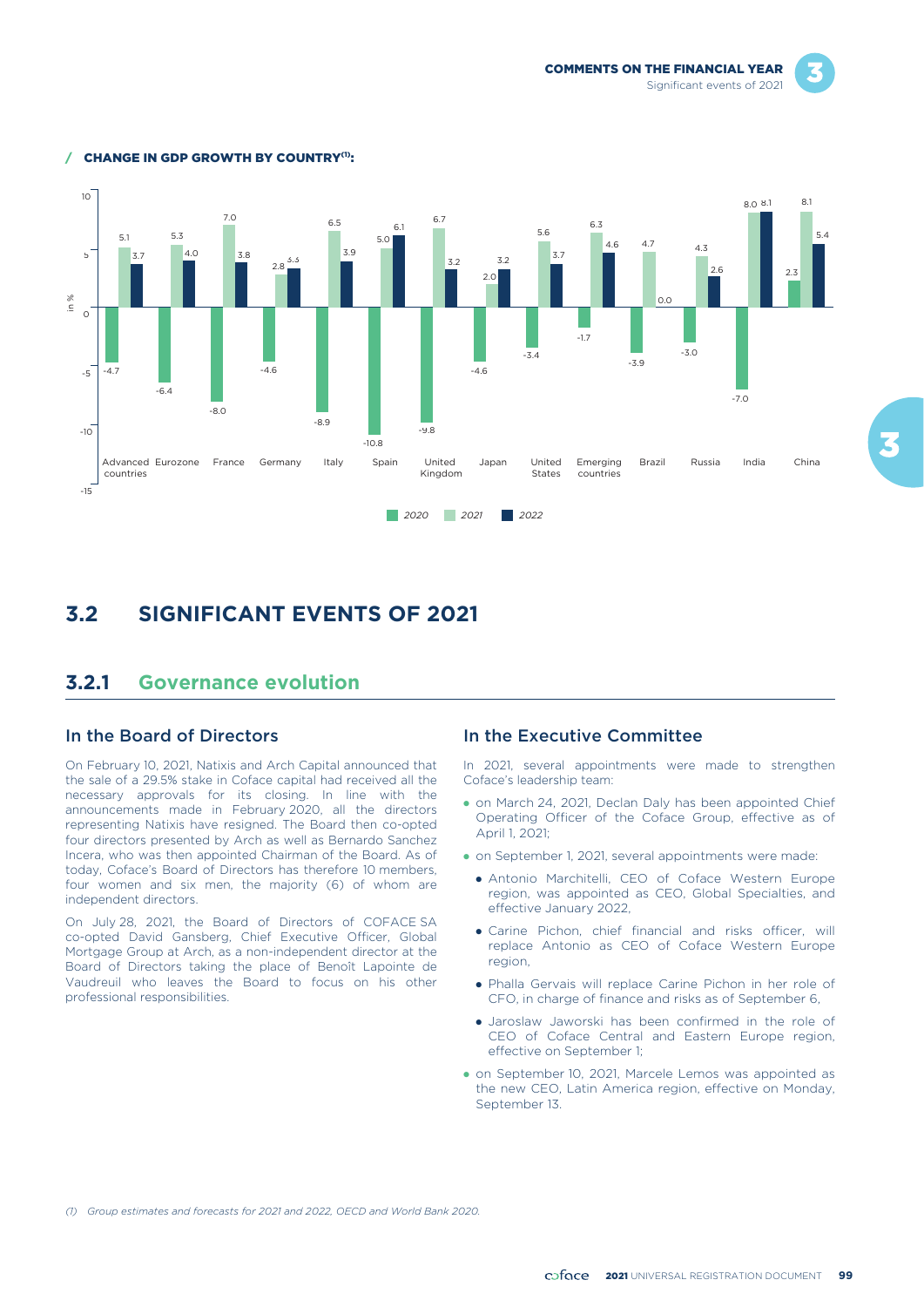# **3.2.2 Rating agencies recognise Coface's good performance**

On February 10, 2021, the rating agency Moody's has confirmed the financial strength rating (Insurance Financial Strength – IFS) for Coface at A2. The agency has also raised the outlook for Coface, which is now stable.

On March 18, 2021, the rating agency AM Best affirmed the A (Excellent) Insurer Financial Strength – IFS rating of Compagnie française d'assurance pour le commerce extérieur (la Compagnie), Coface North America Insurance Company (CNAIC) and Coface Re. The outlook for these ratings remain "stable".

On April 20, 2021, the rating agency Fitch affirmed Coface AA-Insurer Financial Strength (IFS) rating. The agency also removed the Rating Watch Negative. The outlook is now stable. On December 9, Fitch affirmed Insurer Financial Strength (IFS) rating and the outlook remains stable.

# **3.2.3 Capital reduction by cancellation of treasury shares**

The Board of Directors of COFACE SA, in its meeting of March 4, 2021, decided to cancel the 1,852,157 shares bought under the share buyback programme, as announced on October 27, 2020; and correlatively, to reduce the share capital of the Company.

Therefore, the share capital of COFACE SA now stands at €300,359,584 divided into 150,179,792 shares with a nominal value of €2 each.

# **3.2.4 Expiry of the main government schemes**

In 2020, many governments were quick to recognize the crucial role of credit insurance in maintaining business-to-business credit, the primary source of financing for many companies. In order to guarantee the availability of credit insurance in a period when the risk is not necessarily insurable, many states set up guarantee mechanisms of varying form and scope. As of December 31, 2020, Coface had signed 13 government agreements representing 64% of its exposure.

As initially planned, the vast majority of these government schemes (excluding top-up) have expired on June 30, 2021 leading to run-off on these policies. Indeed, governments and credit insurance players, including Coface, agree with the analysis that an extension is not necessary based on the current market situation. However, the various players will continue to work closely together after June 30, 2021 in order to be able to act quickly, within the context of EU legislation, in the event that the economic situation deteriorates significantly. Government schemes had a negative impact of -€103 million on income before tax in Q4-2021, taking the total impact to -€160 million for FY-2021.

# **3.2.5 Renewal of its syndicated loan agreement**

As part of the refinancing of its factoring activities, COFACE SA signed on August 4, 2021 with a group of banking partner the early renewal of its €700 million syndicated euro loan. It is part of the Build to Lead plan, which aims to leverage Coface assets in specialty businesses and therefore continues to support the development of factoring.

This transaction was initially concluded in 2017 to replace existing bilateral credit lines. Coface is supported by a panel of seven banking partners: BNP Paribas, Crédit Agricole CIB, Natixis, Société Générale, acting as Mandated Lead Arrangers

and Bookrunners, BRED, HSBC and La Banque Postale acting as Mandated Lead Arrangers. Société Générale is acting as Documentation and Facility Agent.

The loan is renewed for a period of three years with two one-year extension options at the lenders' discretion. This transaction enables the Group to improve its financial flexibility and extend the maturity of its refinancing, while taking advantage of favourable market conditions and strengthening relations with its senior banks, which thus confirm their medium-term commitment to Coface.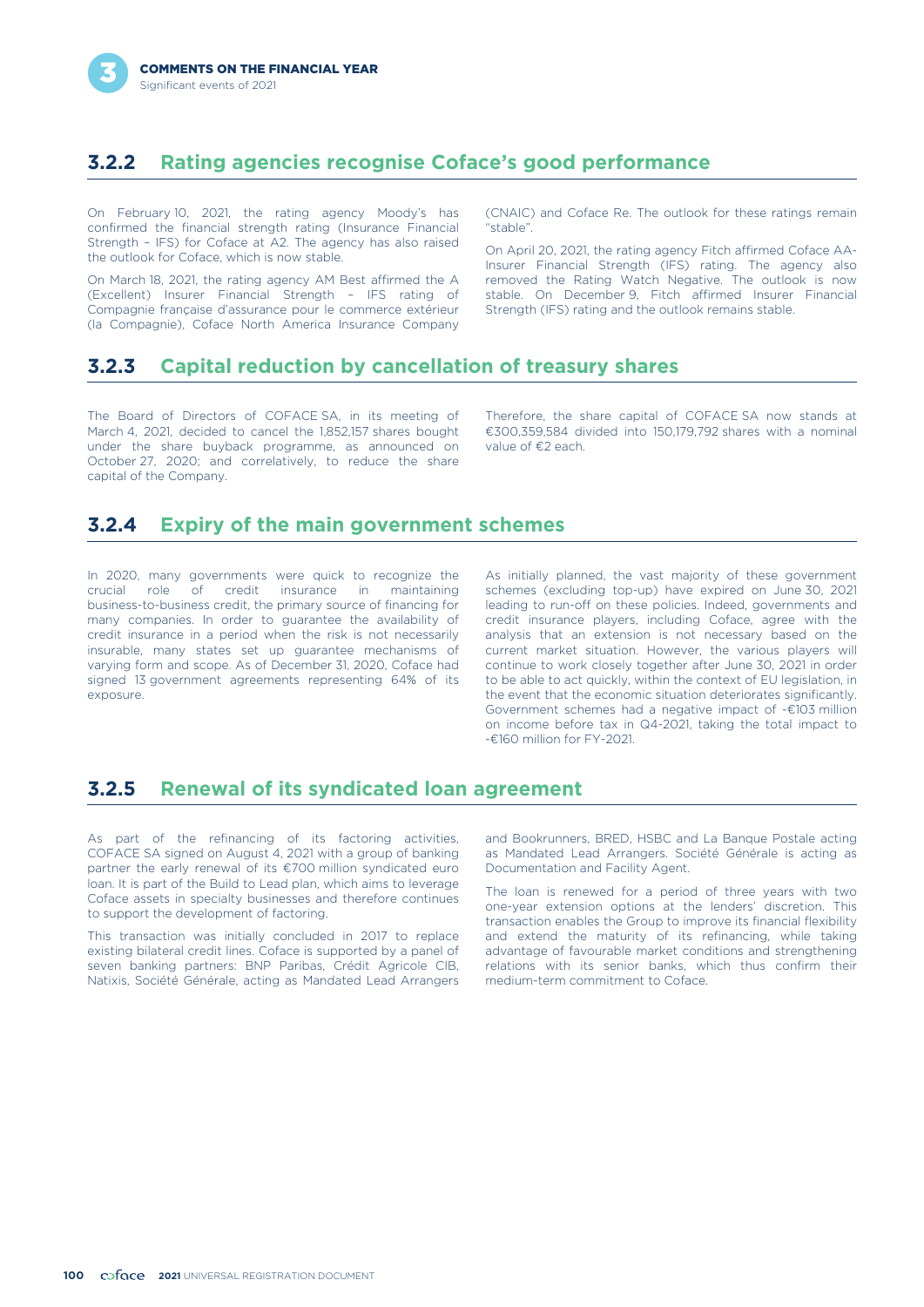# **3.3 COMMENTS ON THE RESULTS AS AT DECEMBER 31, 2021**

# **3.3.1 Group performance**

Consolidated turnover amounted to €1,567.9 million, up 8.3% on 2020 at constant FX and perimeter. The net combined ratio stood at 64.6%, or 15.2 points below the level recorded in 2020 (79.8%). This breaks down into a 14.4 point decrease in the loss ratio to 33.3% and a 0.8 point decline in the cost ratio to 31.3% in relation to 2020. The Group ended the year with net income (Group share) up 170% at €223.8 million (*vs.* €82.9 million in 2020) and return on equity of 12.2%.

The Group's target solvency ratio ranges between 155% and 175%. The solvency ratio is estimated at 195.6% at December 31, 2021 $(1)$ . Coface will propose the payment of a dividend  $(2)$  of €1.50 per share to shareholders, representing a payout ratio of 100%.

The changes at constant FX and scope, presented for comparison purposes in the tables below, take into account the following changes in scope:

- the consolidation of Coface GK as of July 1, 2020;
- in the second quarter of 2021, three entities that had been wholly owned for several years were included in the consolidation scope: Coface Poland Insurance Service, Coface Romania Insurance Service and Coface Finance Israel;
- Coface Servicios Mexico entered the consolidation scope in the fourth quarter of 2021.

# **3.3.2 Turnover**

The Group's consolidated turnover increased by 8.3% at constant FX and perimeter (+8.1% at current FX and perimeter), to €1,567.9 million at December 31, 2021, mainly due to a rebound in client activity in the insurance and factoring businesses.

The table below shows changes in the Group's consolidated turnover by business line as of December 31, 2020 and 2021:

|                                                                            | AS AT DEC. 31 |         |              | <b>CHANGE</b> |                                           |  |
|----------------------------------------------------------------------------|---------------|---------|--------------|---------------|-------------------------------------------|--|
| Change in consolidated turnover by business line<br>(in millions of euros) | 2021          | 2020    | $(in \in m)$ | as a%         | as a%: at<br>constant Fx<br>and perimeter |  |
| Insurance                                                                  | 1,503.5       | 1.392.4 | 111.O        | 8.0%          | 8.2%                                      |  |
| o/w Gross earned premiums*                                                 | 1,312.6       | 1.204.3 | 108.3        | 9.0%          | 9.7%                                      |  |
| o/w Services**                                                             | 190.8         | 188.1   | 2.7          | 1.5%          | $(1.0\%)$                                 |  |
| Factoring                                                                  | 64.4          | 58.5    | 6.0          | 10.2%         | 10.1%                                     |  |
| <b>CONSOLIDATED TURNOVER</b>                                               | 1.567.9       | 1.450.9 | <b>117.0</b> | 8.1%          | 8.3%                                      |  |

*\* Gross earned premiums-credit, Single Risk and surety bond insurance.*

\*\* Sum of turnover from services related to credit insurance ("Fee and commission income" and "Other insurance-related services") and services provided to<br>customers without credit insurance (access to information on corpor

*<sup>(1)</sup> This estimated solvency ratio is a preliminary calculation made according to Coface's interpretation of Solvency II Regulations, using the Partial Internal Model. The final calculation may differ from this preliminary calculation. The estimated solvency ratio is not audited.*

*<sup>(2)</sup> The proposed dividend is subject to the approval of the Annual General Shareholders' Meeting of May 17, 2022.*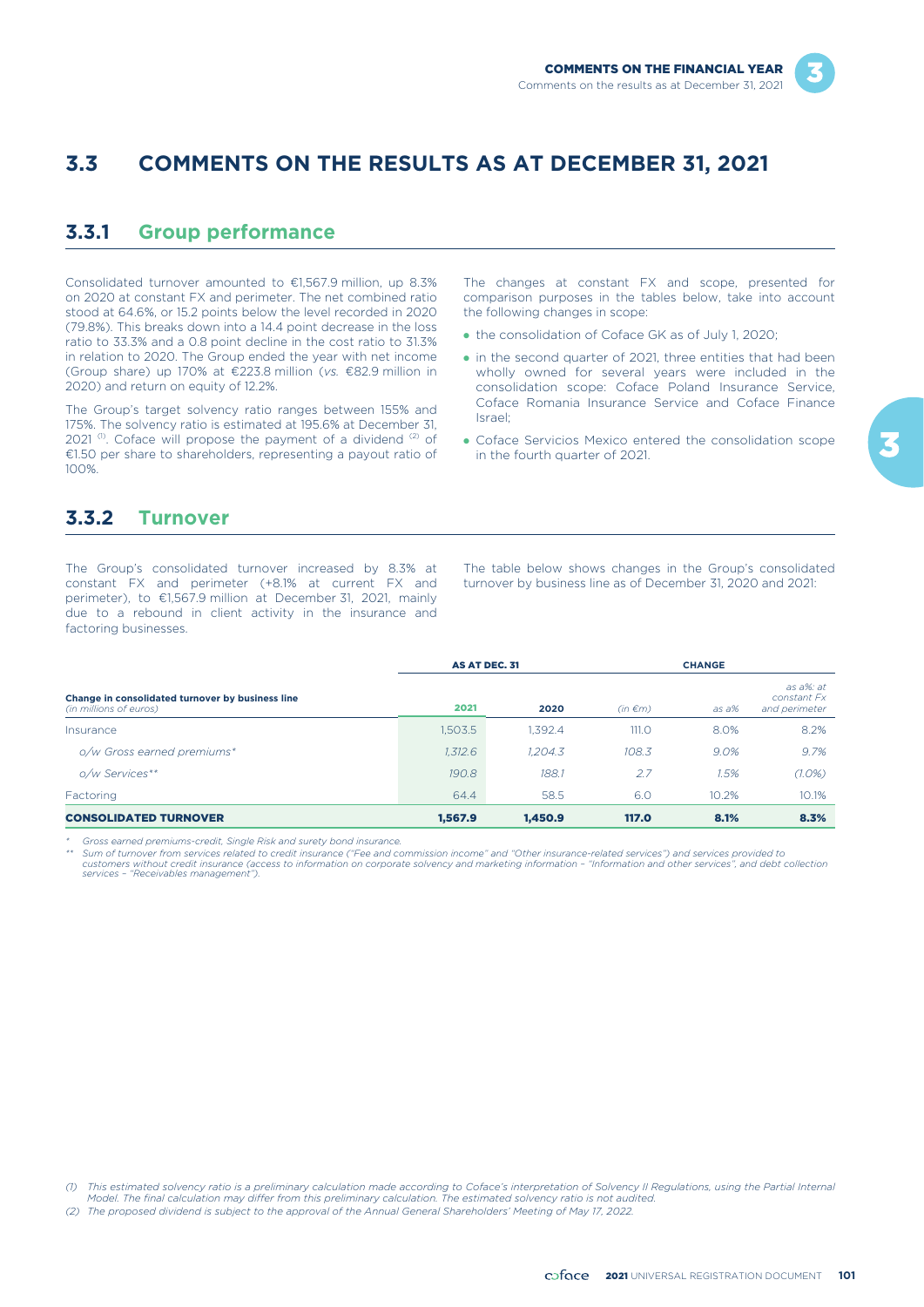

### **Insurance**

Turnover from the insurance business (including surety bond and Single Risk insurance) was up 8.2% at constant FX and perimeter (+8.0% at current FX and perimeter), at €1,503.5 million in 2021, compared with €1,392.4 million in 2020.

Gross earned premiums increased by 9.7% at constant FX and perimeter (+9.0% at current FX and perimeter), at €1,204.3 million in 2021, compared with €1,312.6 million in 2020.

This growth was mainly due to the sharp increase in activity for Coface's clients over 2021 (+8.4%), compared with a decline of -1.1% in 2020, reflecting the rebound in the global economy.

The production of new contracts totalled €129 million, down by €5 million from 2020.

The policy retention rate (ratio between the annual value of renewed policies and the value of policies to be renewed during the year) was high in most regions and stable for the Group as a whole at 91.7% over the year (compared with 91.5% at December 31, 2020). The price effect was positive, at 0.7%, in line with the selective repricing policy applied in 2020 (+1.5%). However, prices have been falling since the second quarter of 2021 as the market returned to pre-Covid trends.

Turnover from the services business declined by -1.0% at constant FX and perimeter (up +1.5% at current FX and perimeter), rising from €188.1 million in 2020 to €190.8 million in 2021. The debt collection business was impacted by the low loss experience. The Information Services business recorded strong growth (+18.1%).



*(1) At constant exchange rate*

### Factoring

Factoring turnover (only in Germany and Poland) increased by 10.7% at constant FX (+10.2% at current FX), from €58.5 million in 2020 to €64.4 million in 2021.

In Germany, revenue was up 8.1% due to a rebound in volumes financed.

Poland was also impacted by this rebound and it recorded an increase in factoring revenue of 24.1% at constant FX (+20.9% at current FX).

### Change in turnover by region

The table below shows trends in Coface Group's consolidated turnover in its seven geographic regions for the financial years ended December 31, 2020 and 2021:

|                                                                               | AS AT DEC. 31 |         |              | <b>CHANGE</b> |                            |                                           |
|-------------------------------------------------------------------------------|---------------|---------|--------------|---------------|----------------------------|-------------------------------------------|
| Change in consolidated turnover by invoicing region<br>(in millions of euros) | 2021          | 2020    | $(in \in m)$ | as a%         | $as a\%$<br>at constant Fx | as a%: at<br>constant Fx<br>and perimeter |
| Western Europe                                                                | 316.7         | 291.9   | 24.8         | 8.5%          | 8.0%                       | 8.2%                                      |
| Northern Europe                                                               | 331.5         | 297.6   | 33.9         | 11.4%         | 11.2%                      | 9.4%                                      |
| Mediterranean and Africa                                                      | 429.4         | 394.9   | 34.5         | 8.7%          | 9.4%                       | 9.4%                                      |
| North America                                                                 | 137.5         | 136.5   | 1.0          | 0.7%          | 3.2%                       | 3.2%                                      |
| Central Europe                                                                | 156.3         | 143.1   | 13.2         | 9.2%          | 10.8%                      | 8.1%                                      |
| Asia-Pacific                                                                  | 123.2         | 119.5   | 3.7          | 3.1%          | 5.1%                       | 5.1%                                      |
| Latin America                                                                 | 73.3          | 67.3    | 6.0          | 8.9%          | 17.3%                      | 14.6%                                     |
| <b>CONSOLIDATED TURNOVER</b>                                                  | 1.567.9       | 1.450.9 | <b>117.0</b> | 8.1%          | 9.0%                       | 8.3%                                      |

All regions achieved growth in turnover at constant FX and perimeter, ranging from +3.2% for Northern Europe to +14.6% for Latin America.

In Western Europe, turnover was up 8.2% at constant FX, buoyed by the growth in short term credit insurance. This positive change was strongly linked to the economic rebound, which generated an increase in policyholder activity. The positive price effect arising from repricing efforts at the beginning of the year also contributed to growth. Conversely, new contract production declined in 2021 compared to 2020.

In Northern Europe, turnover rose by 9.4% at constant FX and perimeter (11.2% at current FX and perimeter, mainly due to the acquisition of Coface GK). Credit insurance and factoring revenues were the main contributors to this growth thanks to the rebound in policyholders' activity and in volumes financed.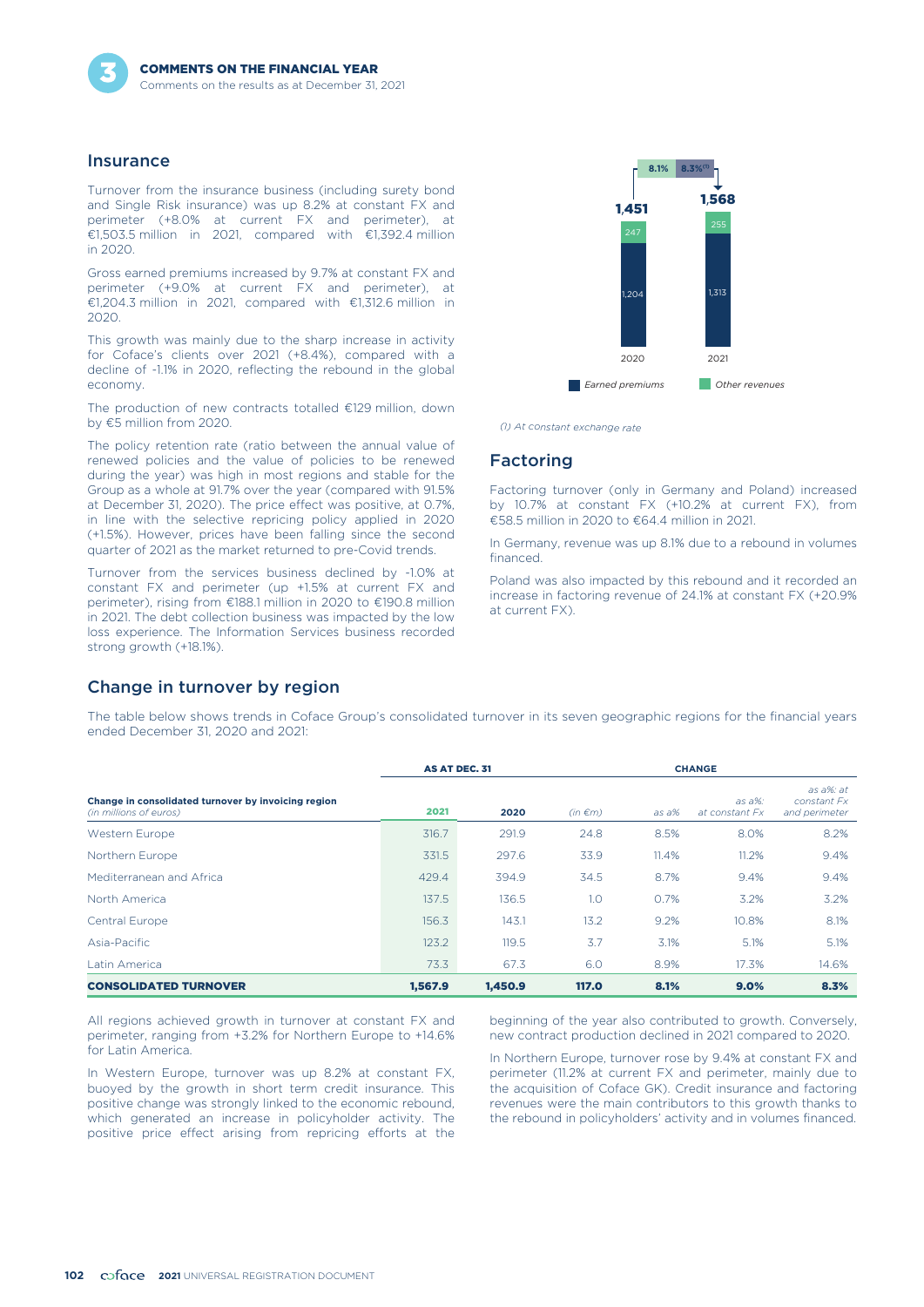

Turnover in the Mediterranean & Africa region grew by 9.4% at constant FX and perimeter, confirming the strong sales momentum in this region (high retention rate and new contract production) and the development of the Information Services activity. This good commercial performance was boosted by strong activity levels for Coface's policyholders.

In North America, turnover increased by 3.2% at constant FX. The credit insurance portfolio expanded thanks to new business and the positive impact of policyholders' activity levels, despite a decline in the client retention rate.

Central Europe posted an increase in turnover of 8.1% at constant FX and perimeter (+9.2% at current FX and perimeter, mainly due to the merger of service entities). The growth in factoring was the main reason for the rise in turnover in 2021. The level of insurance premiums (+8.2% at constant FX and perimeter) was impacted by the rebound in policyholder activity.

Asia-Pacific recorded a 5.1% increase in turnover at constant FX (+3.1% at current FX). This growth was driven by credit insurance, while the development of the portfolio was linked to the sharp increase in net production and an increase in client activity. Single Risk insurance declined sharply.

Latin America posted an increase in turnover of 14.6% at constant FX (+8.9% at current FX due to the sharp devaluation of the region's currencies). This growth was due to an increase in new contract production and especially the rebound in client activity on the back of rising commodity prices.

### **3.3.3 Underwriting income**

### Underwriting income before reinsurance

Underwriting income before reinsurance came to €586.8 million, up 242% compared to end-December 2020 (€171.4 million) due to the decline in the loss ratio.

The 31-point improvement in the combined ratio before reinsurance to 54.5% in 2021 (from 85.5% in 2020) was attributable to a -30.4 point fall in the loss ratio and a slight decline in the cost ratio of -0.6 points.

#### Loss experience

The Group's loss ratio before reinsurance, including claims handling expenses, decreased by 30.4 points, from 51.8% in 2020 to 21.4% in 2021. This decrease in claims was due to the strict management of past claims and a high level of recoveries. Government support schemes in various economies also contributed to the low loss experience.

|                                             | AS AT DEC. 31 |         | <b>CHANGE</b> |              |
|---------------------------------------------|---------------|---------|---------------|--------------|
| (in millions of euros and as a%)            | 2021          | 2020    | $(in \in m)$  | as a%        |
| Claims expenses incl. claims handling costs | 280.5         | 623.7   | (343.2)       | (55.0)%      |
| Loss ratio before reinsurance               | 21.4%         | 51.8%   |               | $(30.4)$ pts |
| Earned premiums                             | 1.312.6       | 1.204.3 | 108.3         | 9.0%         |

In Western Europe, the loss ratio was down 23.5 points to 24.3%. This fall was linked to significant recoveries from previous years, particularly 2020, which saw a very high level at the start of the year followed by a decline in line with the actual loss experience, the effects of government support schemes, and the prospect of the end of the crisis.

Thanks to an improvement in losses on previous years, Northern Europe saw its ratio decrease by 18.8 percentage points to 18.2%.

The loss ratio in the Mediterranean & Africa region decreased by 28.1 ppts compared to 2020 and stood at 27.4%, reflecting the decline observed at the Group level. This decrease in the loss ratio was impacted by past recoveries, which were low in 2020 but much higher in 2021, reflecting trends in the loss experience.

In North America, the loss ratio improved by 49.3 points to 14.4%, *vs.* 63.7% in 2020. The crisis had a bigger impact in this region in early 2020. This region is more responsive and it recorded a sharp decline in the loss experience in relation to 2020.

The loss ratio in Central Europe improved by 27.3 points to 18.8%, *vs.* 46.1% in 2020. Positive trends in losses in Poland, Russia and Austria had a significant impact on the loss experience in this region.

The Asia-Pacific loss ratio declined by 39.4 points to 9.4%. This region has a fairly volatile historical loss experience and recorded substantial reserves in 2020 to anticipate the impact of the crisis. The favourable development of the loss experience led to significant recoveries. The low loss rate was observed especially in countries such as Japan and Taiwan.

In Latin America, the loss ratio improved sharply and was at a low level of 6.9%. This region also has a volatile historical loss experience and severity. The loss experience improved in Mexico and Brazil, leading to a decline in recoveries.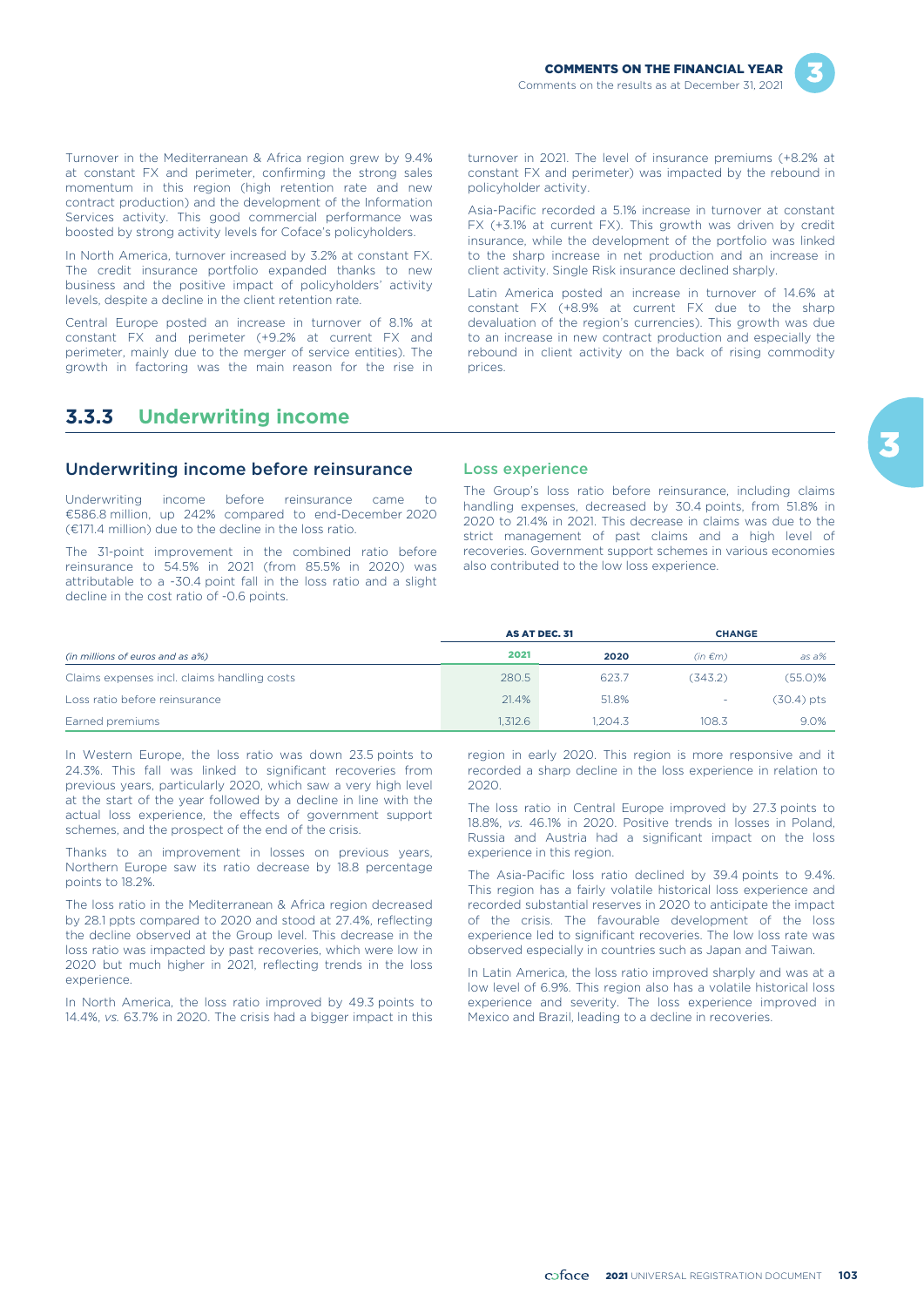

|                                                             | AS AT DEC. 31 |       |                         |
|-------------------------------------------------------------|---------------|-------|-------------------------|
| Change in loss experience by invoicing region<br>$(as a\%)$ | 2021          | 2020  | <b>CHANGE IN POINTS</b> |
| Western Europe                                              | 24.3%         | 47.8% | $(23.5 \text{ pts})$    |
| Northern Europe                                             | 18.2%         | 37.0% | $(18.8 \text{ pts})$    |
| Mediterranean and Africa                                    | 27.4%         | 55.5% | $(28.1 \text{ pts})$    |
| North America                                               | 14.4%         | 63.7% | $(49.3 \text{ pts})$    |
| Central Europe                                              | 18.8%         | 46.1% | $(27.3 \text{ pts})$    |
| Asia-Pacific                                                | 8.8%          | 48.8% | $(40.0 \text{ pts})$    |
| Latin America                                               | 6.9%          | 72.3% | $(65.4 \text{ pts})$    |
| <b>LOSS RATIO BEFORE REINSURANCE</b>                        | 21.4%         | 51.8% | $(30.4$ PTS)            |

### / OVERHEADS

|                                             | AS AT DEC. 31 |       |              | <b>CHANGE</b> |                                           |  |
|---------------------------------------------|---------------|-------|--------------|---------------|-------------------------------------------|--|
| <b>Overheads</b><br>(in millions of euros)  | 2021          | 2020  | $(in \in m)$ | $as\,a\%$     | as a%: at<br>constant FX<br>and perimeter |  |
| Internal overheads                          | 572.7         | 536.1 | 36.7         | 6.8%          | 6.6%                                      |  |
| o/w claims handling expenses                | 36.2          | 31.8  | 4.4          | 14.0%         | 14.0%                                     |  |
| o/w internal investment management expenses | 4.0           | 3.4   | O.6          | 17.3%         | 16.6%                                     |  |
| <b>Commissions</b>                          | 166.8         | 154.8 | 11.9         | 7.7%          | 8.8%                                      |  |
| <b>TOTAL OVERHEADS</b>                      | 739.5         | 690.9 | 48.6         | 7.0%          | 7.1%                                      |  |

Total overheads increased by 6.5% at constant FX and perimeter (+7.1% at current FX and perimeter), from €690.9 millions at December 31, 2020 to €740.2 millions at December 31, 2021.

Policy acquisition commissions were up 7.7% at constant FX and perimeter and at current FX, from €154.8 million in 2020 to €166.8 million in 2021. This increase in overheads was less than the rise in earned premiums (9% at current FX and perimeter).

Internal overheads, which include claims handling expenses and internal investment management expenses, increased by 6.2% at constant FX and perimeter (7% at current FX and perimeter), from €536.1 million in 2020 to €573.4 million in 2021.

Payroll costs increased by 10.5% at constant FX and perimeter (+12.2% at current FX and perimeter), from €302.7 million in 2020 to €339.6 million in 2021. Annual pay rises and changes in headcount explain this increase.

IT costs were up 10.4% at constant FX and perimeter (+13.2% at current FX and perimeter), from €47.9 million in 2020 to €54.2 million in 2021. These costs include transformation projects and investments.

Other expenses (taxes, rents, debt collection) were down 0.7% at constant FX and perimeter (-3.6% at current FX and perimeter), from €185.6 million in 2020 to €178.9 million in 2021.

The cost ratio before reinsurance improved by 0.6 points, from 33.7% for the year ended December 31, 2020 to 33.1% for the year ended December 31, 2021.

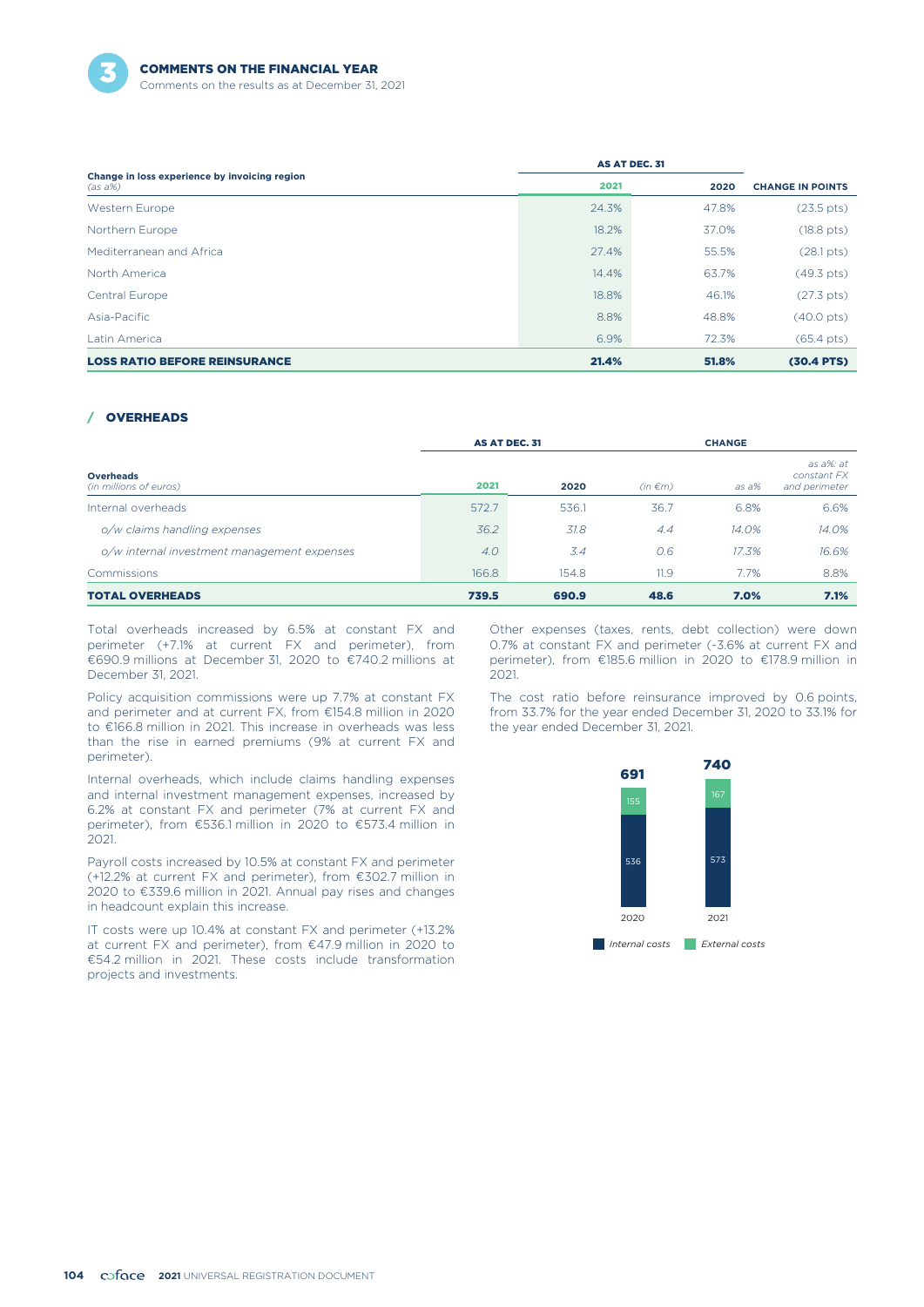### Underwriting income after reinsurance

Underwriting income after reinsurance totalled €273.9 million, up by 115% compared with 2020 (€127.3 million).

The sharp increase in the cost of reinsurance to -€314.3 million at December 31, 2021 (-€44,1 million at December 31, 2020) can be explained by the contribution of government reinsurance schemes (an estimated negative impact of €160 million) as well as the decrease in the loss experience.

|                                                          |            | <b>AS AT DEC. 31</b> | <b>CHANGE</b> |            |
|----------------------------------------------------------|------------|----------------------|---------------|------------|
| (in thousands of euros and%)                             | 2021       | 2020                 | $(in \in k)$  | $(as a\%)$ |
| Turnover                                                 | 1,567,858  | 1,450,864            | 116,994       | 8.1%       |
| Claims expenses                                          | (280, 456) | (623, 653)           | 343.196       | (55.0%)    |
| Contract acquisition costs                               | (259, 317) | (238, 453)           | (20, 864)     | 8.7%       |
| Administration costs                                     | (270,990)  | (261,807)            | (9,184)       | 3.5%       |
| Other expenses from insurance activities                 | (66, 243)  | (60, 971)            | (5,272)       | 8.6%       |
| Expenses from banking activities, excluding cost of risk | (13,103)   | (12, 833)            | (270)         | 2.1%       |
| Cost of risk                                             | 76         | (100)                | 176           | (175.4%)   |
| Expenses from other activities                           | (89,674)   | (81,608)             | (8,065)       | 9.9%       |
| <b>Underwriting income before reinsurance</b>            | 588,150    | 171,439              | 416,711       | 243.1%     |
| Income and expenses after ceded reinsurance              | (314, 288) | (44,116)             | (270, 172)    | 612.4%     |
| <b>UNDERWRITING INCOME AFTER REINSURANCE</b>             | 273,862    | 127,322              | 146,539       | 115.1%     |
| Net combined ratio                                       | 64.6%      | 79.8%                |               |            |

The amount of ceded premiums under government reinsurance schemes renewed until June 30, 2021 came to €227.6 million in 2021, representing 44.4% of the total amount of ceded premiums.

The impact of government schemes on the Group's ratios is detailed in the following chart:



*\* excl. government schemes*

# **3.3.4 Investment income, net of management expenses (excluding financing costs)**

### Trends in the financial markets

In 2021, the rollout of vaccines led to a gradual return to normal in activity, but the pace of normalisation varied between countries, and there were still some further temporary restrictions with successive waves of Covid-19 infections. At the end of the year, the main central banks in advanced economies announced the gradual easing of support measures, while emerging economy central banks had already begun to tighten their monetary policies. On the equity markets, developed market indices rallied strongly, while emerging market indices were much more varied.

The US economy experienced a very strong recovery in 2021, but with an uneven trajectory. After maintaining a very accommodative policy for most of the year, the Federal Reserve announced the gradual tapering of its asset purchases. The US 10-year yield rose by 60 bps to 1.5%. In

addition, base effects such as soaring energy prices and very strong demand helped push inflation to a very high level in the second half of the year. FOMC members are now considering three key rate hikes in 2022, three in 2023 and two in 2024. Equities rallied very sharply, gaining 25.2% over the year, while fiscal and monetary policies provided support in an uncertain health environment. The rise in inflation and its persistence, mainly due to bottlenecks in the production chain, ultimately led the Fed to tighten its stance at the end of the year.

In the eurozone as a whole, disruptions to global industrial chains, the sharp rise in energy prices, base effects and strong demand with the reopening of economies also led to a sharp rise in inflation. On the debt markets, sovereign yields rose in 2021. The German 10-year yield ended the year at -0.18%, up 40 bps over the year. Meanwhile, after announcing a massive reduction in its asset purchases, the ECB announced that it will reinvest maturing principal payments from securities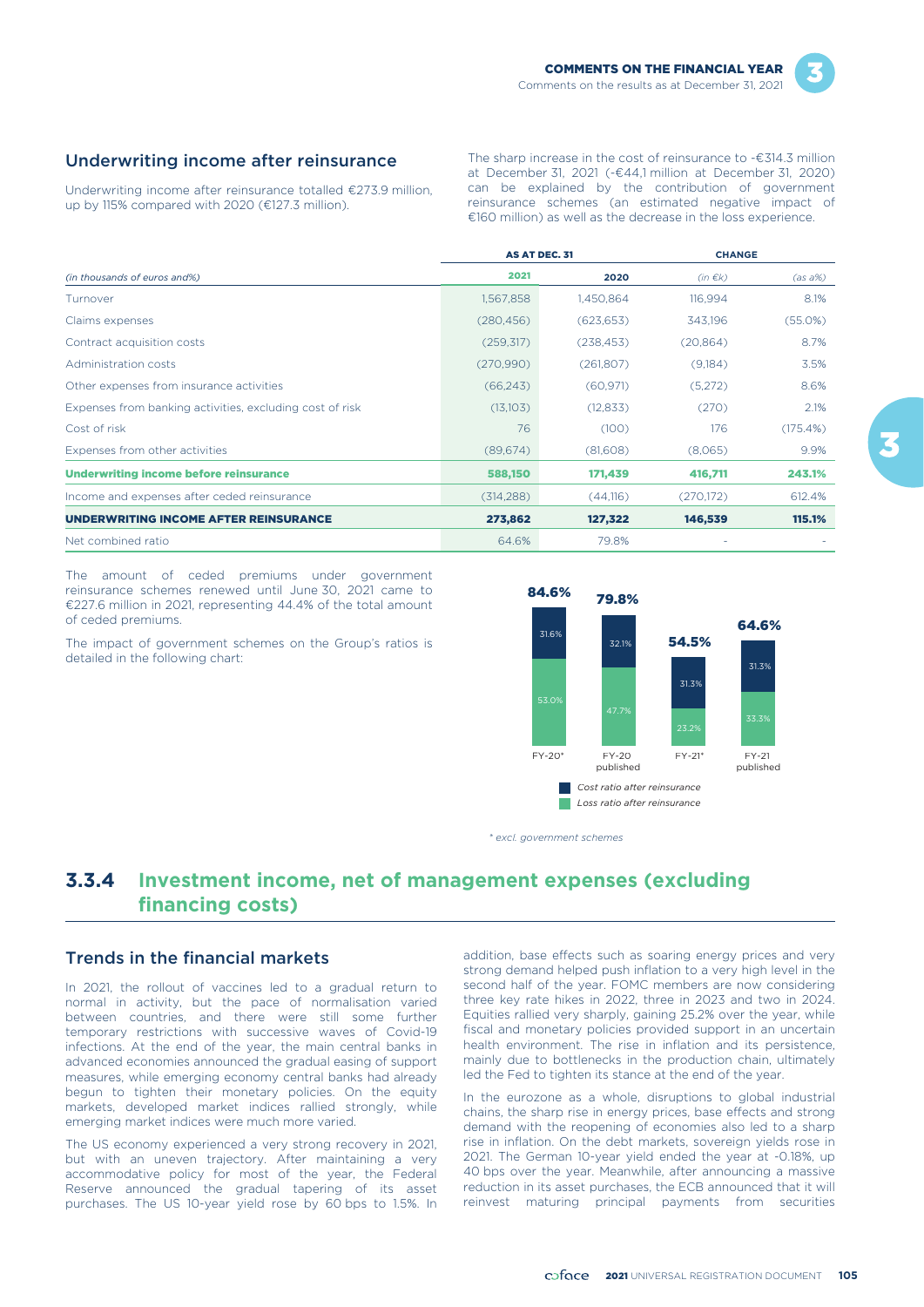purchased under the pandemic emergency purchase programme (PEPP). Investors, followed by central bankers, have considerably raised their expectations of a rate hike in response to inflationary pressures and the strong recovery in economic activity. For equities, this year of economic recovery benefited cyclical stocks (+22.3%) more than defensive stocks (+15.9%) while the fall in real rates benefited growth stocks (+24.4%) more than value stocks (+15.3%).

2021 was a very turbulent year for emerging economies. Growth rebounded sharply as vaccination campaigns progressed, while restrictions on travel eased after the Delta variant emerged earlier in the year. Inflation accelerated sharply in the second half of the year due to robust domestic demand and disruption to global supply chains. This has generated significant supply-demand imbalances, forcing central banks to rapidly raise their key rates, unlike their counterparts in advanced countries. On the equity markets, there was a marked divergence between developed markets (+22.5%) and emerging markets (-2.3%), particularly China (-22.7%) and Brazil (-18%).

### Financial income

Against this economic backdrop of recovery and low interest rates, in 2021, Coface Group decided to raise its portfolio's risk level, which it had lowered significantly in 2020. It did this mainly by reducing its exposure to money market products and investing in developed and emerging market government bonds and equities. It sold some of its real estate to gradually reallocate its investments to equity infrastructure funds in 2022.

The overall value of the portfolio increased by €236 million over the year, mainly *via* the bond and equity markets through the addition of new cash in the portfolio and the rise in the equity markets.

#### / INVESTMENT PORTFOLIO INCOME

The following table shows the financial portfolio by main asset class:

### / MARKET VALUE

|                                                  |       | <b>AS AT DEC. 31</b> |
|--------------------------------------------------|-------|----------------------|
| (in millions of euros)                           | 22021 | 2020                 |
| <b>Listed shares</b>                             | 224   | 141                  |
| Unlisted shares                                  | 9     | 8                    |
| <b>Bonds</b>                                     | 2.115 | 1,914                |
| Loans, deposits and money market<br>mutual funds | 507   | 540                  |
| Real estate                                      | 213   | 231                  |
| <b>Total investment portfolio</b>                | 3,068 | 2,834                |
| Non-consolidated companies                       | 152   | 150                  |
| <b>TOTAL</b>                                     | 3.220 | 2.984                |

Income from the investment portfolio amounted to €36.7 million, of which €3.6 million in gains on disposals, impairment/reversals and equity/interest rate derivatives (representing 1.2% of 2021 average annual assets under excluding realised gains, impairment/reversals and equity/interest rate derivatives), compared with €31.1 million in 2020, of which -€1.7 million in gains on disposals, impairment/reversals and equity/interest rate derivatives (1.1% of 2020 average annual assets under management and 1.2% excluding realised losses, impairment/reversals and equity/interest rate derivatives). In this environment of economic recovery, the decline in money market investments in favour of bonds and equities and the reallocation of certain assets helped improve the return on the investment portfolio.

|                                                                                      |       | AS AT DEC. 31 |
|--------------------------------------------------------------------------------------|-------|---------------|
| (in millions of euros)                                                               | 2021  | 2020          |
| Equities*                                                                            | (0.9) | (0.8)         |
| Fixed income**                                                                       | 23.6  | 22.2          |
| Investment property                                                                  | 14.0  | 9.7           |
| <b>Investment income</b>                                                             | 36.7  | 31.1          |
| o/w realised gains, impairment and reversals, derivatives (equity and interest rate) | 3.6   | (1.7)         |
| - o/w disposals                                                                      | 9.3   | (3.3)         |
| - o/w impairment and reversals                                                       | (1.2) | (4.4)         |
| - o/w derivatives (equity and interest rate)                                         | (4.5) | 6.0           |
| <b>Investment income excluding realised gains</b>                                    | 33.1  | 32.9          |
| Foreign exchange income                                                              | 7.0   | (3.5)         |
| - o/w foreign exchange                                                               | 15.5  | (5.5)         |
| - o/w currency derivatives                                                           | (8.5) | 2.0           |
| Other                                                                                | (1.6) | (0.8)         |
| - o/w non-consolidated subsidiaries                                                  | 6.2   | 5.2           |
| - o/w financial and investment charges                                               | (7.8) | (6.0)         |
| <b>NET INCOME FROM INVESTMENTS</b>                                                   | 42.2  | 26.9          |

*\* Including equity derivatives.*

*\*\* Including interest rate derivatives.*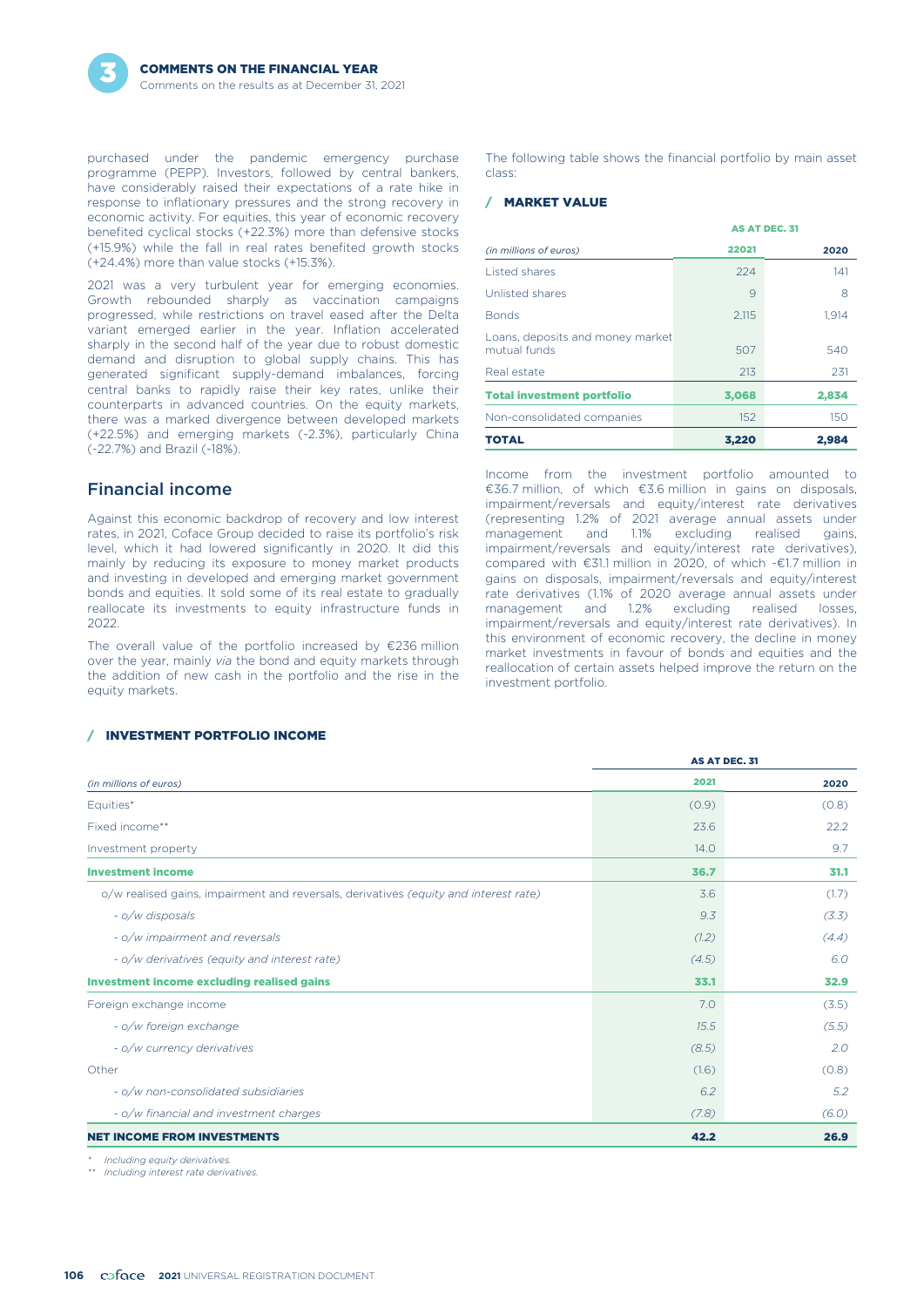

After income from equity securities, foreign exchange income, income from derivatives, and financial and investment charges, the Group's financial income for 2021 totalled €42.2 million.

The portfolio's economic return was +1.6% in 2021 thanks to the increase in revaluation reserves, notably due to the equity market rally, which more than offset the decline in bonds caused by the rise in interest rates.

# **3.3.5 Operating income**

|                                                                                                             | <b>AS AT DEC. 31</b> |        |              | <b>CHANGE</b> |                                                |  |
|-------------------------------------------------------------------------------------------------------------|----------------------|--------|--------------|---------------|------------------------------------------------|--|
| (in millions of euros)                                                                                      | 2021                 | 2020   | $(in \in m)$ | $(as a\%)$    | $(as\ a\%:at$<br>constant Fx<br>and perimeter) |  |
| <b>Consolidated operating income</b>                                                                        | 312.9                | 140.4  | 172.4        | 122.8%        | 124.8%                                         |  |
| <b>Operating income including finance costs</b>                                                             | 291.4                | 118.7  | 172.7        | 145.5%        | 147.6%                                         |  |
| Other operating income and expenses                                                                         | (3.2)                | (13.8) | 10.6         | (77%)         | (77%)                                          |  |
| <b>OPERATING INCOME INCLUDING FINANCE COSTS AND</b><br><b>EXCLUDING OTHER OPERATING INCOME AND EXPENSES</b> | 294.6                | 132.5  | 162.1        | 122.3%        | 124.4%                                         |  |

Consolidated operating income increased by 124.8% at constant FX and perimeter, from €140.4 million for the year ended December 31, 2020 to €312.8 million for the year ended December 31, 2021.

Current operating income, including financing costs and excluding non-recurring items (other operating income and expenses), rose by 124.5% at constant FX and perimeter, from €132.5 million in 2020 to €294.5 million in 2021.

The net combined ratio declined by 15.2 percentage points, from 79.8% in 2020 to 64.6% in 2021, including a 14.4 percentage point improvement in the net loss ratio and a -0.8 percentage point decline in the cost ratio.

Other operating income and expenses amounted to -€3.2 million and consist mainly of investment expenses and provisions for restructuring in line with the Build to Lead strategic plan.

|                                                                          | AS AT DEC. 31 |        |               |                                                         |
|--------------------------------------------------------------------------|---------------|--------|---------------|---------------------------------------------------------|
| Change in operating income by invoicing region<br>(in millions of euros) | 2021          | 2020   | <b>CHANGE</b> | <b>SHARE OF ANNUAL</b><br><b>TOTAL AT DEC. 31, 2021</b> |
| <b>Western Europe</b>                                                    | 46.2          | (13.4) | (169.3)       | (54%)                                                   |
| Northern Europe                                                          | 49.0          | 73.7   | (3.0)         | 21%                                                     |
| Mediterranean and Africa                                                 | 75.1          | 70.8   | 82.2          | 45%                                                     |
| North America                                                            | 44.2          | (13.1) | 85.8          | 21%                                                     |
| Central Europe                                                           | 58.0          | 27.9   | 55.3          | 25%                                                     |
| Asia-Pacific                                                             | 41.5          | (8.9)  | 103.9         | 28%                                                     |
| Latin America                                                            | 25.6          | 5.9    | 41.6          | 14%                                                     |
| <b>TOTAL (EXCLUDING INTERREGIONAL FLOWS)</b>                             | 339.6         | 143.0  | 196.6         | 100%                                                    |

# **3.3.6 Net income (Group share)**

Coface Group's effective tax rate decreased from 37.4% in 2020 to 23,2% in 2021, a decline of 14.2 points.

Net income (Group share) amounted to €223.8 million, up 170% in relation to the year ended December 31, 2020 (€82.9 million).

This record level can be explained in part by the very atypical nature of the last two years, which have seen significant government involvement in the management of the economy.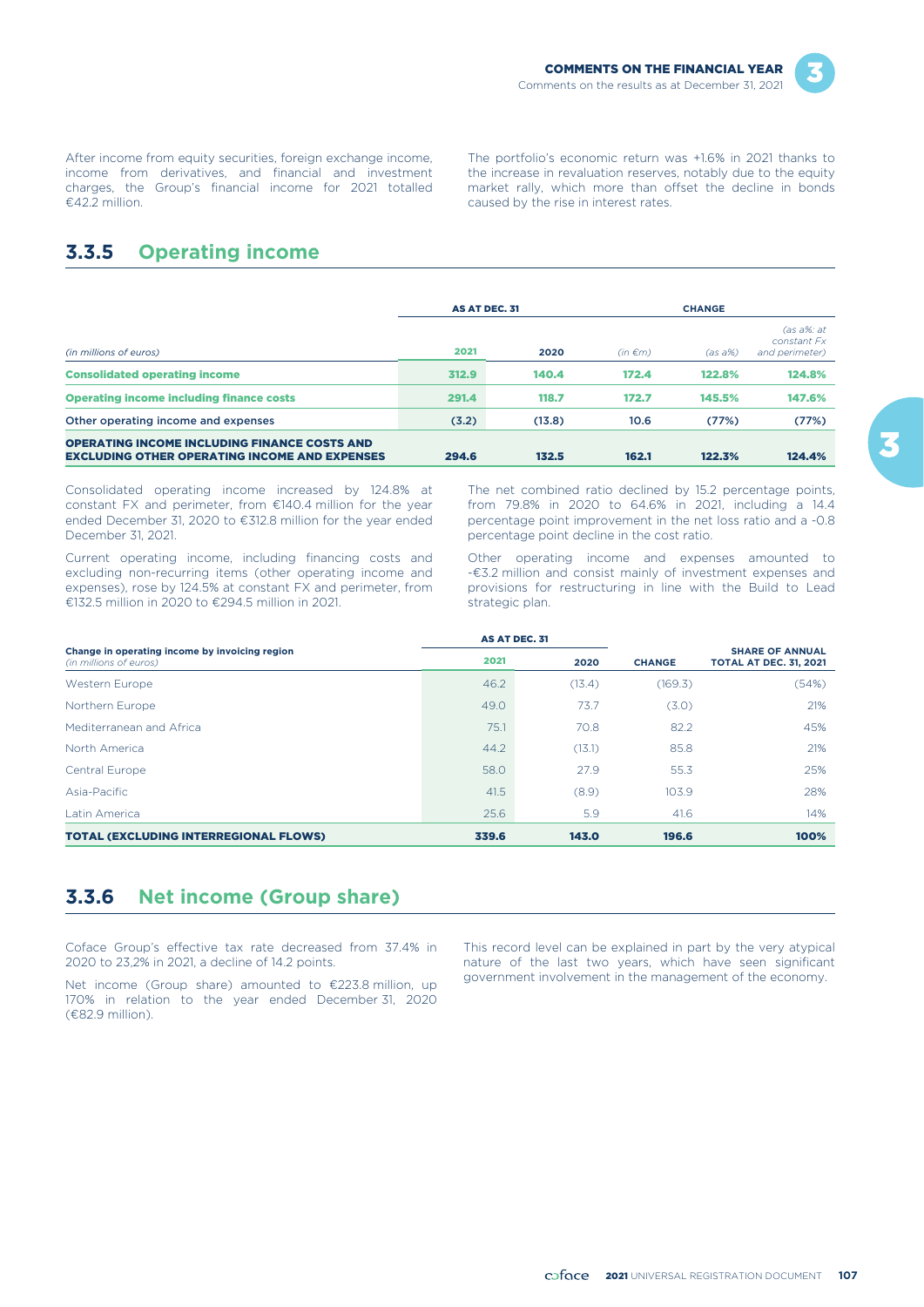

# **3.4 GROUP CASH AND CAPITAL RESOURCES**

Information in this section is derived from the statement of cash flows in the consolidated financial statements and from Note 9 "Cash and cash equivalents" in the Company's consolidated financial statements.

|                                                     |         | AS AT DEC. 31 |
|-----------------------------------------------------|---------|---------------|
| (in millions of euros)                              | 2021    | 2020          |
| Net cash flows generated from operating activities  | 327.0   | 194.4         |
| Net cash flows generated from investment activities | (205.2) | (54.3)        |
| Net cash flows generated from financing activities  | (137.1) | (39.5)        |

|                                                  | AS AT DEC. 31 |       |  |
|--------------------------------------------------|---------------|-------|--|
| (in millions of euros)                           | 2021          | 2020  |  |
| Cash and cash equivalents at beginning of period | 401.0         | 320.8 |  |
| Cash and cash equivalents at end of period       | 362.4         | 401.0 |  |
| Net change in cash and cash equivalents          | (38.5)        | 80.2  |  |

# **3.4.1 Coface Group debt and sources of financing**

The Group's debt comprises financial debt (financing liabilities) and operating debt linked to its factoring activities (composed of "Amounts due to banking sector companies" and "Debt securities").

|                                         | AS AT DEC. 31 |         |
|-----------------------------------------|---------------|---------|
| (in millions of euros)                  | 2021          | 2020    |
| Subordinated borrowings                 | 390.6         | 389.8   |
| Sub-total financial debt                | 390.6         | 389.8   |
| Amounts due to banking sector companies | 822.9         | 535.4   |
| Debt securities                         | 1,498.8       | 1,425.6 |
| Sub-total operating debt                | 2,321.7       | 1,961.0 |

### Financial debt

For the year ended December 31, 2021, the Group's financing liabilities, totalling €390.6 million, are comprised solely of the subordinated loan.

This fixed rate subordinated note (4.125% maturing on March 27, 2024) was issued on March 27, 2014 by COFACE SA for a nominal amount of €380 million.

The securities are irrevocably and unconditionally guaranteed on a subordinated basis by Compagnie française d'assurance pour le commerce extérieur, the Group's main operating entity.

### Operating debt linked to the factoring business

The Group's operating debt is mainly linked to financing for its factoring activities.

This debt, which includes the "Amounts due to banking sector companies" and "Debt securities" items, provides refinancing

for the Group's factoring companies (Coface Finanz in Germany and Coface Poland Factoring in Poland).

Amounts due to banking sector companies, which correspond to drawdowns on the bilateral credit lines (see "Bilateral credit lines" below) set up with various banking partners of Coface Finanz and Coface Poland Factoring and the Group's local banks, amounted to €822.9 million for the financial year ended on December 31, 2021.

Debt securities amounted to €1,498.8 million for the financial year ended on December 31, 2021, including:

- senior units issued by the VEGA securitisation fund under the Coface Finanz factoring receivables securitisation programme (see "Securitisation programme" below), in the amount of €933.9 million; and
- commercial paper issued by COFACE SA (see "Commercial paper programme" below) to finance the activity of Coface Finanz in the amount of €564.8 million.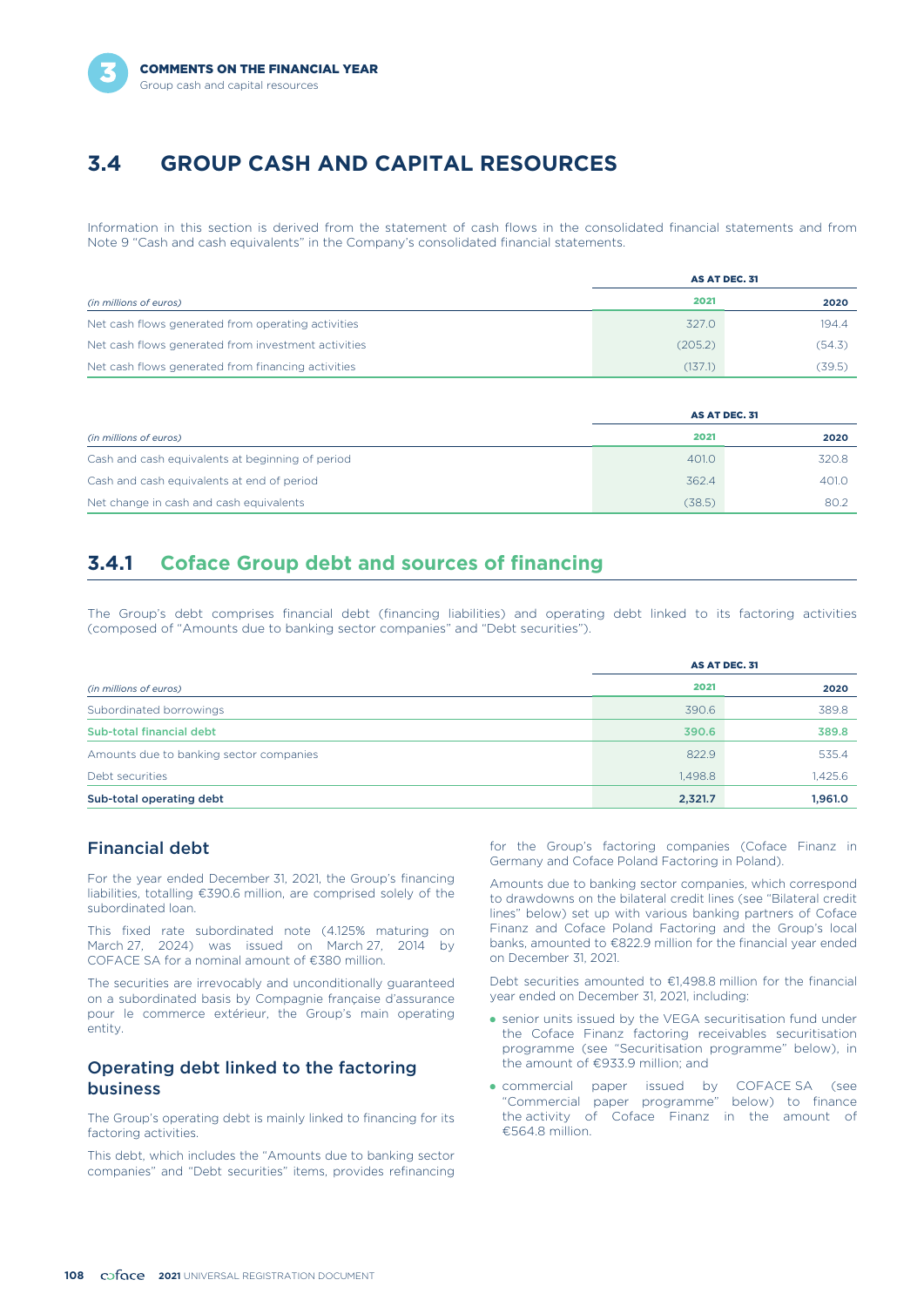

### Coface Group's main sources of operational financing

To date, the Coface Group's main sources of operational financing are:

- a securitisation programme to refinance its factoring receivables for a maximum amount of €1,100 million;
- a commercial paper programme for a maximum amount of €700 million; and
- bilateral credit lines for a maximum total amount of €1,064.2 million.

In February 2012, the Group took a first step towards achieving financial autonomy by implementing a factoring receivables securitisation programme to finance the business of Coface Finanz (Germany) and implemented a commercial paper programme to fund its factoring business.

In 2014, a structural addition was introduced into the securitisation programme which allowed the maximum amount of the programme to be increased to €1,195 million (the initial amount was €1,100 million). At the end of 2015, the securitisation programme was renewed ahead of schedule, for an unchanged maximum amount.

In 2017, the Group continued to set up new bilateral lines in Germany and Poland. At the end of 2017, the securitisation programme was entirely renewed ahead of schedule, for a period of five years and for an unchanged amount. Concerning the commercial paper issuance programme, the Group restructured the credit lines likely to be drawn should the commercial paper market shut down. Since July 28, 2017, the Group has had a syndicated loan maturing in three years with two one-year extension options for a maximum amount of €700 million. This loan replaced the bilateral credit lines covering the maximum amount of the €600 million commercial paper programme, and includes an additional liquidity line of €100 million available to factoring entities if needed.

On June 8, 2018, Coface Poland Factoring and a pool of partner banks set up a €300 million multi-currency syndicated loan. This syndicated loan partly replaced existing bilateral credit lines. The loan has a two-year maturity with the option of a one-year extension, at the lenders' discretion. The maximum amount of the commercial paper programme was increased to €650 million with the option to issue commercial paper in euros, dollars and pound sterling. The additional Group-level liquidity line available to factoring entities, if needed, was thus increased to €50 million.

In 2019, the securitisation programme was reduced to €1,100 million in July and then renewed early in December. The following extension options were exercised during the year:

- third year of the €300 million multi-currency syndicated loan for Coface Poland Factoring;
- fifth year of the €700 million syndicated loan for COFACE SA.

In 2020, Coface Poland Factoring's syndicated multi-currency loan was renewed early in the amount of €281 million. The loan has a two-year maturity with the option of a one-year extension, at the lenders' discretion.

In 2021, the syndicated loan used as a back-up for the commercial paper programme was renewed for three years with two possibilities for an extension of one year each. For the Polish syndicated loan, an initial request for an extension was made and accepted in August 2021, extending the maturity until November 2023. The amount of the commercial paper issuance programme was increased to €700 million and the additional liquidity line at Group level available to the factoring entities in case of need was cancelled.

At December 31, 2021, the amount of the Coface Group's debt linked to its factoring activities amounted to €2,322 million.

### a) Securitisation programme

In connection with the refinancing of its factoring activities, in February 2012 the Group implemented a securitisation programme for its factoring trade receivables for a maximum total amount of €1,100 million, guaranteed by Compagnie française d'assurance pour le commerce extérieur. The maximum amount of the programme was increased by €95 million, thanks to a structural addition set up in July 2014. The ceding entity was Coface Finanz, the German wholly-owned subsidiary of Compagnie française d'assurance pour le commerce extérieur. The purchaser of the receivables is a French securitisation mutual fund, VEGA, governed by the stipulations of the French Monetary and Financial Code. The Group gained initial funding from this programme, with 35% of the programme due in one year and the remaining 65% in three years. On February 3, 2014, the Group reached an agreement with the banks in charge of the funding to renew the portion due in one year and extend the three-year portion of the funding, which was accordingly raised to 75% of the programme size. Thanks to the additional financing that was introduced in July 2014, the portion of financing over three years is 77%. The securitisation programme was completely renewed early in December 2017, for a maximum amount of €1,195 million, with 23% maturing in one year and 77% in three years.

In July 2019, the securitisation programme was reduced to a maximum amount of €1,100 million and was subsequently renewed early in December 2019. The programme was adjusted with 25% due in one year and 75% in three years. The main monitoring indicators for the programme include the default ratio, the delinquency ratio and the dilution ratio. The priority units issued by the VEGA securitisation mutual fund were subscribed and refinanced by four vehicles issued in consideration for the short term securities. The subordinated units were underwritten by Coface Poland Factoring.

At December 31, 2021, €933.9 million had been used under this programme.

This securitisation programme includes a number of standard accelerated repayment clauses associated with such a programme, concerning the financial position of Coface Finanz (the ceding company) and other Group entities (including certain indicators regarding the quality of the ceded receivables), and linked to the occurrence of various events, such as:

- payment default of Coface Finanz or of Compagnie française d'assurance pour le commerce extérieur for any sum due under the securitisation fund;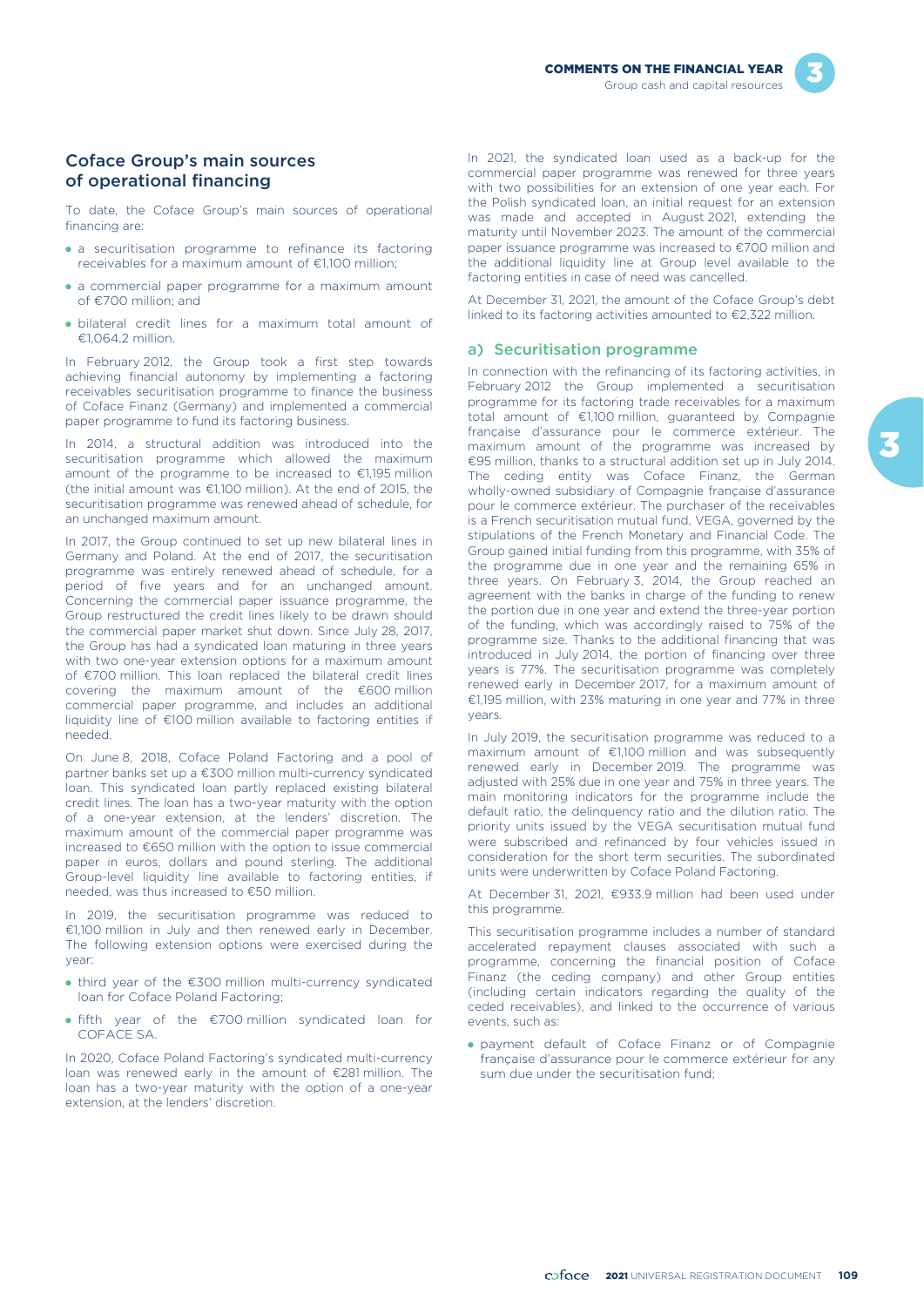

- the cross default of any Group entity pertaining to debt above €100 million;
- closure of the asset-backed commercial paper market for a consecutive period of 180 days;
- winding-up proceedings against Coface Finanz, Coface Poland Factoring, the Company or Compagnie française d'assurance pour le commerce extérieur;
- the discontinuance of or substantial change to the activities practised by Coface Finanz or by Compagnie française d'assurance pour le commerce extérieur;
- a downgrading of the financial rating of Compagnie française d'assurance pour le commerce extérieur below BBB- for the main funding (maximum amount of €1,100 million) and to below A for additional funding (maximum amount of €70 million);
- non-compliance with one of the covenants linked to the quality of the portfolio of ceded factoring receivables.

The securitisation programme does not contain a change of control clause for the Company, but contains restrictions regarding a change of control in Compagnie française d'assurance pour le commerce extérieur and the factoring companies resulting in their exit from the Group.

The three covenants set by the securitisation programme include:

| <b>COVENANT</b>   | <b>DEFINITION</b>                                                                                   | <b>TRIGGER THRESHOLD</b> |
|-------------------|-----------------------------------------------------------------------------------------------------|--------------------------|
| Default ratio     | Three-month moving average of the rate of unpaid<br>receivables beyond 60 days after their due date | $> 2.24\%$               |
| Delinguency ratio | Three-month moving average of the rate of unpaid<br>receivables beyond 30 days after their due date | > 5.21%                  |
| Dilution ratio    | Three-month moving average of the dilution ratio                                                    | $> 9.71\%$               |
|                   |                                                                                                     |                          |

At December 31, 2021, the Group complied with all of these covenants.

### b) Bilateral credit lines

In connection with the refinancing of its factoring business, the Group also introduced, mainly through its subsidiaries, a number of bilateral credit lines and overdraft facilities for a total maximum amount of €1,064.2 million:

- bilateral credit lines and overdraft facilities with local banks for a maximum of €358 million, of which €188 million had been drawn in Germany and €52 million in Poland at December 31, 2021;
- bilateral credit lines concluded with banks:
	- three lines for a maximum total amount of €200 million for Coface Finanz (with maturities ranging between one and three years), of which €174 million had been drawn down as of December 31, 2021,

three lines (including a syndicated loan) for a maximum total amount of €506 million for Coface Poland Factoring (with maturities ranging between one and three years), of which €408 million had been drawn down as of December 31, 2021.

#### c) Commercial paper programme

The Group has a commercial paper issuance programme that was extended in October 2015 and increased in June 2018 to

#### reach a maximum amount of €650 million. In June 2021, the programme was increased by €50 million to a maximum of €700 million. Under this programme, the Company frequently issues securities with due dates ranging generally between one and six months. At December 31, 2021, securities issued under the commercial paper programme totalled €564.8 million. The programme was rated P-2 by Moody's and F1 by Fitch.

Should the commercial paper market shut down, since July 28, 2017 the Group has had a currently unused syndicated loan covering the maximum amount of the commercial paper issue programme (€700 million since August 2021). The agreement regulating this syndicated loan contains the usual restrictive clauses (such as a negative pledge clause, prohibition from assigning the assets outside the Group above a specified threshold or restrictions related to the discontinuance or any substantial change in the Group's business activities) and early repayment clauses (payment default, cross default, non-compliance with representations, warranties and commitments, significant adverse change affecting the Company and its capacity to meet its obligations under these bilateral credit lines, insolvency and winding-up proceedings), in line with market practices. This syndicated loan was renewed in August 2021 for three years with two possibilities for an extension of one year each.

# **Group solvency (1) 3.4.2**

The Group measures its financial strength based on the capital depends on numerous factors and parameters linked to requirement (amount of equity required to cover its managed changes in the loss ratio, underwriting volume requirement (amount of equity required to cover its managed changes in the loss ratio, underwriting volumes, risk volatility, risks) according to the Solvency II Regulation for its insurance the sequencing of loss settleme risks) according to the Solvency II Regulation for its insurance business and according to banking regulations for the Group's in the Company's balance sheet. financing companies. The change in capital requirement

*(1) Solvency information is not audited.*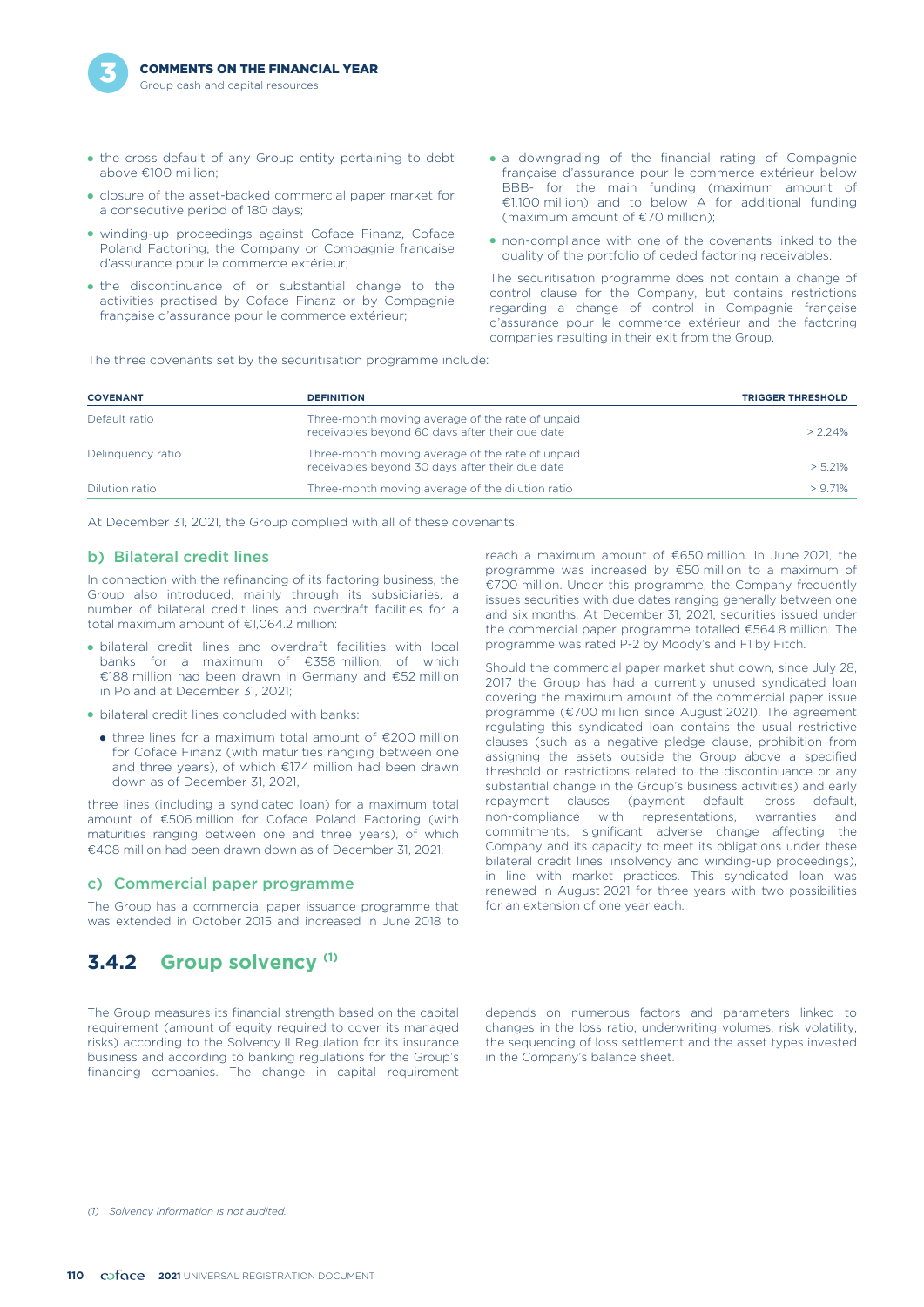



For insurance activities, pursuant to the Solvency II Regulation which became effective on January 1, 2016, the Group proceeded with the calculation of the solvency capital requirement (SCR) on December 31, 2021, using the partial internal model introduced by European directive No. 2009/138/EC. The Group's SCR evaluates the risks linked to pricing, underwriting, establishment of provisions, as well as market risks and operational risks. It takes account of frequency risks and major risks. This calculation is calibrated to cover the risk of loss corresponding to a 99.5% quantile at a one-year horizon. At December 31, 2021, the estimated capital required for the two Group businesses amounted to €1,263 million, compared with €1,077 million at the end of 2019.

At December 31, 2021, the required capital for the factoring business was estimated at €208.7 million by applying a rate of 10.5% to the risk-weighted assets, or RWA. The Group has reported its capital requirements using the standard approach since December 31, 2019. It should be noted that the local regulators for Germany and Poland (the two countries in which the Group operates its factoring business) have not defined specific mandatory capital requirements for factoring companies.

The sum of the capital requirement for the insurance business and the capital requirement for the factoring business is compared with the estimated available capital, which totalled €2,471 million as of December 31, 2021.

At this date, the solvency ratio (ratio between the Group's available capital and its capital requirement for insurance and factoring) was estimated at 196%  $(1)$ , compared to 205% at the end of 2020.

The table below presents the items for calculating the Group's solvency ratio:

| (in millions of euros)                                                             | AS AT DECEMBER 31, 2021 | AS AT DECEMBER 31, 2020 |
|------------------------------------------------------------------------------------|-------------------------|-------------------------|
| Total equity                                                                       | 2,141                   | 1,999                   |
| - Goodwill and other intangible assets (net of deferred taxes)                     | (209)                   | (207)                   |
| + Revaluation of provisions using the best estimate method (net of deferred taxes) | 554                     | 243                     |
| $+/-$ Other adjustments                                                            | (198)                   | (159)                   |
| - Dividend payments                                                                | (224)                   | (89)                    |
| + Subordinated debt (valued at market value)                                       | 407                     | 417                     |
| = Solvency II available own funds (A)                                              | 2,471                   | 2,204                   |
| Capital requirement - Insurance (B)                                                | 1,055                   | 908                     |
| Capital requirement - Factoring (C)                                                | 209                     | 169                     |
| Capital requirement $(D) = (B) + (C)$                                              | 1,263                   | 1,077                   |
| SOLVENCY RATIO (E) = $(A)/(D)$                                                     | 196%                    | 205%                    |



# **3.4.3 Return on equity**

Group's invested capital. Return on average tangible equity (or intangible items (intangible asset values). RoATE) is the ratio between net income (Group share) and

The return on equity ratio is used to measure the return on the average accounting equity (Group share) restated for

*(1) This estimated solvency ratio is a preliminary calculation made according to Coface's interpretation of Solvency II Regulations, using the Partial Internal Model. The result of the definitive calculation may differ from the preliminary calculation. The estimated solvency ratio is not audited.*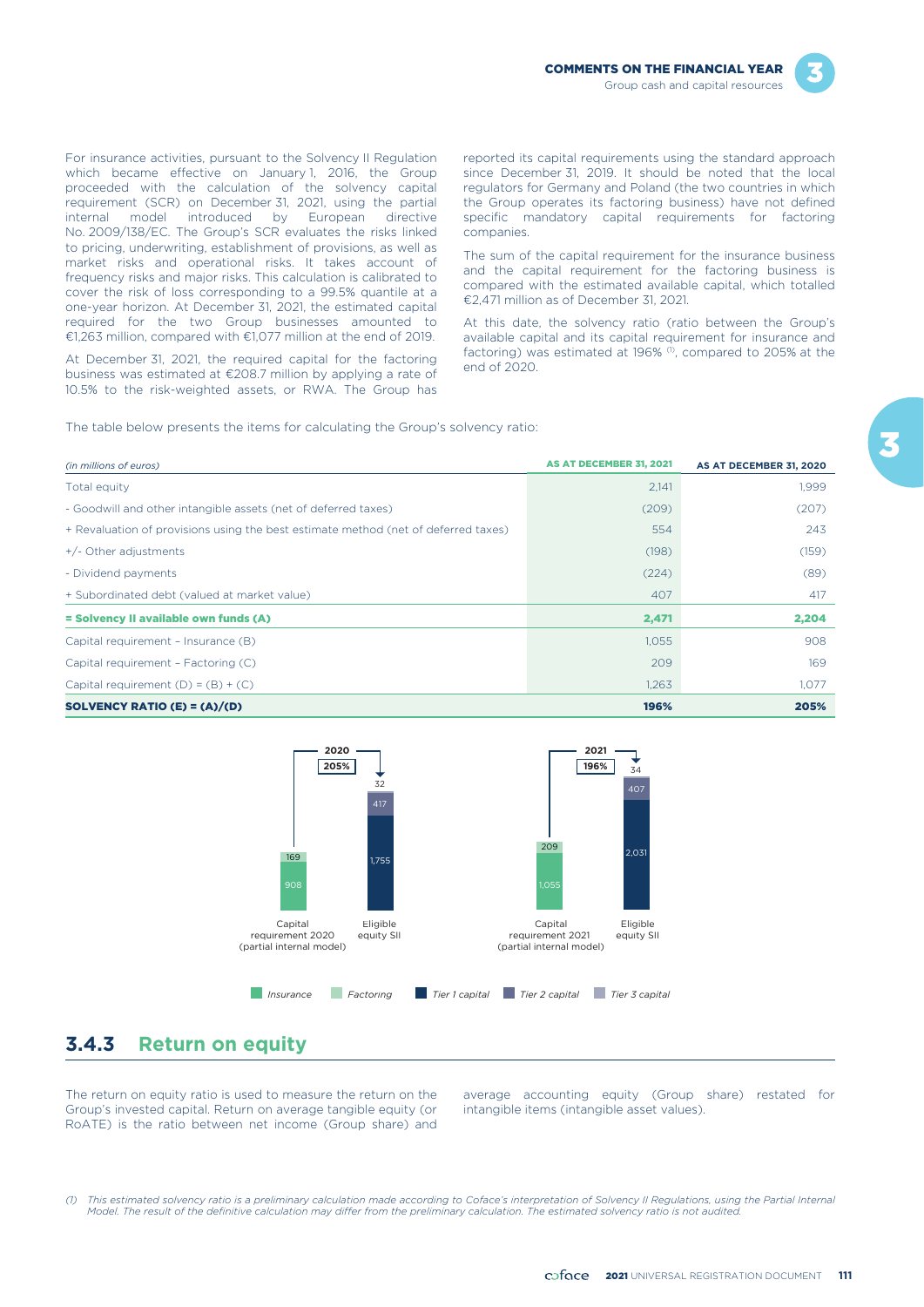

The table below presents the elements used to calculate the Group's RoATE over the 2020-2021 period:

|                                                                    | AS AT DEC. 31 |       |
|--------------------------------------------------------------------|---------------|-------|
| (in millions of euros)                                             | 2021          | 2020  |
| Accounting equity (Group share) - A                                | 2,141         | 1,998 |
| Intangible assets - B                                              | 230           | 231   |
| Equity, net of intangible assets $- C (A - B)$                     | 1,911         | 1,767 |
| Average equity, net of intangible assets - $D ([C_n + C_{n-1}]/2)$ | 1,839         | 1.736 |
| Net income (Group share) - $E$                                     | 223.8         | 82.9  |
| <b>ROATE - E/D</b>                                                 | 12.2%         | 4.8%  |

# **3.4.4 Off-balance sheet commitments**

Most of the Group's off-balance sheet commitments concern certain credit lines, guarantees received (pledged securities received from reinsurers corresponding to deposits made by reinsurers under commitments binding them to the Coface Group) and transactions on financial markets.

The table below presents the details of the Group's off-balance sheet commitments for the 2020-2021 period:

| (in thousands of euros)                              | <b>DEC. 31, 2021</b> | <b>RELATED TO</b><br><b>FINANCING</b> | <b>RELATED TO</b><br><b>ACTIVITY</b> |
|------------------------------------------------------|----------------------|---------------------------------------|--------------------------------------|
| <b>Commitments given</b>                             | 1,144,652            | 1,133,000                             | 11,651                               |
| Endorsements and letters of credit                   | 1,133,000            | 1,133,000                             |                                      |
| Property guarantees                                  | 7,500                |                                       | 7,500                                |
| Financial commitments in respect of equity interests | 4,151                |                                       | 4,151                                |
| <b>Commitments received</b>                          | 1,397,644            | 853,084                               | 544,561                              |
| Endorsements and letters of credit                   | 141.291              |                                       | 141,291                              |
| Guarantees                                           | 403,270              |                                       | 403,270                              |
| Credit lines linked to commercial paper              | 700,000              | 700,000                               |                                      |
| Credit lines linked to factoring                     | 153,084              | 153,084                               |                                      |
| Financial commitments in respect of equity interests | $\circ$              |                                       | $\Omega$                             |
| <b>Guarantees received</b>                           | 323,314              |                                       | 323,314                              |
| Securities lodged as collateral by reinsurers        | 323,314              |                                       | 323,314                              |
| Financial market transactions                        | 211,543              |                                       | 211,543                              |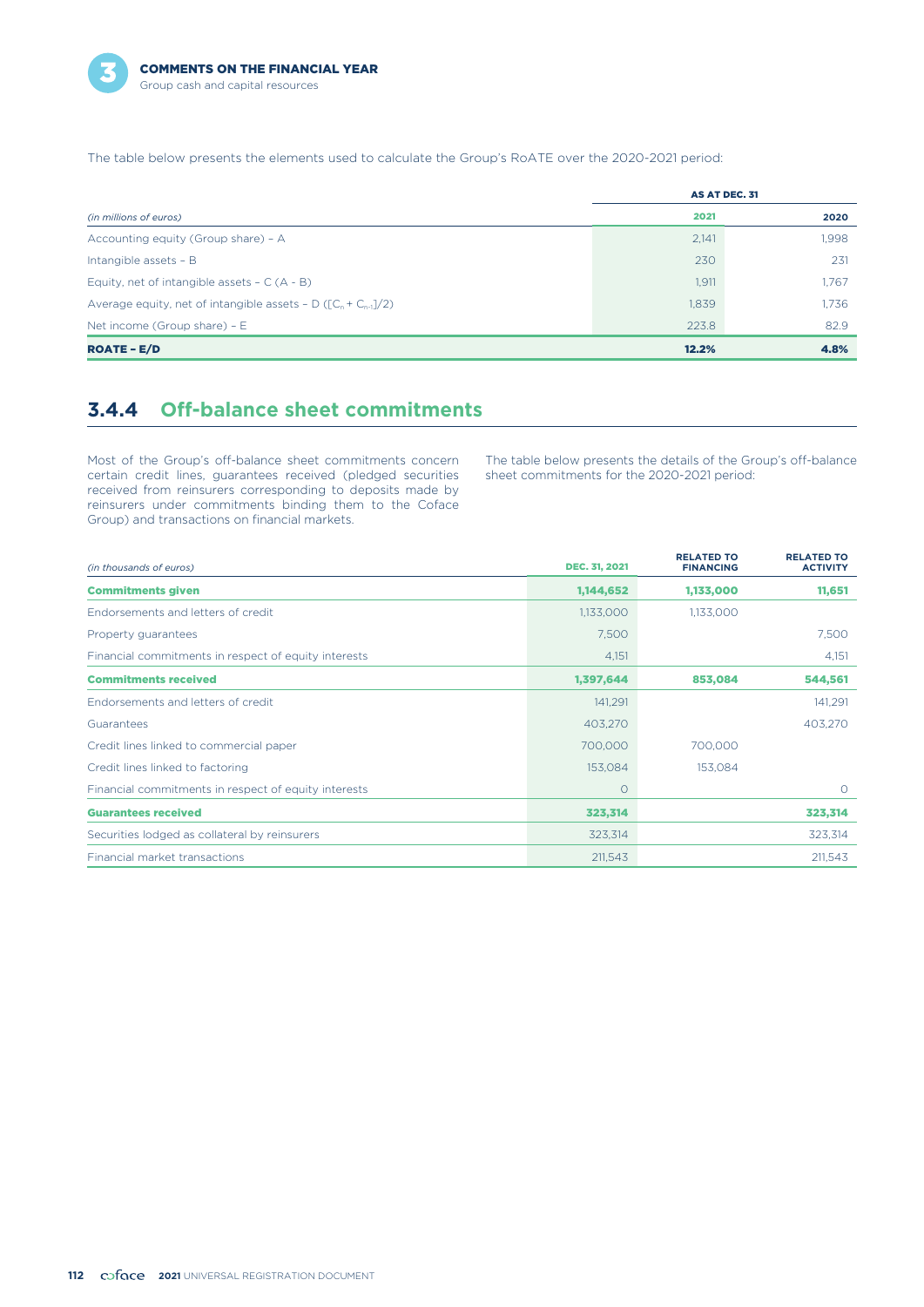| (in thousands of euros)                              | DEC. 31, 2020 | <b>RELATED TO FINANCING</b> | <b>RELATED TO ACTIVITY</b> |
|------------------------------------------------------|---------------|-----------------------------|----------------------------|
| <b>Commitments given</b>                             | 1,029,839     | 1,018,188                   | 11,651                     |
| Endorsements and letters of credit                   | 1,018,188     | 1,018,188                   |                            |
| Property guarantees                                  | 7,500         |                             | 7,500                      |
| Financial commitments in respect of equity interests | 4,151         |                             | 4,151                      |
| <b>Commitments received</b>                          | 1,537,881     | 1,018,976                   | 518,905                    |
| Endorsements and letters of credit                   | 117,702       |                             | 117,702                    |
| Guarantees                                           | 398,704       |                             | 398,704                    |
| Credit lines linked to commercial paper              | 700,000       | 700,000                     |                            |
| Credit lines linked to factoring                     | 318,976       | 318,976                     |                            |
| Contingent capital                                   | $\Omega$      |                             | $\Omega$                   |
| Financial commitments in respect of equity interests | 2,500         |                             | 2,500                      |
| <b>Guarantees received</b>                           | 401,315       |                             | 401,315                    |
| Securities lodged as collateral by reinsurers        | 401,315       |                             | 401,315                    |
| Financial market transactions                        | 163,766       |                             | 163,766                    |

Endorsements and letters of credit totalling €1,126 million for the financial year ended December 31, 2021 correspond mainly  $t^{\circ}$ 

- l a joint surety bond of €380 million in favour of investors in COFACE SA subordinated notes (10-year maturity);
- various joint surety bonds totalling €746 million given by the Group, in particular to banks financing the factoring business.

Collateral concerns Coface Re for €287.713 million and Compagnie française pour le commerce extérieur for €35.6 million.

The syndicated loan for a maximum amount of €700 million for the financial year ended December 31, 2021 includes coverage of the Group's commercial paper issuance programme for €700 million (see Section 1.4.1 "Group debt and sources of financing").

# **3.5 POST CLOSING EVENTS AT DECEMBER 31, 2021**

# **3.5.1 Natixis announces the sale of its residual stake in Coface SA**

On January 6, 2022, Natixis announced the sale of its (accelerated book-building) at an average price of €11.55. approximately 10.04% of COFACE SA's share capital, or COFACE SA. 15,078,095 shares. It was carried out by way of an ABB

remaining interest in COFACE SA. This sale represented Following this transaction, Natixis no longer held any shares in

# **3.5.2 Anticipated impacts of the war in Ukraine**

The invasion of Ukraine by Russia on February 24, 2022 has triggered a war in Europe for the first time since the Second World War. This armed conflict and the numerous economic sanctions taken against Russia will certainly have serious economic and financial consequences for the whole world, while the previous crisis linked to the Covid was not yet over.

The inflationary consequences are significant: the hope of seeing the prices of energy, minerals and agricultural products fall in the second half of 2022 is gone, or at least remote. The decline in freight costs has also been postponed (due to air travel bans and soaring fuel costs). As a result, the standardization of production lines has also been postponed.

In addition, the Central European countries have to bear the burden of hundreds of thousands of Ukrainian refugees. These same countries, as Russia's trade corridors and outlets, are suffering from the reduction in trade between the two belligerents and Europe.

Finally, energy and food price inflation is a potential source of social unrest, which could lead to political upheaval, especially in developing countries, where government intervention to mitigate its impact on households is made difficult by weak budgetary capacity and high debt levels increased by the pandemic. Faced with high inflation in property prices, real estate and financial assets, as well as a sharp economic slowdown, central banks find themselves in an uncomfortable situation.

The extent and duration of the damage caused to the world economy by the conflict are still difficult to determine, as we do not know the duration and evolution of the intensity of the war.

In this context, Coface has adjusted its assessments of Russian, Belarusian and Ukrainian risks and reduced its exposure to these countries. The Group continues to monitor closely the situation on a daily basis and is constantly adjusting its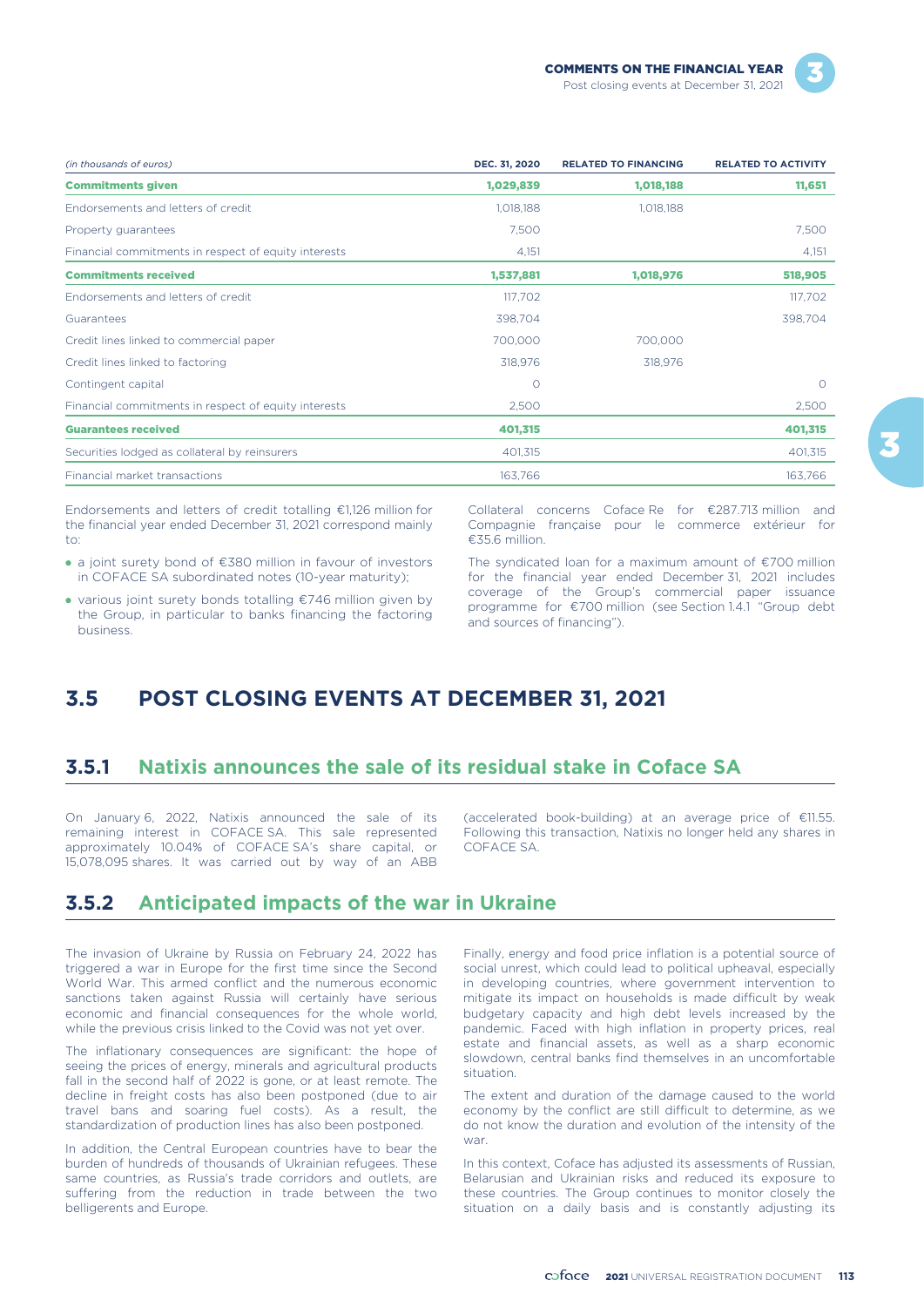

underwriting policy to ensure compliance with international sanctions.

To date, and subject to any changes in the situation, this serious crisis has greatly increased uncertainty and volatility due to its multi-sector and multi-geographical impact. Coface is not directly exposed to the countries in conflict through its investment portfolio and the impact of this conflict on its business remains very limited.

Coface Russia Insurance's earned premiums will amount to €12.46 million in 2021 (1% of the Group total) and the value of

this subsidiary's shares is less than €7 million based on the net book value in the Group's financial statements at 31 December 2021. The Group's exposure to risk in this region, which was insignificant in its factoring business and overall less than 1% of its global exposure before the start of the conflict, has since been adjusted downwards and monitored regularly.

While the loss experience reported to date in this region has not shown any significant deterioration, the impact of this crisis, whether direct or indirect, could result in a deterioration of its loss ratio.

# **3.6 OUTLOOK**

### **Economic environment(1) 3.6.1**

In 2022, global activity is expected to continue its recovery, but at a much slower pace, with growth of 4.1% (after 5.6% in 2021). This deceleration is largely explained by the slowdown in the second half of 2021, which is expected to continue into the early months of 2022. Its causes at the end of last year will remain in place, at least in the first quarter of 2022. First, the Omicron variant of Covid will continue to spread. Even though it is less virulent than previous variants, its high transmissibility will severely test vaccine efficiency and healthcare systems, leading to continued restrictions on economic activity and travel. This will delay the shift in consumer spending towards services, which will sustain demand for durable goods and consumer goods. As a result, production and supply chain logistics will remain disrupted, which will add to inflationary pressure, pushing central banks to tighten monetary policies. Energy and food prices are likely to continue to rise, affecting low-to-medium-income households and countries in particular. At the same time, the exceptional fiscal support provided by governments in advanced economies and, to a lesser extent, emerging economies, is expected to fade. These less accommodative economic policies will further dampen the rebound in domestic demand. However, these negative factors are expected to gradually diminish starting in the northern hemisphere spring or summer, before disappearing at the end of the year. In this context, the disparities between regions and countries around the world will remain marked. Against this backdrop, global trade is expected to slow in 2022, with growth of 5.8% in volume, after an increase of nearly 10% in 2021, according to the World Bank's forecast in January 2022.

Despite this slowdown, with growth of 3.7%, after 5.1% in 2021, advanced economies will have returned to pre-Covid production levels and will remain above their historical trend. Conversely, with growth of 4.6% (after 6.3% in 2021), emerging and developing economies are not expected to return to pre-Covid levels by the end of 2022. This will be particularly true in terms of GDP *per capita*, given the larger increase in their population. In addition, there will be considerable divergence between emerging regions and countries, with Asia, the Middle East, and even Africa outperforming Latin America and Eastern Europe.

In 2022, the United States is expected to grow by 3.7%, after 5.6% in 2021. Admittedly, supply constraints and inflationary pressure will persist, at least in the first few months of the year, due to the disruption of external and domestic production and supply chains, high commodity and energy prices, as well as sector labour shortages and, more generally, lower labour

participation rates. Despite this, consumer spending is likely to be driven by a reduction in savings, the likely disappearance of the last remaining restrictions, and the rise in employment and wages, which should extend to other sectors besides services. As supply problems subside, companies will rebuild their much-depleted inventories. In addition, the start of monetary policy tightening should encourage investments in production capacity and housing to take advantage of what remain very favourable borrowing conditions. However, the Biden administration's infrastructure plan is still expected to have little impact. In the United Kingdom, the economy is expected to grow by 3.2%, after 6.7% in 2021. It is in a similar situation to the United States, but with a greater shortage of truck drivers and specialised workers and the introduction of customs checks on imports from the continent starting in January, due to Brexit. In addition, consumer spending, particularly among less well-off families, could slow as government support is withdrawn and due to high inflation, while investment is expected to be driven by a temporary "super-deduction" tax scheme and public infrastructure spending. The government could fund a mechanism to limit the rise in energy prices. In Japan, unlike most advanced economies, growth is expected to be stronger in 2022, at 3.2%, compared with 2% in 2021. This is largely explained by the fall in the savings rate, the lifting of restrictions and the fiscal support plan. Moreover, the easing of supply chain disruption should boost exports and production, encouraging companies to invest.

In the eurozone, growth will also slow from 5.3% in 2021 to 4.0% in 2022, especially as 2021 ended with a sluggish quarter. Despite persistent inflationary pressures, lending conditions are likely to remain extremely supportive given the ECB's still ultra-accommodative policy, while fiscal policy will generally become less expansive. In Germany, as in Japan, growth is expected to increase, by 3.3%, compared with 2.8% in 2021. Consumption should benefit from the lifting of restrictions, as well as from increased pressure on employment and wages, driven by inflation (3.9%). Exports and manufacturing output are expected to benefit from the normalisation of supply chains in the second half of the year, encouraging companies to invest. Finally, governments will use NextGenerationEU funds to invest in the fight against climate change and digitalisation. In France, after growth surged by 7.0% in 2021, matching the decline recorded in 2020, it is expected at 3.8% in 2022. The main driver will remain domestic demand, while the fiscal environment is marked by presidential and parliamentary elections. Even though the catch-up effect will fade, consumption should benefit from improvements in the

*<sup>(1)</sup> Group estimates as of December 31, 2021*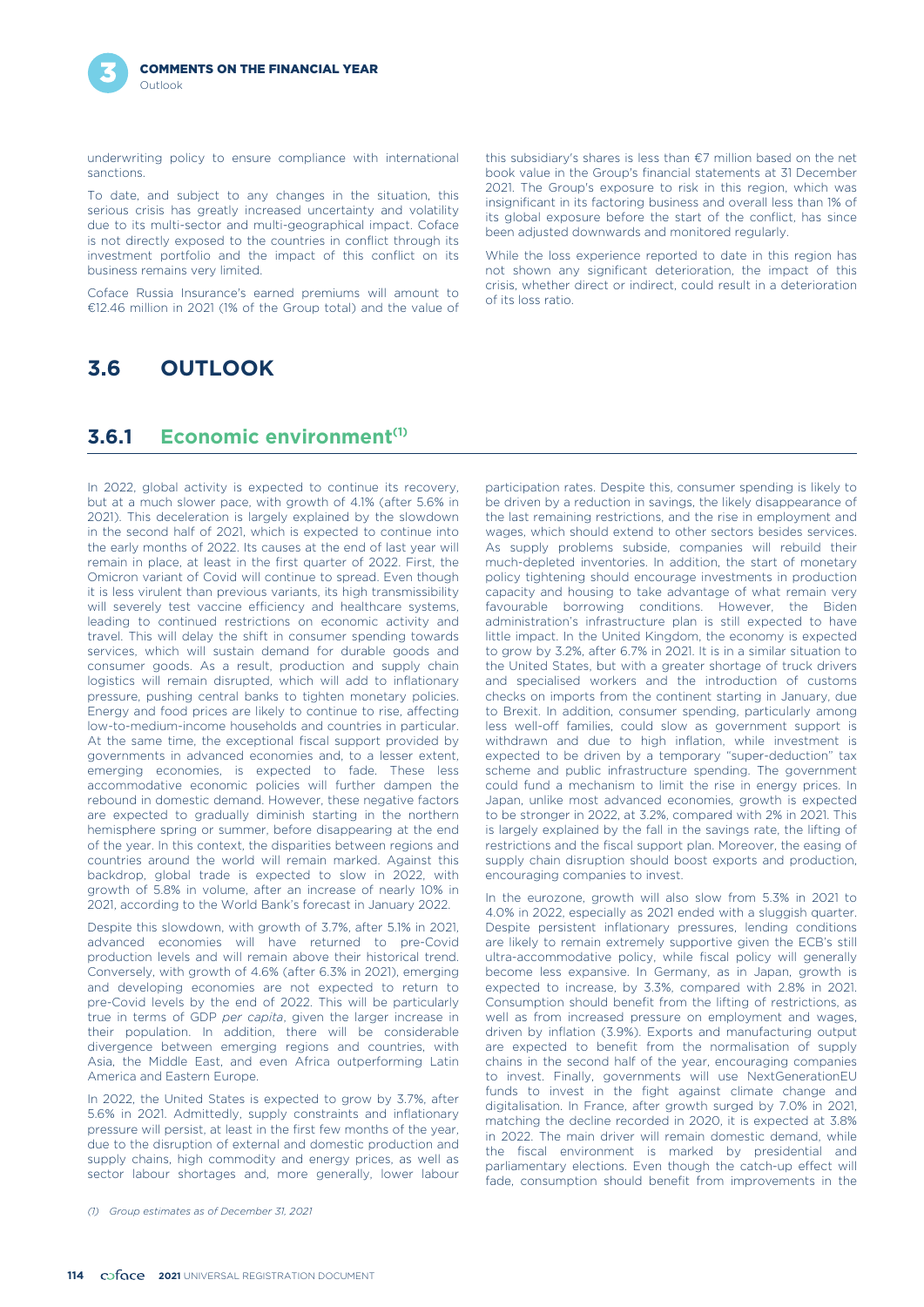

health situation and employment, while inflation should remain under control and will be partially offset for those with the lowest incomes. Investment will continue to benefit from stimulus plans and dynamic housing construction. Finally, while exports should benefit from the boom in tourism, the automotive and aeronautics sectors will continue to struggle, at least in the first half of the year. In Spain, growth is expected to increase (6.1% after 5.0% in 2021), while in Italy, the exceptional rebound in 2021 (6.5%) will give way to slower growth (3.9%), but it will remain well above its long-term trend. As the economies continue to reopen and Covid-19 becomes less virulent, and with high vaccine coverage, confidence and activity levels will rise, boosting domestic demand. The spending of NextGenerationEU funds under national recovery and resilience plans will support investment. The still accommodative fiscal policy, with its protective measures against inflation, will support consumption, while continued reform and subsidies in Italy will encourage investment. Finally, foreign tourism is expected to return to nearly normal levels from the middle of the year, as are car exports, which have lagged behind the textile and food sectors.

As already stated, the performance of emerging and developing economies will vary between regions, with Asia still faring significantly better than the others. In addition, the negative factors seen in the second half of 2021 and extending into 2022, mentioned at the beginning of this chapter, will have a greater impact than progress in these regions. Firstly, on the health front, vaccine coverage is generally much lower in these countries. This is likely to slow their reopening after the Omicron wave. Secondly, inflation is particularly high on energy and food, which account for the bulk of their populations' spending. Faced with these inflationary pressures, while their economies are often far from having returned to pre-Covid levels, many emerging countries raised their key interest rates in 2021, as inflation expectations are more unstable and their monetary policy institutions are afforded less credibility. In addition, with the prospect of tighter US monetary policy and already greatly reduced capital inflows, their currencies are exposed to depreciation (or have already depreciated). This is particularly undesirable given their public debt levels and external and domestic financing requirements, as well as the rapid transfer to domestic prices. To this extent the pace of tightening of US monetary policy will be decisive. Furthermore, the disruption of supply chains is having a significant impact on some emerging markets that depend on manufacturing exports and rely on long-distance transport both to source inputs and to access their markets. It is also particularly affecting countries that are dependent on imports for their basic needs. Moreover, in addition to their financial reliance on US monetary policy, mineral commodity producers are heavily dependent on Chinese demand, which is likely to falter, as explained below. Finally, on the whole, the crisis has had a greater impact on their populations than in advanced economies in terms of widening inequalities, loss of income and employment, and food security, given the size of their informal economy and their governments' limited budget capacities. Yet as the crisis ends, a resurgence of discontent, sometimes exacerbated by the restriction of freedoms for health reasons, is often being seen. This was the case in Kazakhstan in early January.

Emerging Asia is expected to post growth of 5.4% in 2022, after 6.9% in 2021. Unusually, it will owe much of this strong performance not to China, but to India (8.1% after 8%), where the general improvement in the economy that began at the end of spring 2021 is expected to continue. It is aided in this respect by its low dependence on foreign trade in goods and its strong presence in IT services. In contrast, growth is only expected at 5.4% in China, down from 8.1% in 2021. The slowdown seen in the second half of 2021 is likely to continue, at least in the early months of 2022, as the zero-Covid strategy

persists and amid doubts over the effectiveness of the vaccine. This has led to repeated lockdowns in various cities and the suspension of activity in certain factories or ports, with consequences on consumption (two-thirds of the economy) and production. Climate objectives, efforts to cool down the real estate sector and the crackdown on technology companies driven by the "common prosperity" strategy, will also exacerbate the slowdown. However, the authorities seem to want to limit the downturn by adjusting their restrictive policies. To this end, they eased monetary policy in December 2021. An increase in steel production and coal-fired electricity generation was allowed. In addition, regional and local government authorities have been given greater flexibility to finance infrastructure. Exports (one-fifth of the economy) should continue to benefit from strong demand for goods in advanced economies, despite production and transport hitches. After 2021 was marked by successive waves of Covid infections, the region's other major emerging economies (Indonesia, Malaysia, Philippines and Thailand) should see economic activity accelerate with the gradual recovery in tourism and reduced constraints on their manufacturing production and exports. Despite the slowdown in China, their revenues from oil and gas, coal and agricultural exports are expected to remain high.

Among other emerging regions, Central Europe is expected to grow by 4.5% (after 5.5%), with its main economies recording similar levels of growth. Investment will be supported by European structural funds and the NextGenerationEU package and by capacity saturation. Consumption will benefit from the savings built up during the crisis and from rising incomes in a tight labour market. While monetary policy is likely to be further tightened, fiscal policy should remain accommodative, except in Romania, due to local imbalances. These countries' exports, particularly in the automotive sector, should gain from the easing of constraints caused by the semiconductor shortage. Russia is expected to grow by 2.6% (after 4.3%), a modest performance in line with the rise in consumption and investment, due to high inflation and rising interest rates, as well as a stabilisation in oil and gas revenues. Ukraine should do better (3.5% after 3.7%), provided that the confrontation with Russia does not worsen, as should Kazakhstan (4.3% after 3.3%), with the bloody riots of January having only a minor impact on its economy. However, Turkey is expected to post growth of 3.5%, down from 9.8% in 2021. While exports and tourism will be more competitive due to the sharp depreciation of the lira, consumer spending is likely to suffer from high inflation, even if it is partially offset by fiscal measures. Low-income households and companies that import and sell goods locally will fare the worst. Uncertainty about monetary policy is high, with elections due to be held in 2023. Will interest rates remain low while inflation rises? The Middle East and North Africa are expected to maintain the same pace of growth (3.8% after 4%), for example in Saudi Arabia (4.5% *vs.* 3%), the United Arab Emirates (4% *vs.* 3.7%) and Egypt (5% *vs.* 3.3%), driven by the development of oil and gas exports and/or the return of tourists. Latin America's performance (2.1% after 6.3%) will reflect that of its heavyweights, Argentina (2.5% after 9%), Brazil (0% *vs.* 4.7%), Chile (2% *vs.* 11.2%), Colombia (3.7% *vs.* 9.5%), Mexico (2.8% *vs.* 5%) and Peru (3% *vs.* 12.5%). Their exports should continue to perform well, with agricultural products and energy sources having an advantage over minerals, which could see prices fall as a result of the slowdown in China. However, domestic demand will be more contrasted, reflecting diverse economic policies and a widespread trend towards monetary tightening to combat currency depreciation. In Argentina, domestic demand should continue to be underpinned by an ongoing expansive policy despite the country's imbalances, as in Colombia, where, unlike monetary tightening, fiscal policy will remain accommodative with elections scheduled for mid-year. Conversely, in Chile, the slump in savings following successive withdrawals from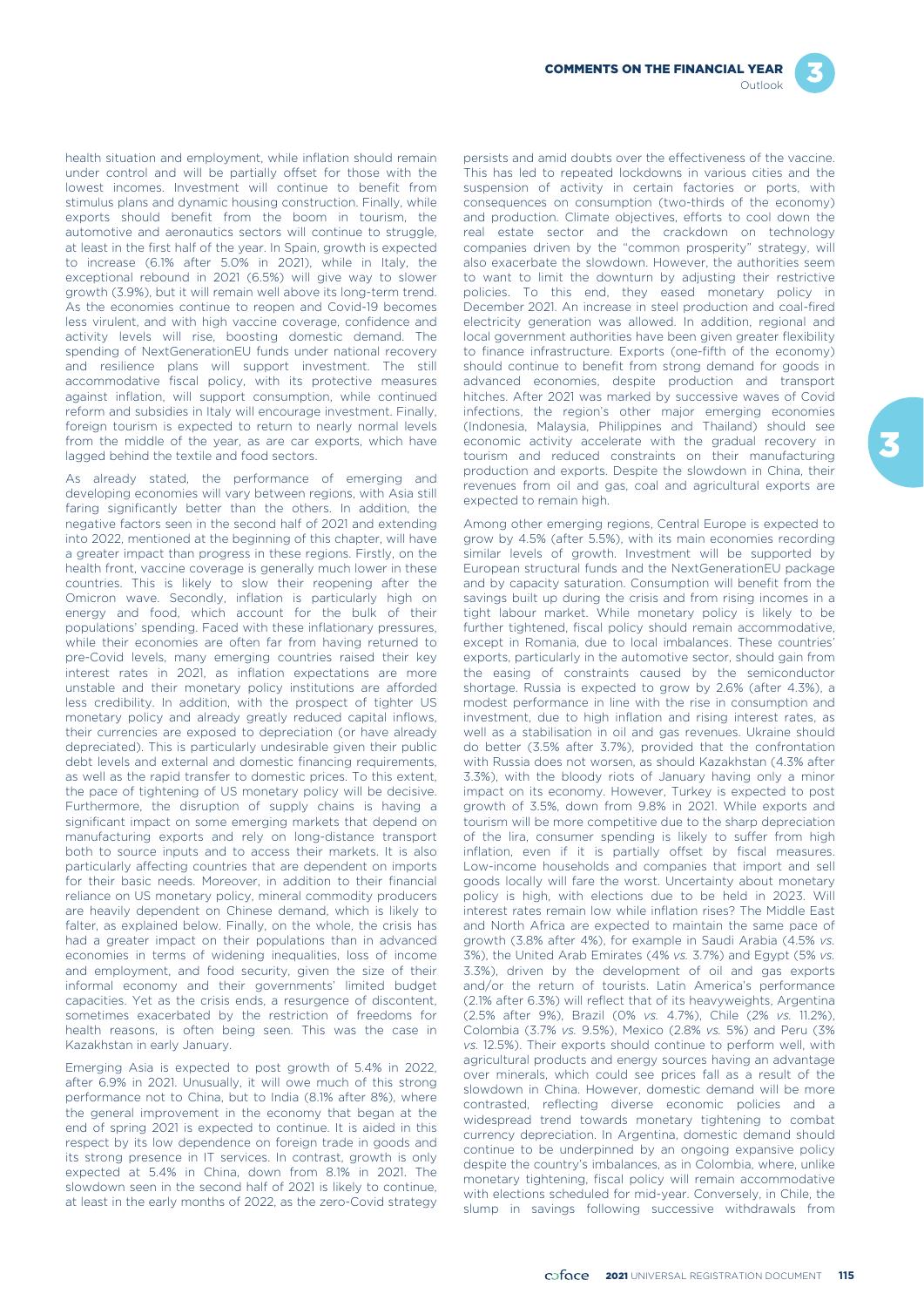

pension funds, tighter economic policy and the uncertain constitutional process will weigh on growth. In Brazil, the continued rise in interest rates will wipe out the fiscal *status quo* caused by elections at the end of the year. Mexico will continue to profit from the strength of the North American economy, while consumption should benefit from some easing of fiscal policy, which will offset rising interest rates. Finally, the economy in Sub-Saharan Africa is expected to stabilise at the same pace: 3.4% after 3.8%. The decline in South Africa (2% after 4.9%) due to its structural disadvantages, most notably budget constraints and the stabilisation, or even fall, in mineral prices, will be offset by the resilience of Nigeria (3% after 2.5%), continued rebounds in Cameroon (4% after 3.4%) and Mozambique (4.2% after 1.8%), and the recovery in Angola (2.5% after -0.7%), Congo (2.5% after 0.2%) and Gabon (3.7% after 1.5%), all six of which will be boosted by the strong performance of oil and gas, coal and wood prices. The other major economies – Côte d'Ivoire (6.5% after 6.2%), Kenya (5.1% after 7.7%), Ghana (6% after 4.8%) and Senegal (5.9% after 5.1%) – will continue to benefit from the importance of agriculture (exports and/or subsistence farming), sometimes alongside gold and oil. Some of these countries and others (Mauritius, Tanzania, Namibia) will gain from the recovery in tourism. The Democratic Republic of the Congo (4.8% after 4%) will benefit from the boom in revenues from the extraction of minerals in high demand (cobalt, tin). Ethiopia will continue to be affected by the conflict between the federal government and Tigray province.

Furthermore, and crucially, this scenario is based on the health crisis would keep certain sectors such as leisure gradual disappearance in the first half of the year of the causes extent, the automotive sector, struggling new variants that are either more virulent or that escape the

immunity acquired through vaccination or infection, and the extension of vaccine coverage in emerging and developing regions. Failing this, production and supply chains, particularly those involving Asia, will remain disrupted for longer due to the closure of factories and ports and the absence of staff due to sickness or because they are unable to cross borders. In addition, production and supply chains would be overloaded by demand as consumers are prevented from spending on services. Finally, this disruption could be exacerbated by the persistence of the electronic components shortage. As a result, inflationary pressure, also fuelled by high energy and food prices, as well as labour market tensions in some advanced economies, would intensify, forcing central banks to accelerate their monetary policy tightening. The scale of this tightening would be bigger in emerging economies where inflation expectations are less stable, currencies are more volatile and public accounts are often weak. This monetary tightening would have an impact on lending, which, when added to the end of generous fiscal policies, would be likely to weaken companies, after a sharp drop in the number of bankruptcies over the last two years. The shape of the Chinese slowdown will also play a role, and will depend highly on whether the zero-Covid strategy is maintained and on the future of its construction sector. If the slowdown were to continue, it would impact commodity prices, particularly minerals, and their producing countries, as well as other major trading partners in the Asia-Pacific region, Germany and the United States. Furthermore, delays in the return to normal following the health crisis would keep certain sectors such as leisure.

# **3.6.2 Outlook for the Coface Group**

From a public health standpoint, the end of 2021 was characterised by the emergence of the highly contagious Omicron variant. High vaccination rates in most countries as well as the authorities' and corporates' ability to adapt limited the economic impact.

In geopolitical terms, a new cycle of tension appears to be dawning in several regions (Taiwan, Ukraine, Africa). Coface is closely monitoring any developments in these potential crises.

Rising commodity prices, pressure on numerous supply chains and unemployment back at all-time lows in several countries have reignited the debate over inflation, leading central banks to start normalising their monetary policy, especially in the United States. The sharp rise in energy prices, especially in Europe, has caused difficulties for a number of electricity distributors and for certain end clients.

Against this backdrop, the number of bankruptcies has continued to rise, and has even reached 2019 levels in some countries (Spain, United Kingdom). In contrast, other countries (France, Germany) are continuing to see very low bankruptcy levels.

Coface believes that it has recognised the majority of the accounting expense associated with the government schemes. As a result, the negative impact of these schemes on earnings should reduce significantly in 2022.

Coface is confirming the relevance of its Build to Lead strategy and is continuing to invest, both in the core trade credit insurance business and in its adjacencies, especially in information services where the strong growth generated (+18% in 2021) is a testament to the appropriateness of the Group's multi-year investment strategy.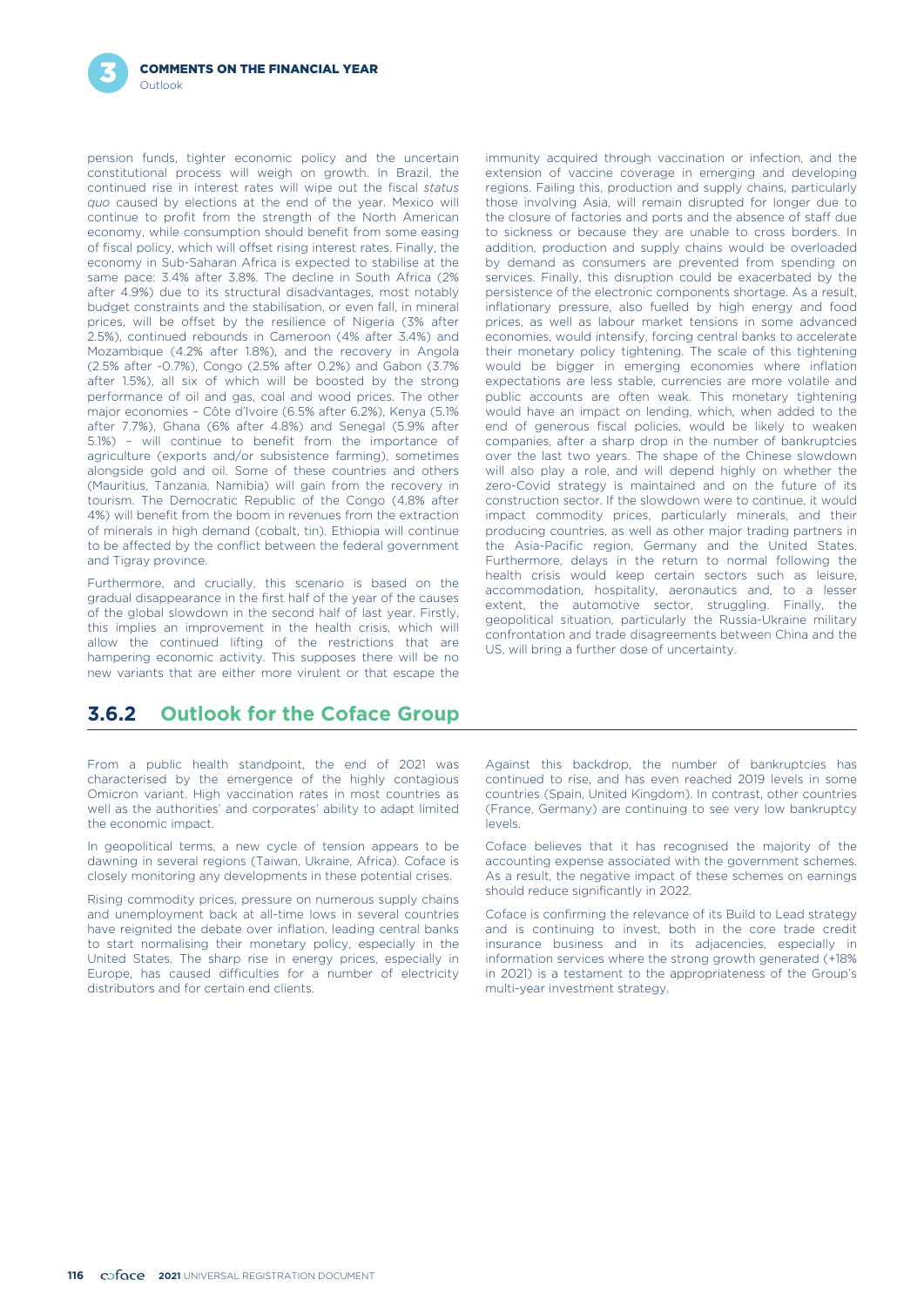

# **3.7 KEY FINANCIAL PERFORMANCE INDICATORS**

# **3.7.1 Financial indicators**

### Consolidated turnover

The composition of the Group's consolidated turnover (premiums, other revenue) is described under "Accounting principles and methods" in the notes to the consolidated financial statements.

### Claims expenses

"Claims expenses" correspond to claims paid under credit insurance contracts, Single Risk policies and surety bonds, less changes in recoveries following recourse (amounts recovered from the debtor after paying the policyholder for the claim) during the financial year, and to the change in claims provisions during the financial year, and the handling expenses for these claims, which cover the costs of processing and managing policyholders' claims declarations, and those generated by monitoring recovery procedures (charges and provisions for internal and external debt collection fees).

Claims paid correspond to compensation paid under the policies during the financial year, net of collections received, plus costs incurred to ensure their management, regardless of the financial year during which the claim was declared or during which the event producing the claim took place, less amounts recovered during the financial year for claims previously indemnified, regardless of the year the indemnification was paid.

Claims provisions are established for claims declared but not yet settled at financial year end, as well as for claims that have not yet been declared, but which have been deemed probable by the Group, given the events that have arisen during the financial year (incurred but not reported (IBNR) provisions). The amounts thus provisioned also take into consideration a forecast of the amount to be collected for these claims. These provisions are decreased each year by recoveries made following the payment of compensation or the estimate of potential losses for declared or potential claims. The difference between the amount of provisions in a given financial year (established during the first year of underwriting a policy) and the amounts revalued the following years is either a liquidation profit (revaluation downward) or loss (upwards revaluation) (see Note 23 to the consolidated financial statements).

### Operating expenses

"Operating expenses" correspond to the sum of the following items:

- "Contract acquisition costs", consisting of:
	- external acquisition costs, namely commissions paid to business contributors (brokers or other intermediaries) and which are based on the turnover contributed by such intermediaries,
	- and internal acquisition costs, which are essentially fixed costs related to payroll expenses for contract acquisition and the costs of the Group's sales network;
- "Administration costs" (including Group operating costs, payroll costs, IT costs, etc., excluding employee profit sharing and incentive schemes). Contract acquisition costs as well as administration costs primarily include costs linked to the credit insurance business. However, due to pooling, costs related to the Group's other businesses are also included in these items;
- "Other current operating expenses" (expenses that cannot be allocated to any of the functions defined by the chart of accounts, including in particular general management expenses);
- "Expenses from banking activities" (general operating expenses, such as payroll costs, IT costs, etc.) relating to factoring activities; and
- "Expenses from other activities" (overheads related exclusively to information and debt collection for customers without credit insurance).

As such, "Operating expenses" consist of all overheads, with the exception of internal investment management expenses for insurance – which are recognised in the "Investment income, net of management expenses (excluding financing costs)" aggregate – and claims handling expenses, with the latter included in the "Claims expenses" aggregate.

Total internal overheads (*i.e.* overheads excluding external acquisition costs (commissions)), are analysed by function, regardless of the accounting method applied to them, in all of the Group's countries. This presentation enables a better understanding of the Group's savings and differs on certain points from the presentation of the income statement, which meets the presentation requirements of the accounting standards.

### Cost of risk

"Cost of risk" corresponds to expenses and provisions linked to covering the ceding company risk (inherent to the factoring business) and credit risk, net of credit insurance coverage.

### Underwriting income

Underwriting income is an intermediate balance of the income statement which reflects the operational performance of the Group's activities, excluding the management of business investments. It is calculated before and after recognition of the income or loss from ceded reinsurance:

- "Underwriting income before reinsurance" (or underwriting income gross of reinsurance) corresponds to the balance between consolidated turnover and the total sum of claims expenses, operating expenses and cost of risk;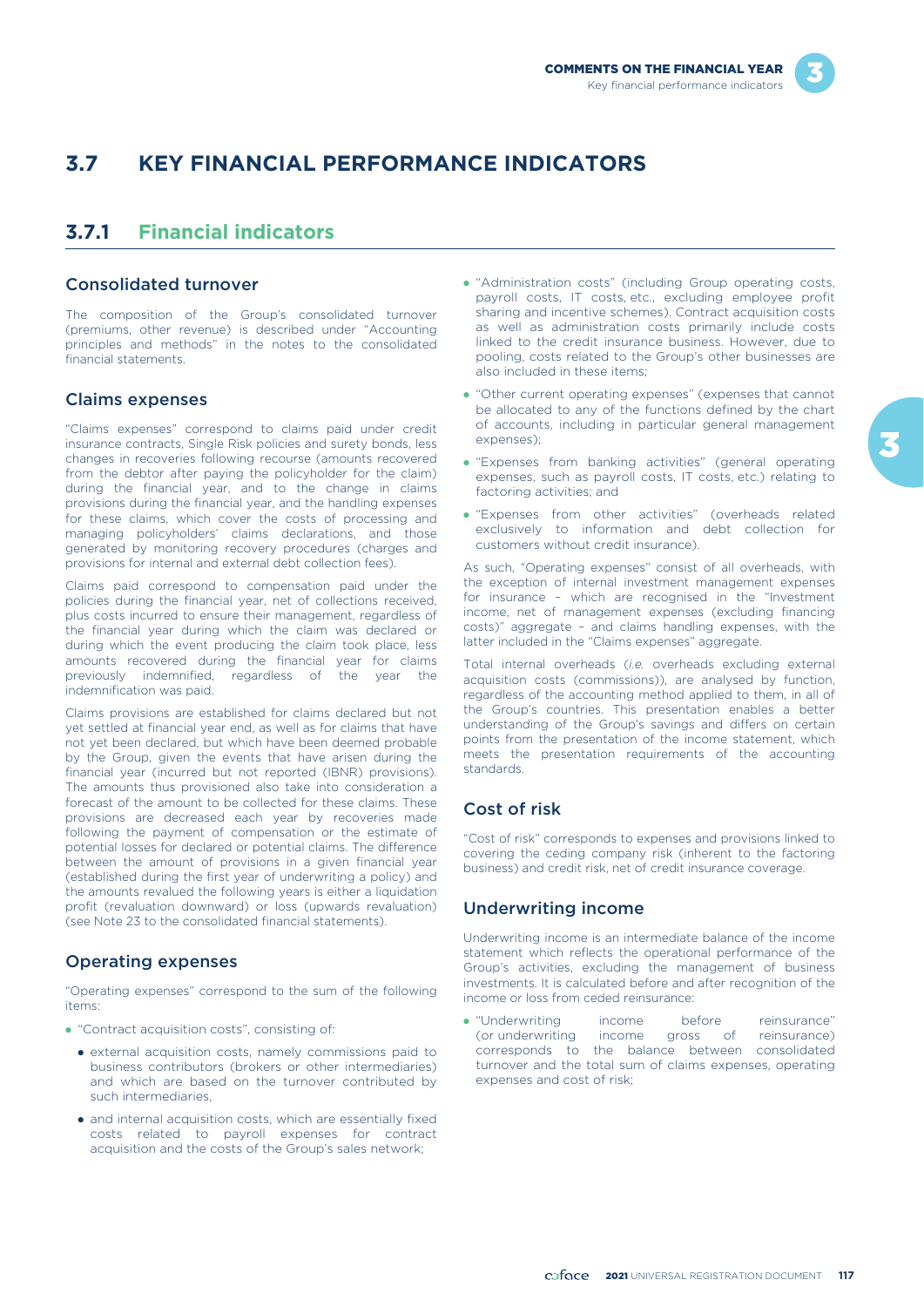

- "Underwriting income after reinsurance" (or underwriting income net of reinsurance) includes, in addition to the underwriting income before reinsurance, the income or loss from ceded reinsurance, as defined below.

### Income (loss) from ceded reinsurance (expenses or income net of ceded reinsurance)

"Reinsurance income" (or income and expenses net of ceded reinsurance) corresponds to the sum of income from ceded reinsurance (claims ceded to reinsurers during the financial year under the Group's reinsurance treaties, net of the change in the provision for claims net of recoveries that was also ceded, plus the reinsurance commissions paid by reinsurers to the Group for proportional reinsurance), and charges from ceded reinsurance (premiums ceded to reinsurers during the financial year for the Group's reinsurance treaties, net of the change in provisions for premiums also ceded to reinsurers).

### Investment income, net of management expenses (excluding financing costs)

"Investment income, net of management expenses (excluding financing costs)" combines the result of the Group's investment portfolio (investment income, net gains on disposals and addition to/reversals of provisions for impairment), exchange rate differences and investment management expenses.

### Operating income

"Current operating income (loss)" corresponds to the sum of "Underwriting income after reinsurance", "Net investment income excluding financing costs" and non-current items, namely "Other operating income and expenses".

In the presentation of operating income by region, the amounts are represented before turnover from interregional flows and holding costs not charged back to the regions have been eliminated.

### Income tax

Tax expenses include tax payable and deferred tax that results from consolidation restatements and temporary tax differences, insofar as the tax position of the companies concerned so justifies (as more extensively described under "Accounting principles and methods" and in Note 29 to the consolidated financial statements).

### Net income (Group share)

Net income (Group share) corresponds to the amount of "Net income from continuing operations" (corresponding to "Operating income", net of "Financing costs", "Share in net income of associates" and "Income tax"), "Net income from discontinued operations" and "Non-controlling interests".

# **3.7.2 Operating indicators**

As part of its business operations, in addition to the financial aggregates published in accordance with the International Financial Reporting Standards (IFRS), the Group uses four operational indicators to track its commercial performance. They are described below:

### Production of new contracts

The production of new contracts corresponds to the annual value of credit insurance policies taken out by new customers during the period. The Group generally records a higher production of new contracts during the first quarter of a given financial year.

### Retention rate

The rate corresponds to the ratio between the annual value of the policies actually renewed and that of the policies that were due to be renewed at the end of the preceding period. The annual value of the policies corresponds to the value of the credit insurance policies over a 12-month period according to an estimate of the volume of related sales and the level of the rate conditions in effect at the time the policy is taken out.

### Price effect of credit insurance policies

The price effect of the credit insurance policies corresponds to the difference between the annual value of the policies, calculated based on the tariffs in effect at the time the policy is taken out, and the annual value of the policies for the preceding period (calculated based on the rate conditions of the preceding period and excluding any volume effect related to policyholders' actual revenue).

### Volume effect

The method for calculating premiums on the Group's turnover produces its effects throughout the life of the policies, and not for a single financial year. When the volume of a policyholder's actual sales is higher than what was taken into consideration to determine the amount of premiums billed during the period covered by the policy, this difference produces a positive effect on the earned premiums recorded by the Group with a one-year lag. Conversely, when the volume of the policyholder's sales is less than what was used as the basis for calculating the flat rate, this difference does not produce any effect on the Group's turnover for the following financial year.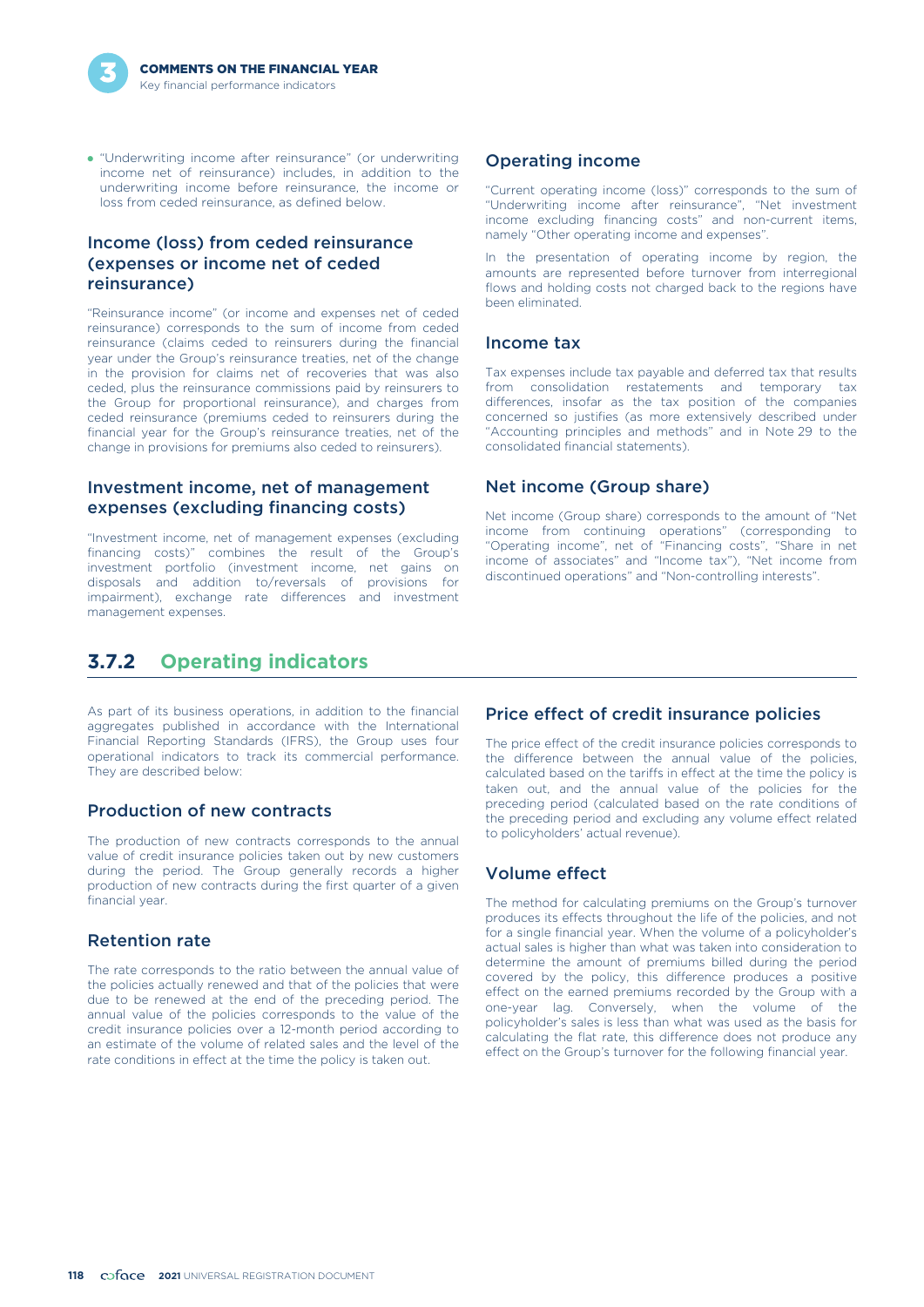# **3.7.3 Breakdown of the calculation of ratios as of December 31, 2021**

| <b>EARNED PREMIUMS</b><br>In $\epsilon$ k | <b>FY-2020</b> | <b>FY-2021</b> |
|-------------------------------------------|----------------|----------------|
| Gross earned premiums [A]                 | 1.204.334      | 1,312,637      |
| Ceded premiums                            | (559,203)      | (512,098)      |
| <b>NET EARNED PREMIUMS [D]</b>            | 645.131        | 800,539        |

#### **CLAIMS EXPENSES**

| In $\epsilon$ <sub>k</sub>     | FY-2020    | <b>FY-2021</b> |
|--------------------------------|------------|----------------|
| Claims expenses [B]            | (623, 653) | (280, 456)     |
| Ceded claims                   | 180.639    | 119,395        |
| Change in claims provisions    | 135.321    | (105, 272)     |
| <b>NET CLAIMS EXPENSES [E]</b> | (307, 692) | (266, 333)     |

*\* Of which claims handling expenses*

#### **TECHNICAL EXPENSES**

| In $\epsilon$ k                                                                | FY-2021    | <b>FY-2021</b> |
|--------------------------------------------------------------------------------|------------|----------------|
| <b>Operating expenses</b>                                                      | (655, 672) | (699, 327)     |
| Employee profit sharing and incentive plans                                    | 2.854      | 9.898          |
| Other revenue                                                                  | 246.530    | 255.221        |
| Operating expenses, net of revenues from other services before reinsurance [C] | (406, 288) | (434,208)      |
| Commissions received from reinsurers                                           | 199.126    | 183.686        |
| <b>OPERATING EXPENSES, NET OF REVENUES FROM OTHER SERVICES AFTER</b>           |            |                |
| <b>REINSURANCE [F]</b>                                                         | (207, 162) | (250, 522)     |



| <b>RATIOS</b>                     | <b>FY-2020</b> | <b>FY-2021</b> |
|-----------------------------------|----------------|----------------|
| Loss ratio before reinsurance     | 51.8%          | 21.4%          |
| Loss ratio after reinsurance      | 47.7%          | 33.3%          |
| Cost ratio before reinsurance     | 33.7%          | 33.1%          |
| Cost ratio after reinsurance      | 32.1%          | 31.3%          |
| Combined ratio before reinsurance | 85.5%          | 54.4%          |
| Combined ratio after reinsurance  | 79.8%          | 64.6%          |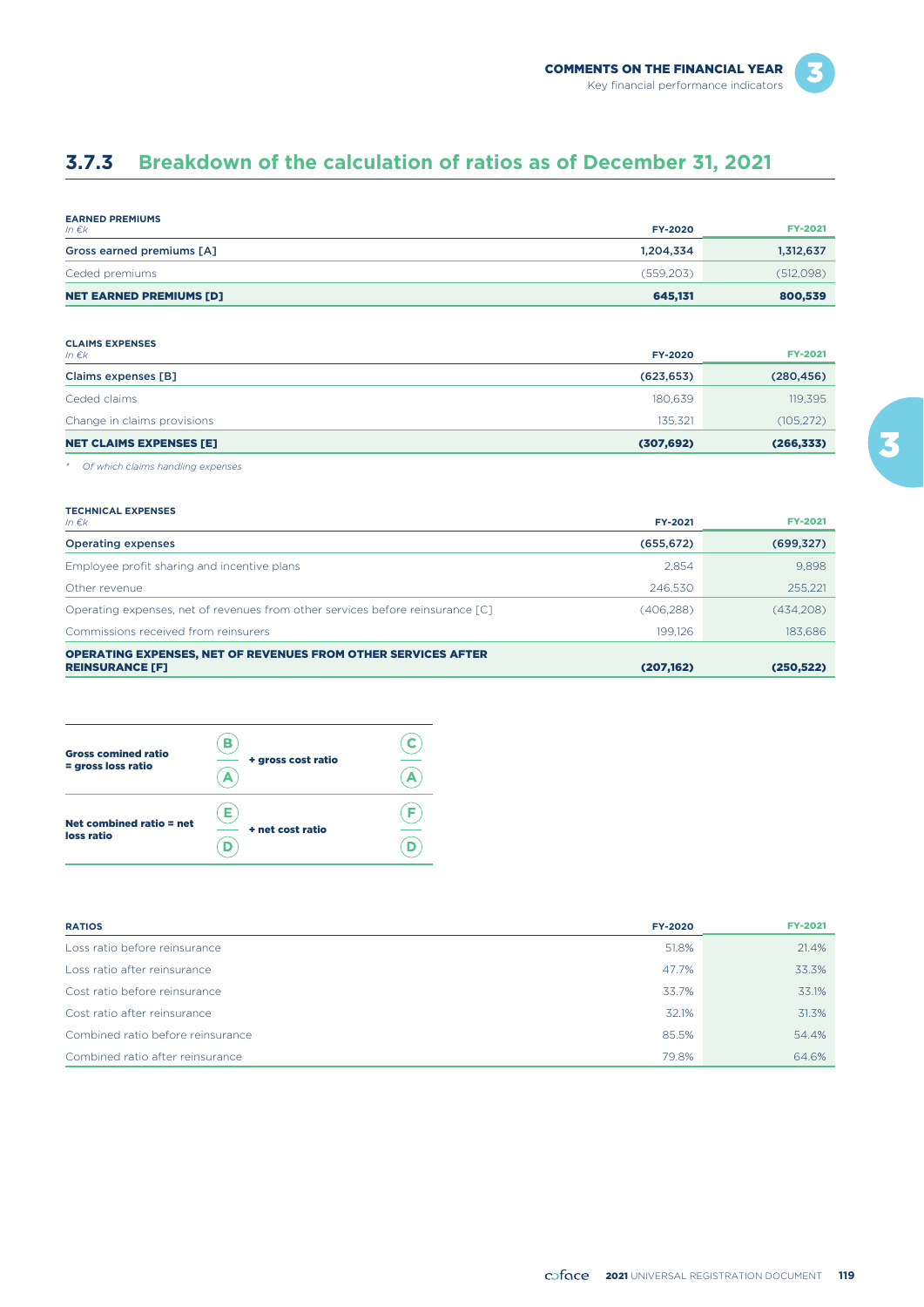

# **3.7.4 Alternative performance measures (APM)**

This section takes a look at KPIs not defined by accounting standards but used by the Company for its financial communications.

This section is a follow-up to the AMF's position – IAP DOC 2015-12.

The indicators below represent indicators listed as belonging to the category of Alternative Performance Measures.

### a) Alternative performance measures related to turnover and its constituent items:

| <b>DEFINITION</b>                                                                                                                                                                                                                                                                                                                                                                                                         | <b>JUSTIFICATION</b>                                                                                                                                                                   |
|---------------------------------------------------------------------------------------------------------------------------------------------------------------------------------------------------------------------------------------------------------------------------------------------------------------------------------------------------------------------------------------------------------------------------|----------------------------------------------------------------------------------------------------------------------------------------------------------------------------------------|
| <b>Turnover with restated items</b>                                                                                                                                                                                                                                                                                                                                                                                       |                                                                                                                                                                                        |
| [1] Two types of restatements on turnover:<br>i. Calculation of turnover growth percentages, like-for-like:<br>Year N recalculated at the exchange rate of year N-1;<br>Year N-1 at the Group structure of year N.<br>ii. Removal or addition of turnover in value $(\epsilon)$ considered as extraordinary in the current year.<br>The term "extraordinary" refers to impacts on turnover which do not occur every year. | i. Historic method used by Coface to<br>calculate pro forma%.<br>ii. Item considered as extraordinary, <i>i.e.</i><br>which will only occur in the current<br>financial year (year N). |
| Fee and commission income/Gross earned premiums - (current - like-for-like)                                                                                                                                                                                                                                                                                                                                               |                                                                                                                                                                                        |
| Weight of fee and commission income over earned premiums on like-for-like basis:<br>Year N at the exchange rate of year N-1;<br>Year N-1 at the Group structure of year N.<br>Fee and commission income corresponds to the turnover invoiced on additional services.                                                                                                                                                      | Indicator used to monitor changes in<br>fee and commission income compared<br>with the main turnover item at<br>constant scope.                                                        |
| <b>Internal overheads excluding extraordinary items</b>                                                                                                                                                                                                                                                                                                                                                                   |                                                                                                                                                                                        |
| [2] Restatement or Addition of items considered as extraordinary with respect to internal<br>overheads. The term "extraordinary" refers to impacts on expenses which do not occur every year. extraordinary items.                                                                                                                                                                                                        | Indicator used to compare changes in<br>internal overheads by excluding                                                                                                                |

### b) Alternative performance measures related to operating income:

| <b>DEFINITION</b>                                                                                                                                                                                                                      | <b>JUSTIFICATION</b>                                                                          |
|----------------------------------------------------------------------------------------------------------------------------------------------------------------------------------------------------------------------------------------|-----------------------------------------------------------------------------------------------|
| Operating income excluding restated extraordinary items (including financing costs<br>and excluding other operating income and expenses)                                                                                               |                                                                                               |
| Restatement or Addition of items considered as extraordinary to operating income: these include<br>extraordinary income and expenses impacting either turnover (see definition above, [1]) or<br>overheads (see definition above [2]). | Indicator used to compare changes in<br>operating income by excluding<br>extraordinary items. |

### c) Alternative performance measures related to net income:

| <b>DEFINITION</b>                                                                                                                                                                                                                                                                                                                                                                                                    | <b>JUSTIFICATION</b>                                                                 |
|----------------------------------------------------------------------------------------------------------------------------------------------------------------------------------------------------------------------------------------------------------------------------------------------------------------------------------------------------------------------------------------------------------------------|--------------------------------------------------------------------------------------|
| Net income excluding extraordinary items                                                                                                                                                                                                                                                                                                                                                                             |                                                                                      |
| Restatement or Addition of items considered as extraordinary with respect to net income.<br>This includes extraordinary income and expenses likely to impact either turnover (see definition<br>above [11] or overheads (see definition above [21).<br>This aggregate is also restated for "current operating income and expenses", which are recorded<br>after operating income in the management income statement. | Indicator used to compare changes in net<br>income by excluding extraordinary items. |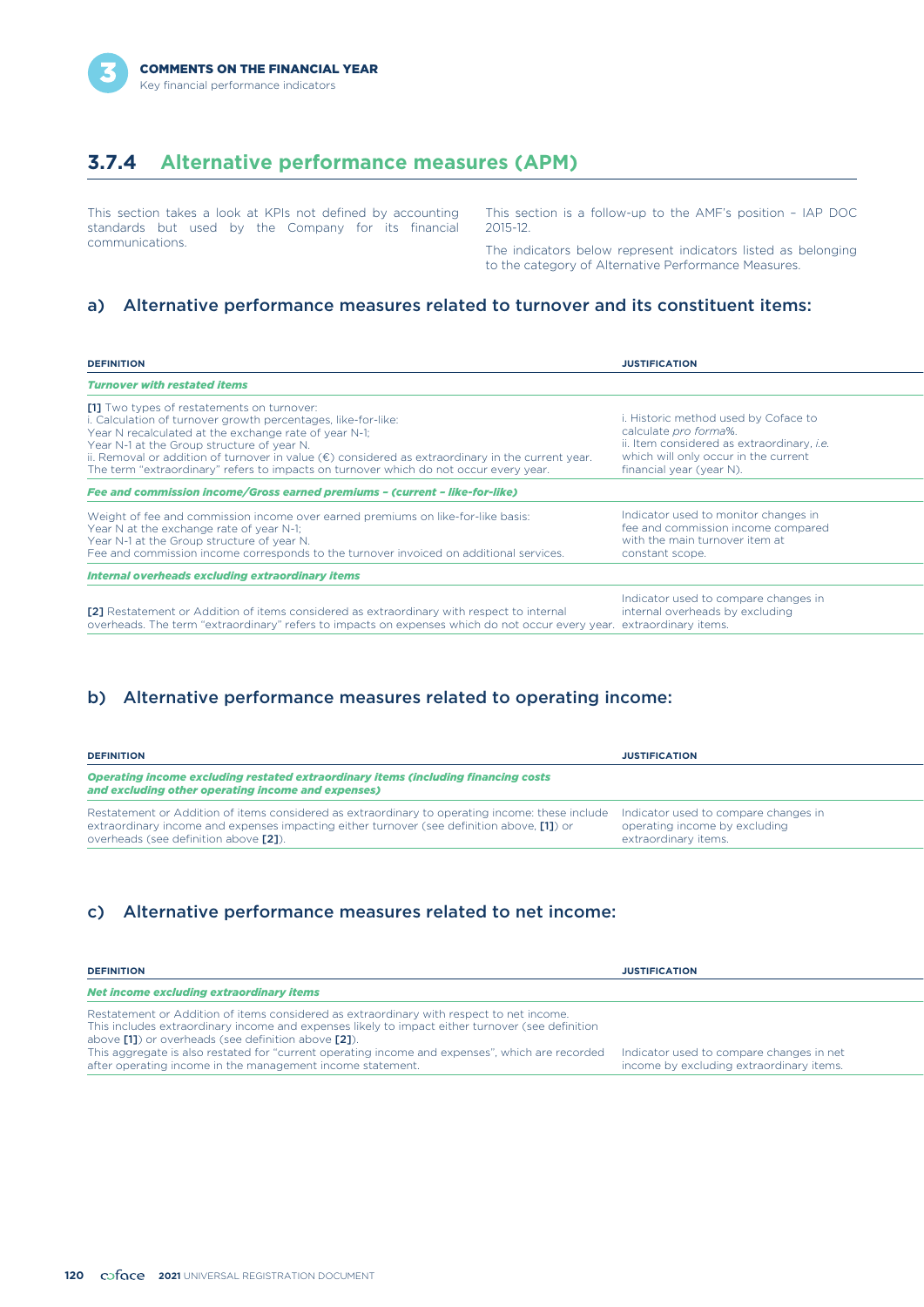

|                                                                                                       |                                                                                         | $N/N-1$ COMPARISON - $\epsilon$ M                                                       |
|-------------------------------------------------------------------------------------------------------|-----------------------------------------------------------------------------------------|-----------------------------------------------------------------------------------------|
| <b>RECONCILIATION WITH THE FINANCIAL STATEMENTS</b>                                                   | 2021                                                                                    | 2020                                                                                    |
|                                                                                                       |                                                                                         |                                                                                         |
|                                                                                                       |                                                                                         |                                                                                         |
| <b>i.</b> (Current turnover $N$ - FX Impact $N-1$ )/(Current turnover<br>N-1 + Perimeter impact N) -1 | $i. +8.3%$<br>$=(1,567.9 + 14.0)/(1,450.9 + 9.5$ scope                                  | i. $N/A$                                                                                |
| ii. Current turnover $N + (-$ Restatements/<br>Additions of extraordinary items N                     | $impact$ - 1<br>ii. $1,567.9 + (-0.0)$                                                  | $1,460.4 = 1,450.9 + (9.5 \text{ scope impact})$<br>ii. 1,460.4 $+/-0.0$                |
|                                                                                                       |                                                                                         |                                                                                         |
| Fee and commission income/Earned<br>premiums -<br>Like-for-like                                       | <b>Current: 10.7%</b><br>$= 140.8/1,312.6$<br>Like-for-like: 10.6%<br>$= 141.2/1,326.3$ | <b>Current: 12.0%</b><br>$= 144.0/1,204.3$<br>Like-for-like: 11.8%<br>$= 145.3/1,233.3$ |
|                                                                                                       |                                                                                         |                                                                                         |
| internal<br>overheads<br>Restatements<br>Current<br>$+/-$<br>+/- Additions of extraordinary items     | €572.7m<br>$= 572.7$<br>$+/-0.0$                                                        | €536.1m<br>$= 536.1$<br>$+/-0.0$                                                        |

|                                                                                | $N/N-1$ COMPARISON - $\epsilon$ M                              |                                                                  |
|--------------------------------------------------------------------------------|----------------------------------------------------------------|------------------------------------------------------------------|
| <b>RECONCILIATION WITH THE FINANCIAL STATEMENTS</b>                            | 2021                                                           | 2020                                                             |
|                                                                                |                                                                |                                                                  |
|                                                                                |                                                                |                                                                  |
| Operating income +/- Financing expenses +/- Addition<br>of extraordinary items | €294.6m<br>$=$ 312.9 + (-21.5) - (-3.2 Extraordinary<br>items) | €132.5m<br>$= 140.4 + (-21.8) - (-13.8)$ Extraordinary<br>items) |

|         |                                                                                        |                                        | $N/N-1$ COMPARISON - $\epsilon$ M      |
|---------|----------------------------------------------------------------------------------------|----------------------------------------|----------------------------------------|
|         | <b>RECONCILIATION WITH THE FINANCIAL STATEMENTS</b>                                    | 2021                                   | 2020                                   |
|         |                                                                                        |                                        |                                        |
|         |                                                                                        |                                        |                                        |
| Current | operating income $+/-$ Restatements<br>+/- Additions of extraordinary items net of tax | Not applicable for this reporting date | Not applicable for this reporting date |

3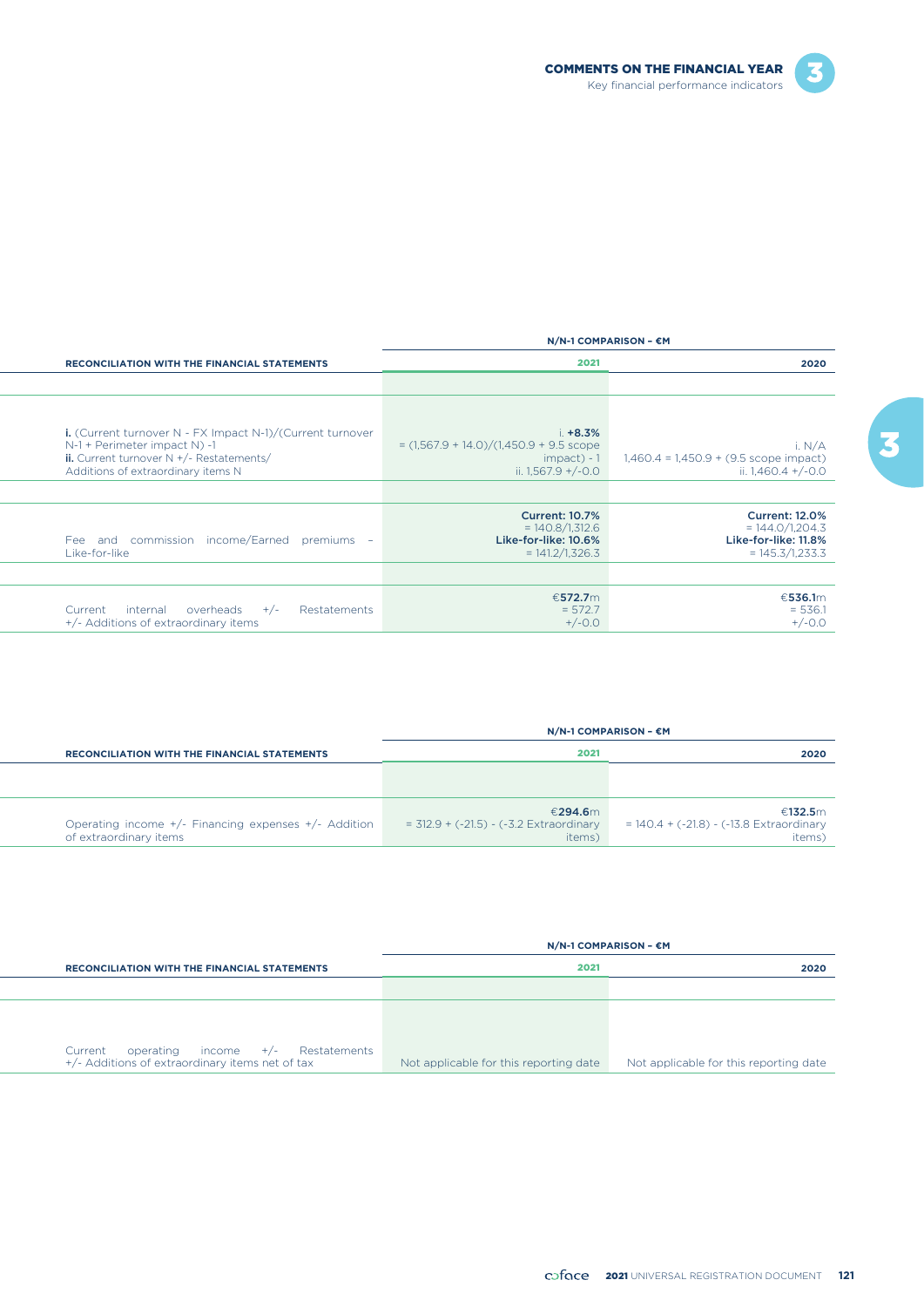

# d) Alternative performance measures related to the combined ratio:

| <b>DEFINITION</b>                                                                                                                                                                                                                                                            | <b>JUSTIFICATION</b>                                                                                                                                                                                    |
|------------------------------------------------------------------------------------------------------------------------------------------------------------------------------------------------------------------------------------------------------------------------------|---------------------------------------------------------------------------------------------------------------------------------------------------------------------------------------------------------|
| Loss ratio gross of reinsurance (loss ratio before reinsurance) and gross loss ratio<br>with claims handling expenses refer to the same indicator                                                                                                                            |                                                                                                                                                                                                         |
| Ratio of claims expenses to gross earned premiums (the sum of gross earned premiums and<br>unearned premium provisions), net of premium refunds.                                                                                                                             | Indicator for monitoring the level of<br>loss borne by the Group with respect<br>to premiums, after ceded reinsurance.                                                                                  |
| <b>Loss ratio net of reinsurance (loss ratio after reinsurance)</b>                                                                                                                                                                                                          |                                                                                                                                                                                                         |
| Ratio between claims expenses net of claims expenses ceded to reinsurers under reinsurance<br>treaties entered into by the Group, and total earned premiums net of premiums ceded to<br>reinsurers.                                                                          | Indicator for monitoring the level of<br>loss borne by the Group with respect<br>to premiums, after ceded reinsurance.                                                                                  |
| Cost ratio before reinsurance                                                                                                                                                                                                                                                |                                                                                                                                                                                                         |
| Ratio between operating expenses (net of employee profit sharing) less other income* and<br>earned premiums.                                                                                                                                                                 | Indicator for monitoring the level of<br>operating expenses (insurance<br>contracts portfolio acquisition and<br>management) borne by the Group<br>with respect to premiums.                            |
| <b>Cost ratio after reinsurance</b>                                                                                                                                                                                                                                          |                                                                                                                                                                                                         |
| Ratio between operating expenses (net of employee profit sharing) less other income* net of<br>commissions received from reinsurers under reinsurance treaties entered into by the Group, and<br>the total of earned premiums net of premiums ceded to reinsurers.           | Indicator for monitoring the level of<br>operating expenses (insurance<br>contracts portfolio acquisition and<br>management) borne by the Group<br>with respect to premiums after ceded<br>reinsurance. |
| <b>Combined ratio before/after reinsurance</b>                                                                                                                                                                                                                               |                                                                                                                                                                                                         |
| The combined ratio is the sum of the loss ratios (before/after reinsurance) and cost ratios<br>(before/after reinsurance) as defined above.                                                                                                                                  | Overall profitability indicator of the<br>Group's activities and of its technical<br>margin before and after ceded<br>reinsurance.                                                                      |
| Net combined ratio excluding restated and extraordinary items [A]                                                                                                                                                                                                            |                                                                                                                                                                                                         |
| Restatement or Addition of items considered as extraordinary with respect to combined ratio<br>after reinsurance. This includes extraordinary income and expenses impacting either turnover<br>(see definition above, [1]) or overheads (see definition above [2]).          | Indicator used to compare changes<br>in combined ratios after reinsurance<br>by excluding extraordinary items.                                                                                          |
| <b>Loss ratio excluding extraordinary items [B]</b>                                                                                                                                                                                                                          |                                                                                                                                                                                                         |
| Restatement or Addition of items considered as extraordinary with respect to loss ratio net of<br>reinsurance.                                                                                                                                                               | Indicator used to compare changes in<br>loss ratios after reinsurance by<br>excluding extraordinary items.                                                                                              |
| Net cost ratio excluding restated and extraordinary items [C]                                                                                                                                                                                                                |                                                                                                                                                                                                         |
| Restatement or Addition of items considered as extraordinary to cost ratio after reinsurance:<br>these include extraordinary income and expenses impacting either turnover (see definition<br>above, [1]) or overheads (see definition above [2]).                           | Indicator used to compare changes in<br>cost ratios after reinsurance by<br>excluding extraordinary items.                                                                                              |
| Current year gross loss ratio - before reinsurance excluding claims handling expenses [D]                                                                                                                                                                                    |                                                                                                                                                                                                         |
| Ultimate claims expense (after recoveries) over earned premiums (after premium refunds) for<br>the current year. The insurance period is exclusively the current year N.                                                                                                     | Indicator used to calculate the loss<br>ratio before reinsurance excluding<br>claims handling expenses.                                                                                                 |
| Prior year gross loss ratio - before reinsurance excluding claims handling expenses [E]                                                                                                                                                                                      |                                                                                                                                                                                                         |
| Corresponds to gains/losses for insurance periods prior to current year N excluded. A gain or<br>loss corresponds to an excess or deficit of claims provisions compared with the loss ratio<br>actually recorded.                                                            | Indicator used to calculate the loss<br>ratio before reinsurance excluding<br>claims handling expenses.                                                                                                 |
| Comprehensive gross loss ratio - before reinsurance excluding claims handling expenses [F]                                                                                                                                                                                   |                                                                                                                                                                                                         |
| Corresponds to the accounting loss ratio for all insurance periods (current year N and its prior<br>years). This concerns the loss ratio before reinsurance excluding claims handling expenses.                                                                              | Key indicator in loss monitoring.                                                                                                                                                                       |
| Operating expenses include overheads linked to the execution of additional services (business information and debt collection) inherent to the credit insurance<br>business. These also include overheads for service businesses carried out by the Group, such as factoring |                                                                                                                                                                                                         |

business. These also include overheads for service businesses carried out by the Group, such as factoring.<br>In order for the cost ratio calculated by the Group to be comparable to the cost ratio calculated by other main mar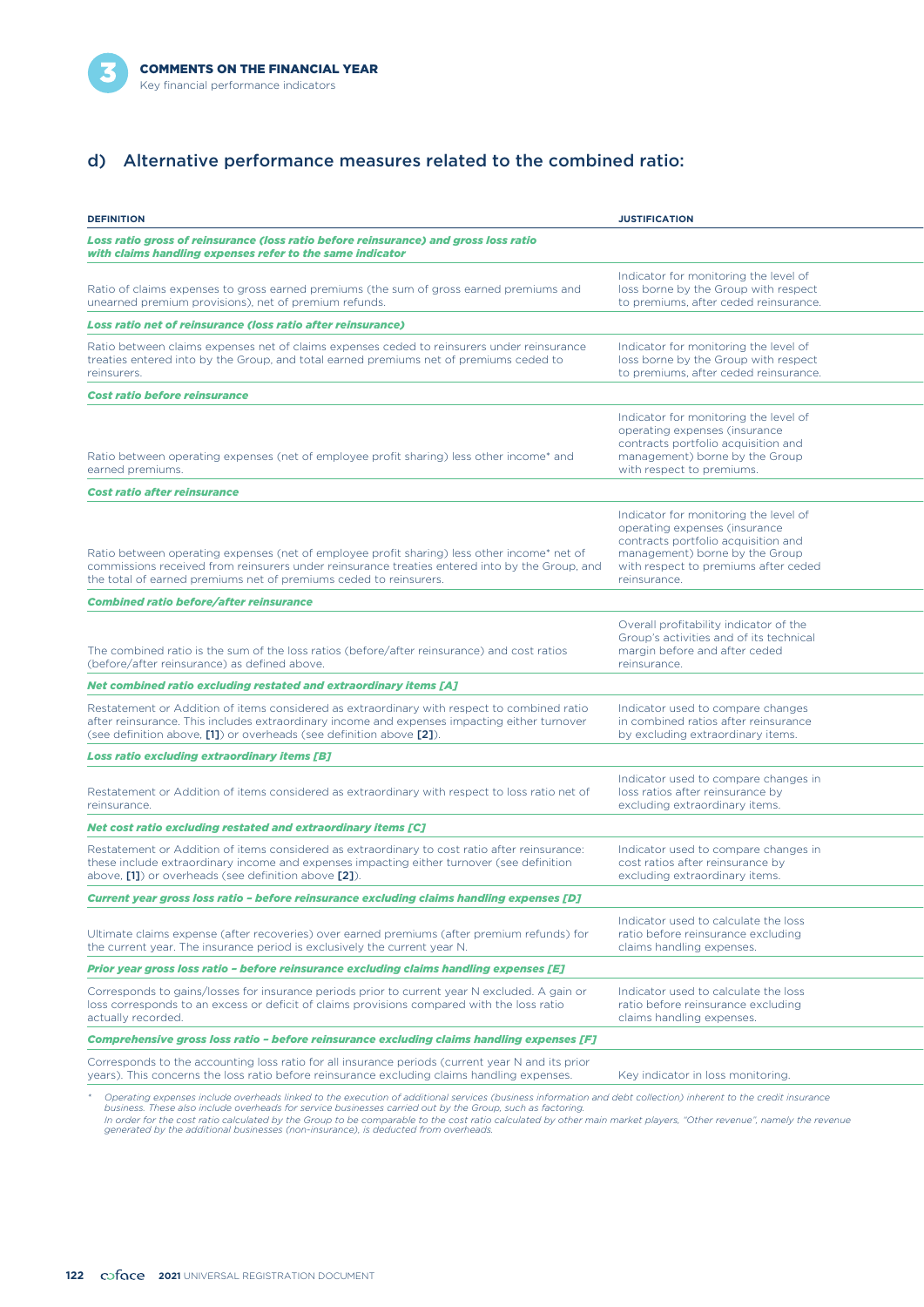|                     |                                                                                                                                                                      |                                                   | N/N-1 COMPARISON - €M                                                         |  |
|---------------------|----------------------------------------------------------------------------------------------------------------------------------------------------------------------|---------------------------------------------------|-------------------------------------------------------------------------------|--|
|                     | RECONCILIATION WITH THE FINANCIAL STATEMENTS                                                                                                                         | 2021                                              | 2020                                                                          |  |
|                     |                                                                                                                                                                      |                                                   |                                                                               |  |
|                     | Claims expenses/Gross earned premiums                                                                                                                                |                                                   | See 3.7.3 Appendix - Breakdown of the calculation<br>of ratios at December 31 |  |
| reinsurance)        | (Claims expenses + Ceded claims + Change in provisions on claims<br>net of recourse)/(Gross earned premiums + Expenses from ceded                                    |                                                   | See 3.7.3 Appendix - Breakdown of the calculation of ratios at<br>December 31 |  |
|                     | (Operating expenses - Employee profit sharing - Other<br>income)/Gross earned premiums                                                                               |                                                   | See 3.7.3 Appendix - Breakdown of the calculation<br>of ratios at December 31 |  |
|                     |                                                                                                                                                                      |                                                   |                                                                               |  |
|                     | (Operating expenses - Employee profit sharing - Other income -<br>Commissions received from reinsurers)/(Gross earned premiums +<br>Expenses from ceded reinsurance) |                                                   | See 3.7.3 Appendix - Breakdown of the calculation<br>of ratios at December 31 |  |
|                     |                                                                                                                                                                      |                                                   |                                                                               |  |
| reinsurance)        | Loss ratio (before/after reinsurance) + Cost ratio (before/after                                                                                                     |                                                   | See 3.7.3 Appendix - Breakdown of the calculation<br>of ratios at December 31 |  |
| extraordinary items | Combined ratio after reinsurance +/- Restatements +/- Additions of                                                                                                   | $[A] = [B] + [C]$<br>54.5%<br>$= 23.2\% + 31.3\%$ | $[A] = [B] + [C]$<br>84.5%<br>$= 53.0\% + 31.6\%$                             |  |
| extraordinary items | Loss ratio after reinsurance +/- Restatements/Additions of                                                                                                           | 23.2%<br>$= 33.3\% - 10.1$ pts                    | 53.0%<br>$= 47.7% + 5.3 pts$                                                  |  |
|                     |                                                                                                                                                                      |                                                   |                                                                               |  |
| extraordinary items | Cost ratio after reinsurance +/- Restatements/Additions of                                                                                                           | 31.3%<br>$= 31.3% - 0.0pts$                       | 31.6%<br>$= 32.1\% - 0.5$ pts                                                 |  |
|                     |                                                                                                                                                                      |                                                   |                                                                               |  |
|                     | Claims for the current year/Earned premiums for the current year<br>see ultimate loss ratios development triangle                                                    | 66.8%                                             | 78.4%                                                                         |  |
| $[E] = [F-D]$       |                                                                                                                                                                      | $-47.7%$<br>$= 18.6\% - 66.3\%$                   | $-29.3%$<br>$= 49.1\% - 78.4\%$                                               |  |
| premiums            | (Claims paid net of recourse + Change in claims provisions)/Earned                                                                                                   | 18.6%<br>$= - (-244.3/1,312.6)$                   | 49.1%<br>$= - (-591.8/1,204.3)$                                               |  |
|                     |                                                                                                                                                                      |                                                   |                                                                               |  |

3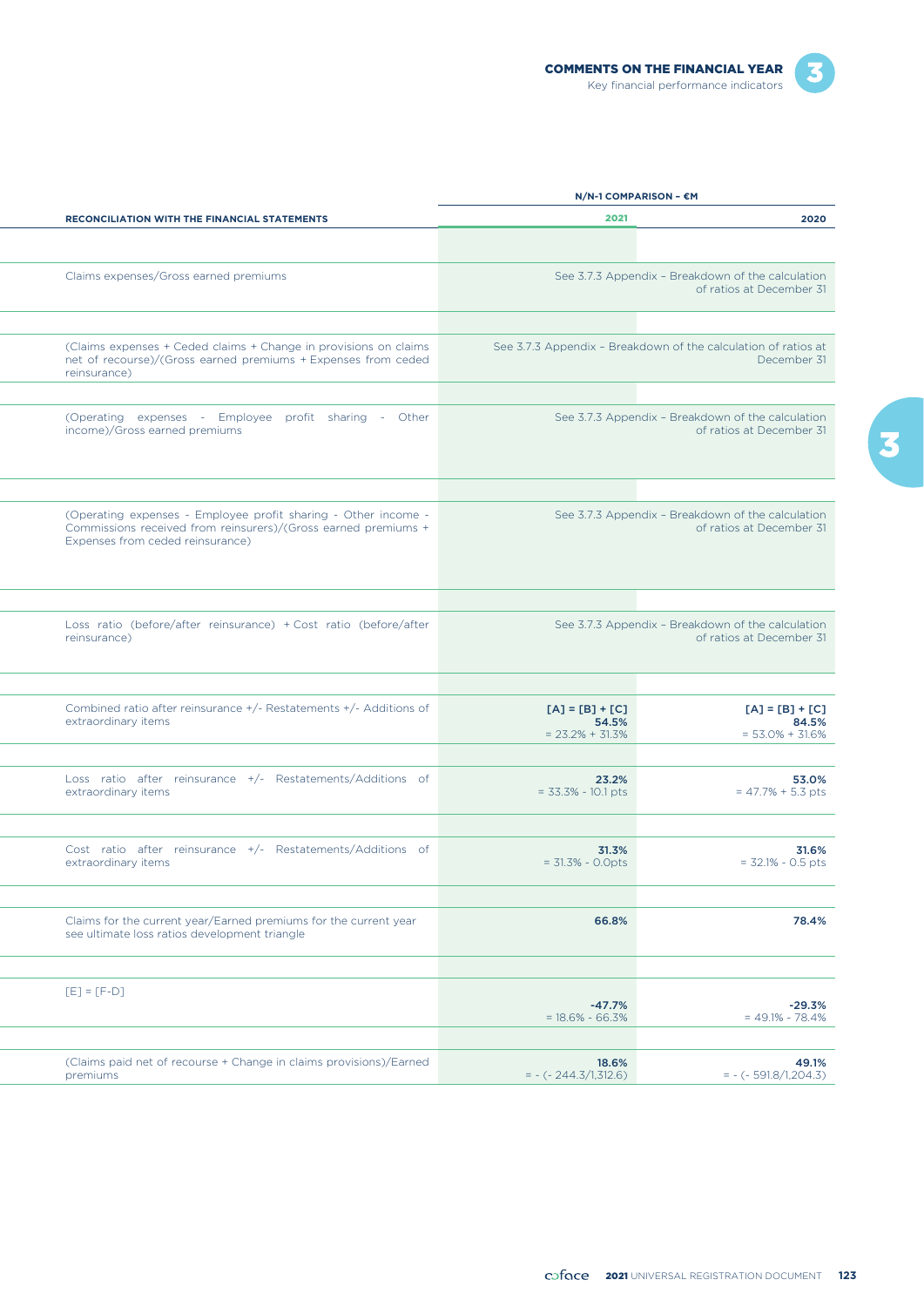

# e) Alternative performance measures related to equity:

| <b>DEFINITION</b>                                                                                                                                                                                                                                                                                                                                                                          | <b>JUSTIFICATION</b>                                                                                                  |
|--------------------------------------------------------------------------------------------------------------------------------------------------------------------------------------------------------------------------------------------------------------------------------------------------------------------------------------------------------------------------------------------|-----------------------------------------------------------------------------------------------------------------------|
| <b>RoATE - Return on average tangible equity</b>                                                                                                                                                                                                                                                                                                                                           |                                                                                                                       |
| Net income (Group share) over average tangible equity (average equity (Group share) for the<br>period restated for intangible assets)                                                                                                                                                                                                                                                      | The RoATE is used to measure the<br>return on the Coface Group's invested<br>capital.                                 |
| <b>RoATE excluding non-recurring extraordinary items</b>                                                                                                                                                                                                                                                                                                                                   |                                                                                                                       |
| The calculation of RoATE (see definition of RoATE above) is based on net income excluding<br>extraordinary items and average tangible equity (see RoATE definition above) excluding<br>extraordinary items. For this calculation, interest or commissions linked to capital management<br>instruments (such as hybrid debt, contingent capital) are not considered as extraordinary items. | RoATE excluding extraordinary items is<br>used to monitor the Group's profitability<br>between two reporting periods. |

# f) Alternative performance measures related to the investment portfolio:

| <b>DEFINITION</b>                                                                                                                                                                                                                                                                                           | <b>JUSTIFICATION</b>                                                                                                                |
|-------------------------------------------------------------------------------------------------------------------------------------------------------------------------------------------------------------------------------------------------------------------------------------------------------------|-------------------------------------------------------------------------------------------------------------------------------------|
| <b>Accounting rate of return of financial assets</b>                                                                                                                                                                                                                                                        |                                                                                                                                     |
| Investment income after income from equity and interest rate derivatives and before income<br>from equity securities, currencies and currency derivatives and financial expenses divided by the<br>balance sheet total of financial assets excluding equity securities.                                     | Indicator used to monitor the<br>accounting performance of the<br>financial assets portfolio.                                       |
| Accounting rate of return of financial assets excluding income from disposals                                                                                                                                                                                                                               |                                                                                                                                     |
| Investment income before gains or losses on disposals, impairment and reversals, income from<br>equity and interest rate derivatives, equity securities, currencies, currency derivatives and<br>financial expenses, divided by the balance sheet total of financial assets excluding equity<br>securities. | Indicator used to monitor the<br>recurring accounting performance of<br>the financial assets portfolio.                             |
| <b>Economic rate of return of financial assets</b>                                                                                                                                                                                                                                                          |                                                                                                                                     |
| Economic performance of the asset portfolio. Thus, the change in revaluation reserves for the<br>year over the balance sheet total of financial assets is added to the accounting rate of return.                                                                                                           | Indicator used to monitor the<br>economic performance of the financial<br>assets portfolio.                                         |
| <b>Investment portfolio income</b>                                                                                                                                                                                                                                                                          |                                                                                                                                     |
| Investment portfolio income (shares/fixed income instruments and real estate).                                                                                                                                                                                                                              | Used to monitor income from the<br>investment portfolio only.                                                                       |
| <b>Other</b>                                                                                                                                                                                                                                                                                                |                                                                                                                                     |
| Income from derivatives excluding currency derivatives, income from equity securities<br>and investment fees                                                                                                                                                                                                | Used to monitor income from equity<br>securities, derivatives excluding currency<br>derivatives and fees relating to<br>investments |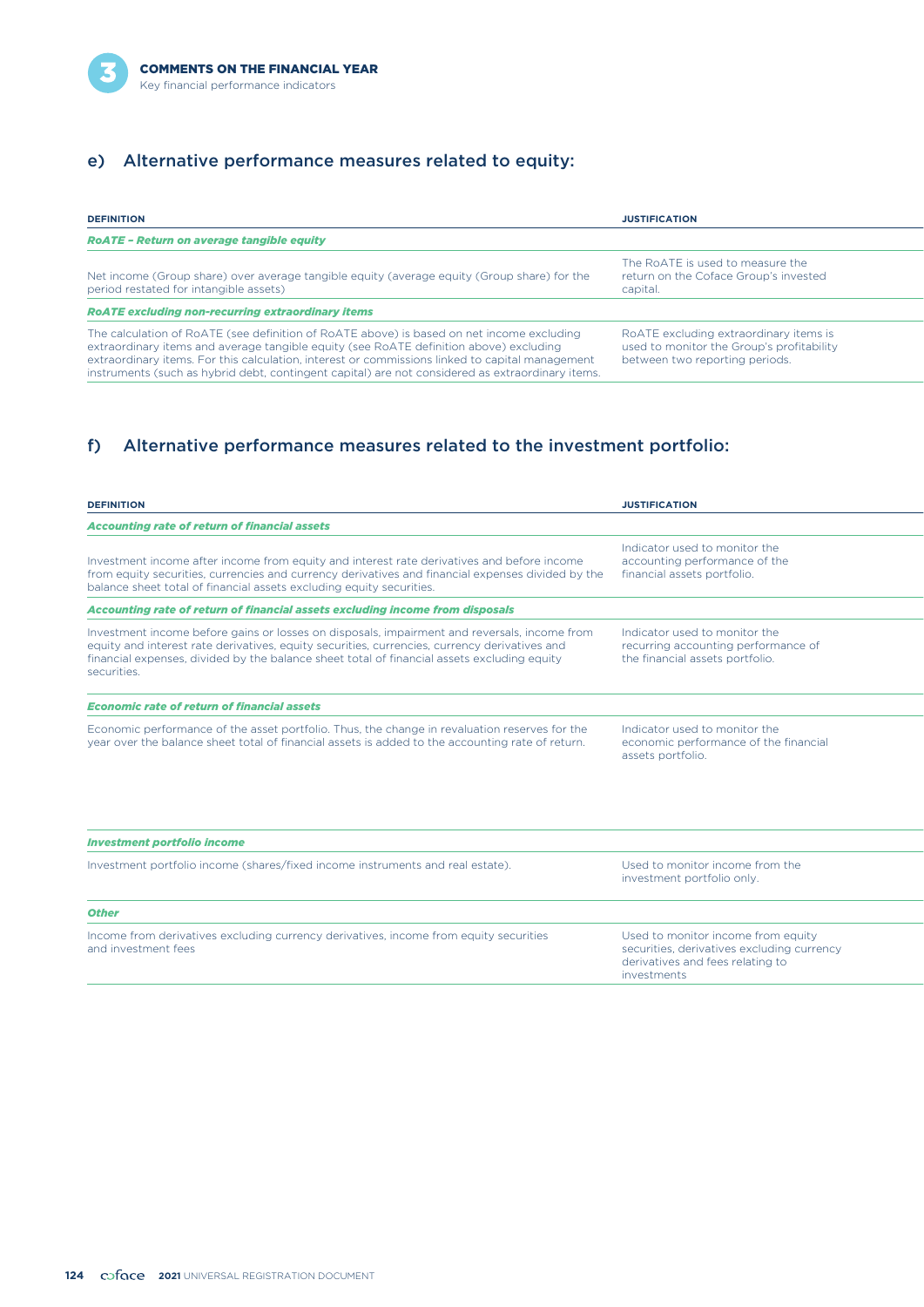|                                                                                                                                                                                                                                                                                                                                        | $N/N-1$ COMPARISON – $\epsilon$ M        |                                               |
|----------------------------------------------------------------------------------------------------------------------------------------------------------------------------------------------------------------------------------------------------------------------------------------------------------------------------------------|------------------------------------------|-----------------------------------------------|
| <b>RECONCILIATION WITH THE FINANCIAL STATEMENTS</b>                                                                                                                                                                                                                                                                                    | 2021                                     | 2020                                          |
|                                                                                                                                                                                                                                                                                                                                        |                                          |                                               |
| Net income (Group share) for year $N/[C$ (Equity (Group share) N-1,<br>restated for intangible assets N-1 + Equity (Group share) restated for<br>intangible assets N)/21                                                                                                                                                               | 12.2%<br>$= 223.8 / [(1.767 + 1.911)/2]$ | 4.8%<br>$= 82.9 / \Gamma(1.704 + 1.767) / 21$ |
|                                                                                                                                                                                                                                                                                                                                        |                                          |                                               |
| Net income (Group share) for year N excluding extraordinary<br>items/[Equity (Group share) excluding extraordinary items N-1, restated<br>for intangible assets N-1 + Equity (Group share) excluding extraordinary Not applicable for this reporting Not applicable for this reporting<br>items N restated for intangible assets N)/21 | date                                     | date                                          |

|                                                                                                                                                                                                                                                                                                                                                                                                                                                                                                                                                                                      |                                                                           | N/N-1 COMPARISON - €M                                                |
|--------------------------------------------------------------------------------------------------------------------------------------------------------------------------------------------------------------------------------------------------------------------------------------------------------------------------------------------------------------------------------------------------------------------------------------------------------------------------------------------------------------------------------------------------------------------------------------|---------------------------------------------------------------------------|----------------------------------------------------------------------|
| RECONCILIATION WITH THE FINANCIAL STATEMENTS                                                                                                                                                                                                                                                                                                                                                                                                                                                                                                                                         | 2021                                                                      | 2020                                                                 |
|                                                                                                                                                                                                                                                                                                                                                                                                                                                                                                                                                                                      |                                                                           |                                                                      |
| Investment portfolio income/((market value of financial assets (shares<br>excluding equity securities, real estate, fixed income instruments) year N<br>+ market value of financial assets (shares excluding equity securities,<br>real estate, fixed income instruments) year N-1)/2)                                                                                                                                                                                                                                                                                               | 1.2%<br>$=$ 36.7/(((3,220 - 152) + (2,984)<br>$-150)/2$                   | 1.1%<br>$= 31.1/(((2.984 - 150) + (2.991$<br>$-142$ ) $/2$ )         |
|                                                                                                                                                                                                                                                                                                                                                                                                                                                                                                                                                                                      |                                                                           |                                                                      |
| Investment portfolio income excluding capital gains or losses/((market<br>value of financial assets (shares excluding equity securities, real estate,<br>fixed income instruments) year N + market value of financial assets<br>(shares excluding equity securities, real estate, fixed income<br>instruments) year N-1)/2)                                                                                                                                                                                                                                                          | 1.1%<br>$=(36.7 - 3.6)/(((3.220 - 152) +$<br>$(2,984 - 150)/2)$           | 1.2%<br>$=(31.1 + 1.7)/(((2.984 - 150) +$<br>$(2,991 - 142))/2$      |
|                                                                                                                                                                                                                                                                                                                                                                                                                                                                                                                                                                                      |                                                                           |                                                                      |
| Accounting rate of return on financial assets + (revaluation reserves of<br>financial assets (shares excluding equity securities, real estate, fixed<br>income instruments) year N - revaluation reserves of financial assets<br>(shares excluding equity securities, real estate, fixed income<br>instruments) year N-1)/((market value of financial assets (shares<br>excluding equity securities, real estate, fixed income instruments) year N<br>+ market value of financial assets (shares excluding equity securities,<br>real estate, fixed income instruments) year N-1)/2) | 1.6%<br>$=(36.7 + 106.0 - 96.2)/(((3.220$<br>$-152$ ) + (2,984 - 150))/2) | 1.5%<br>$=(31.1 + 96.2 - 85.2)/(((2.988$<br>$-150$ ) + (2,991 - 142) |
|                                                                                                                                                                                                                                                                                                                                                                                                                                                                                                                                                                                      |                                                                           |                                                                      |
| Income from shares excluding equity securities + income from fixed<br>income instruments $+$ real estate income $+$ income from equity and<br>interest rate derivatives                                                                                                                                                                                                                                                                                                                                                                                                              | €36.7m<br>$= 4.0 + 23.2 + 14.0 - 4.5$                                     | €31.1m<br>$= (6.8) + 22.2 + 9.7 + 6.0$                               |
|                                                                                                                                                                                                                                                                                                                                                                                                                                                                                                                                                                                      |                                                                           |                                                                      |
| Income from derivatives excluding currencies + income from equity<br>securities + investment fees                                                                                                                                                                                                                                                                                                                                                                                                                                                                                    |                                                                           |                                                                      |
|                                                                                                                                                                                                                                                                                                                                                                                                                                                                                                                                                                                      | €5.5m<br>$= 7.0 + 6.2 - 7.8$                                              | (€4.2m)<br>$= -3.5 + 5.2 - 6.0$                                      |

3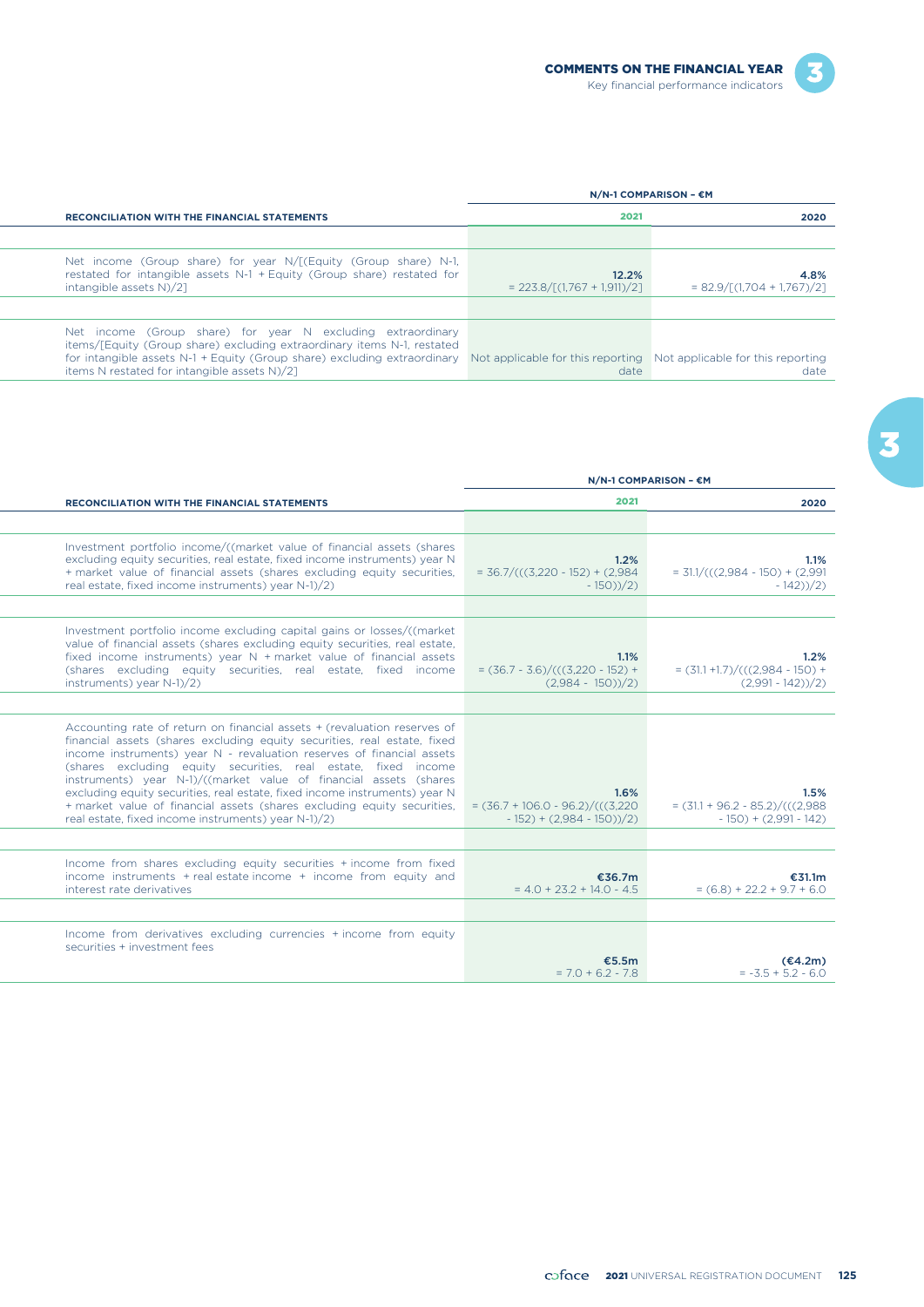## g) Alternative performance measures linked to reinsurance:

| <b>DEFINITION</b>                                                                                                                                                                                                                                                                                                        | <b>JUSTIFICATION</b>                                        |
|--------------------------------------------------------------------------------------------------------------------------------------------------------------------------------------------------------------------------------------------------------------------------------------------------------------------------|-------------------------------------------------------------|
| <b>Ceded premiums/Gross earned premiums (rate of ceded premiums)</b>                                                                                                                                                                                                                                                     |                                                             |
| Weight of ceded premiums compared with earned premiums. Ceded premiums correspond to<br>the share of earned premiums that Coface cedes to its reinsurers under reinsurance treaties<br>signed with them. Earned premiums correspond to the sum of written premiums and provisions<br>on earned premiums not yet written. | Indicator used to monitor changes<br>in reinsurance income. |
| <b>Ceded claims/Total claims (rate of ceded claims)</b>                                                                                                                                                                                                                                                                  |                                                             |
| Weight of ceded claims compared with total claims. Ceded claims correspond to the share of<br>claims that Coface cedes to its reinsurers under reinsurance treaties signed with them.                                                                                                                                    | Indicator used to monitor changes in<br>reinsurance income. |
| Underwriting income before/after reinsurance (underwriting income gross/net of reinsurance)                                                                                                                                                                                                                              |                                                             |
| See definition above (Financial indicators)<br>Underwriting income before and after reinsurance is now reported directly in the income statement<br>following changes in its presentation.                                                                                                                               |                                                             |

# **3.8 INVESTMENTS OUTSIDE THE INVESTMENT PORTFOLIO**

Information can be found in Note 6 "Buildings used in the business and other property, plant and equipment" of the Group'sconsolidated financial statements.